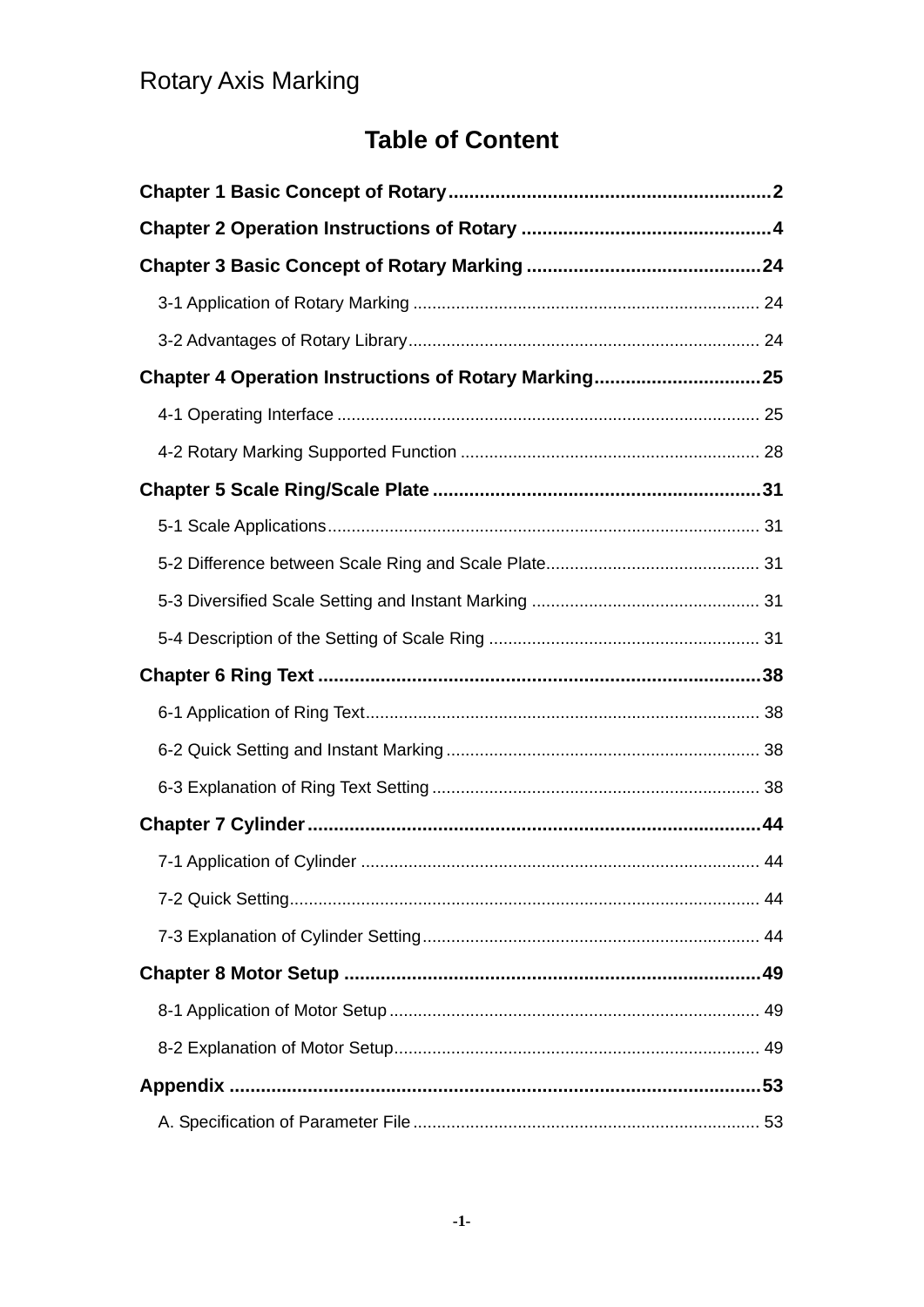# **Chapter 1 Basic Concept of Rotary**

#### **MarkingMate Marking functions with stepping (servo) motors**

Since the limitation of marking range and laser focus, the marking jobs of big working areas and special work pieces like the cylinders and discs will need the stepping (servo) motors to help moving the work pieces.

The marking of the cylinders, we call it "Rotary Axis Marking"; while the marking of big working areas needs to use XY table, is called "X-Y Table Positioning". As the disc pieces, although they are close to the round pieces, its operation is more close to the X-Y Table Positioning. MarkingMate offers those different user interfaces for users to do the settings. You can choose according to your own requirements.

The way of controlling the motor the system used is to output some control signals through Digital Output that the stepping motor needs like PULSE and Direction signals. The motor rotating direction is also related to the wire arrangement. So if you find the rotating direction does not match your expectation, try to adjust the system setting or change the wire arrangements of the motor directly.

The motor related settings are in the Motor Setup and Graph Setup pages of Property Table.

The "Motor Setup" page is for settings of the rotary axis motor parameters. More detail descriptions can be found in later section. Please note that the setup unit is different from the version 2.0.14, be sure not to make mistakes. The "Graph Setup" page is mainly for the rotary axis marking. Since the motor can be put on top or down or left or right of the marking machine, users have to let the system know that which is the right direction. Left-right direction is so-called "X-axis"; while top-down direction is the so-called "Y-axis".

After the axis is appointed correctly, if you find the rotating direction is wrong, should go to the "Motor Setup" page and appoint the motor to rotate backward.

Before V2.0.14 version, the system support rotary axis only, and all of the graphics are considered to use the rotary axis marking function. But after the V2.1 version, there is a great improvement. The system can support rotary axis and XY table, and different layers can be assigned by different parameters. That means some of the layers can be marked by rotary axis and some of them use XY table; and of course also support the general marking mode.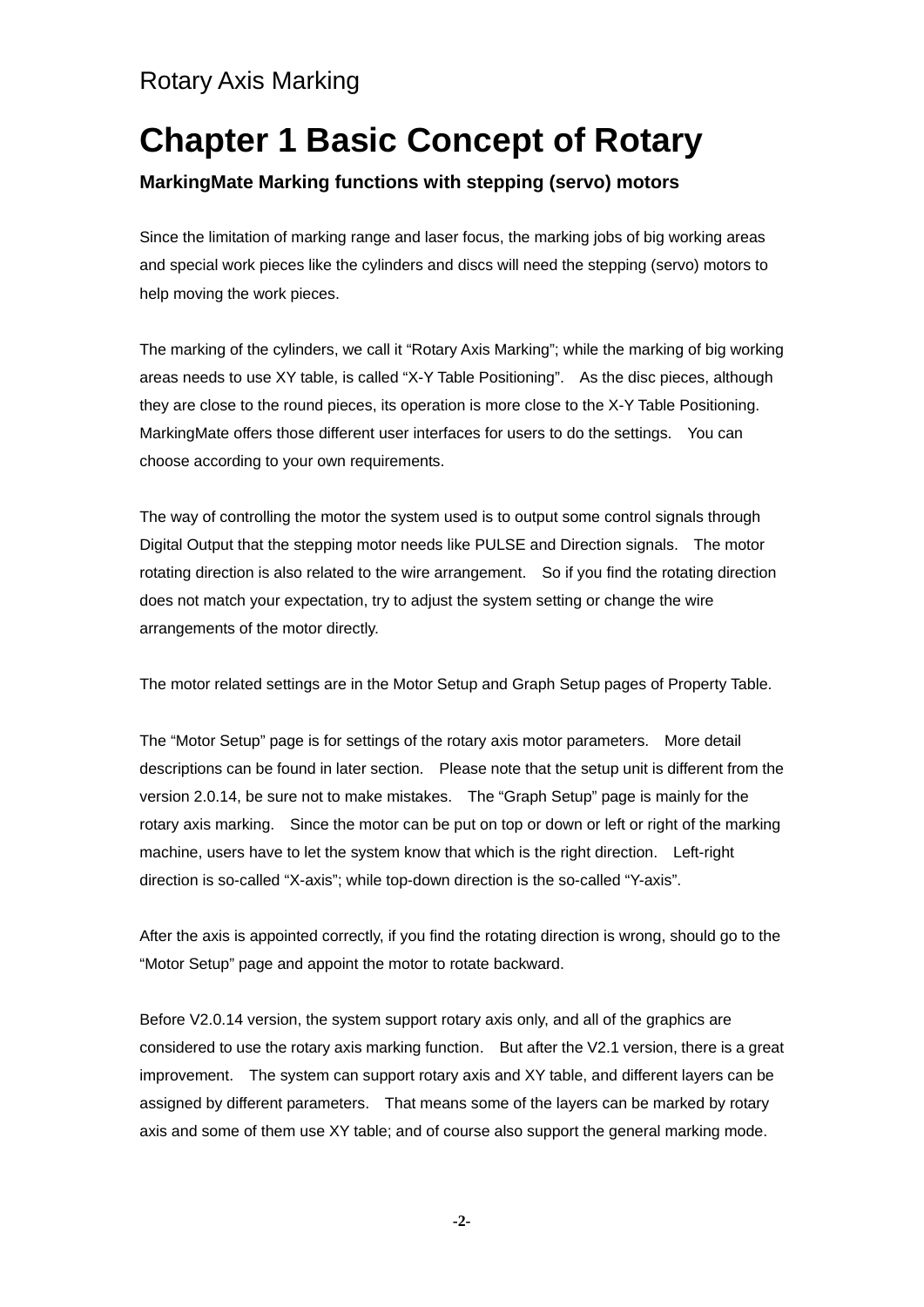For PCNCIO card, the output signal is limited to control only one axis. So if you use rotary axis, the table is unable to use. You can choose to use a single axis table (X-axis) or rotary axis.

For the PCMark card, it supports 4 axes stepping motor control signals, but the driver only provides 3 axes, X, Y, and rotary axis at present. Every axis has its own proprietary contact, no longer like PCNCIO to share the contact.

So the person who uses V2.0.14, please

- Move all pictures the same layer.
- Click the layer in Object Browser; you will see "XY Table" and "Rotary" in Property Table.
- Go to the "Rotary" page of Property Table, enable the rotary function.
- Set up all the parameters of the rotary axis.

The way of setting the rotary parameters of V2.1 is slightly different from V2.0.14. For V2.0.14, users must establish each rotating interval manually. But now, users only need to define the max acceptable width for rotating interval, the system will finish division automatically. (Please refer to page 4.) If the mark area greater than input range, system will mark separately. If this is not the result you want, change an acceptable range.

Presently, the setting of rotary axis in layer is still limited in X-axis (means Y-axis is rotating); the other direction will be available later.

Is it possible to use both rotary axis and XY table? The answer is yes, but certainly you have to use PCMark card because this is a restriction of the hardware.

Except these differences, the system has offered another close design. That is each of objects can define it own start position of rotary axis. This is mainly design for the texts. When you select a text object, you can define the start position and the space between characters. The system will first move to the start position, mark the first character, and then rotate an interval you defined, mark the second character, and so on. No matter how big the character is, the rotary axis will not be rotated, in order to make sure that no flaws occurred. The system does not support multiple line texts for rotary axis marking at the present time; users can break the texts into several single line texts instead.

However, you must be careful. If one object in the layer has used the function of rotary axis marking, the layer can not enable this function any more. On the contrary, if the layer has enabled the rotary axis function, the object of the layer can not use the function independently. They are not compatible.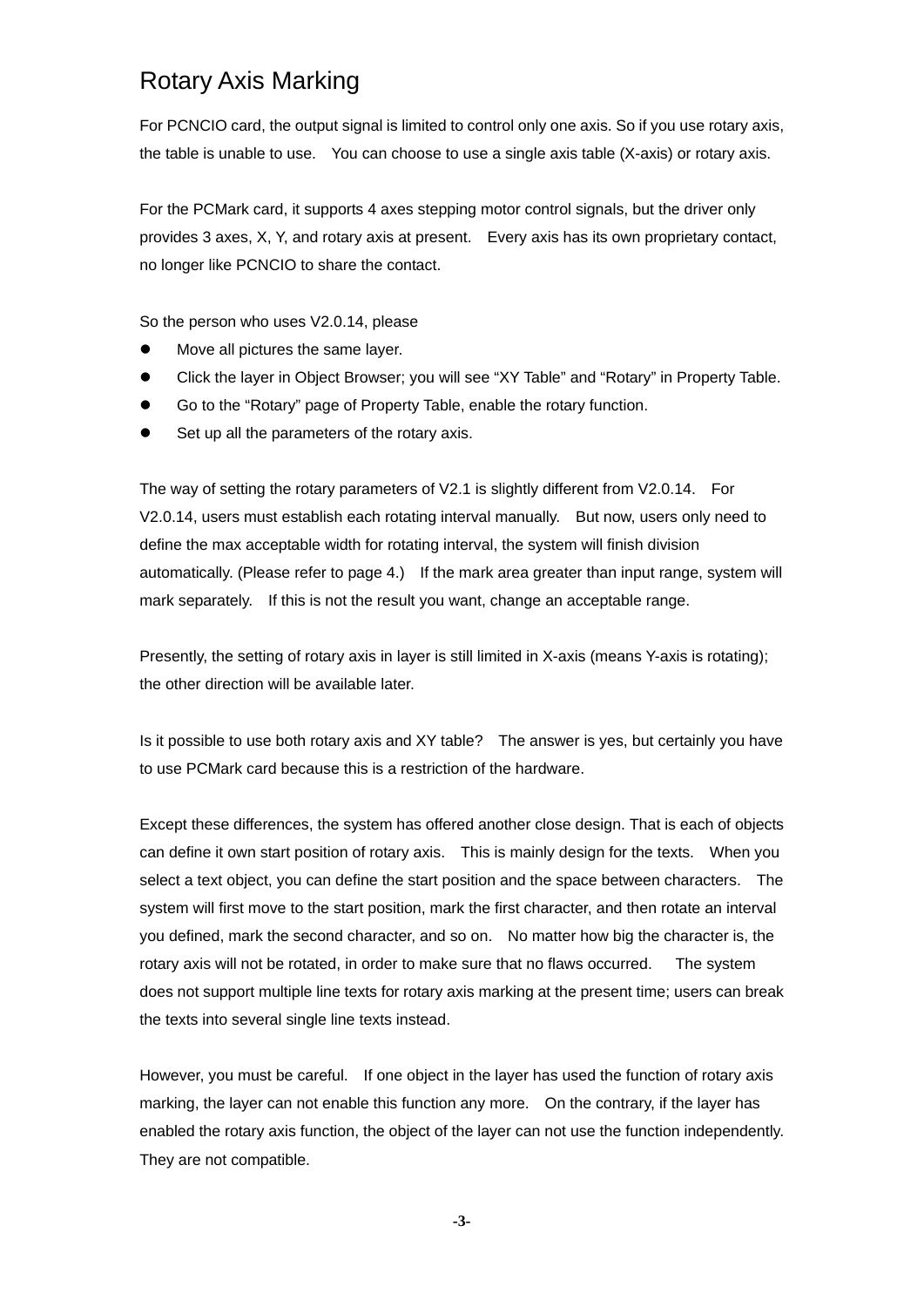# **Chapter 2 Operation Instructions of Rotary 2-1 Motor Setup:**

When no object being selected, there are two rotary axis related setups for users to define. 1. Property Table – Motor Setup: For the settings of parameters of rotary axis motor

2. Property Table – Graph Setup: For the settings of rotary axis direction

| <b>Property Table</b><br>図                                                                                                                                                                                                                                                                                                        | There are four modes in the select bar:                                                                                                                                                                                                                                                                                                                                                                   |                                                                                                           |  |  |  |
|-----------------------------------------------------------------------------------------------------------------------------------------------------------------------------------------------------------------------------------------------------------------------------------------------------------------------------------|-----------------------------------------------------------------------------------------------------------------------------------------------------------------------------------------------------------------------------------------------------------------------------------------------------------------------------------------------------------------------------------------------------------|-----------------------------------------------------------------------------------------------------------|--|--|--|
| Galvo<br>Global<br>System<br>Lens                                                                                                                                                                                                                                                                                                 | • Rotary                                                                                                                                                                                                                                                                                                                                                                                                  | $\bullet$ X-axis                                                                                          |  |  |  |
| Motor Setup<br>Graph Setup<br>Dry Run<br>Power Test                                                                                                                                                                                                                                                                               | $\bullet$ Y-axis                                                                                                                                                                                                                                                                                                                                                                                          | $\bullet$ Z-axis                                                                                          |  |  |  |
| Unit: Length<br>Rotary                                                                                                                                                                                                                                                                                                            | Unit:                                                                                                                                                                                                                                                                                                                                                                                                     |                                                                                                           |  |  |  |
| Acc. time: 0.100<br>sec                                                                                                                                                                                                                                                                                                           | $\bullet$ Length                                                                                                                                                                                                                                                                                                                                                                                          | • Degree                                                                                                  |  |  |  |
| Speed: 100.000<br>mm / sec<br>Axis Unit: 20000<br>pulse / mm<br>Initial Speed: 10.000<br>mm / sec<br>F Home After Program Start<br>Reverse<br>□ Is Active High For In Position Signal<br>□ Is Active High For Home Index Signal<br>□ Is Active High For Limit Signal<br>Jump To-<br>Io.<br>mm<br>Go<br>Apply<br>Home<br>Apply All | Acc. Time: the time for Rotary Axis to reach the<br>speed you want. If the value is 5 sec and the speed<br>is 100 degree/sec that means the rotary axis will<br>reach 100 degree/sec in 5 seconds<br>Speed: the speed of Rotary Axis. If the value is 10<br>degree/sec that means the Rotary Axis turns 10<br>degree per second.<br>(or mm)<br>the value should be set as 56 pulse/deg.<br>(20000/360=56) | Axis Unit: the pulse amount needed for one degree<br>Example: if the spec of the motor is 20000pluse/rev; |  |  |  |
| Initial Speed: the initial speed of the motor                                                                                                                                                                                                                                                                                     |                                                                                                                                                                                                                                                                                                                                                                                                           |                                                                                                           |  |  |  |
| <b>Reverse:</b> the motor turns in the reverse direction                                                                                                                                                                                                                                                                          |                                                                                                                                                                                                                                                                                                                                                                                                           |                                                                                                           |  |  |  |
| Home After Program Start: Automatically go Home after program start                                                                                                                                                                                                                                                               |                                                                                                                                                                                                                                                                                                                                                                                                           |                                                                                                           |  |  |  |
|                                                                                                                                                                                                                                                                                                                                   | Is Active High For In Position Signal: Set the signal of In Position as "High" It is                                                                                                                                                                                                                                                                                                                      |                                                                                                           |  |  |  |
| necessary for a servo motor to input the In Position Signal.                                                                                                                                                                                                                                                                      |                                                                                                                                                                                                                                                                                                                                                                                                           |                                                                                                           |  |  |  |
| Is Active High For Home Index Signal: Set the signal of Home Index as "High"                                                                                                                                                                                                                                                      |                                                                                                                                                                                                                                                                                                                                                                                                           |                                                                                                           |  |  |  |
| Is Active High For Limit Signal: Set the signal of Limit as "High"                                                                                                                                                                                                                                                                |                                                                                                                                                                                                                                                                                                                                                                                                           |                                                                                                           |  |  |  |
| <b>Jump To:</b> Move to the assigned position                                                                                                                                                                                                                                                                                     |                                                                                                                                                                                                                                                                                                                                                                                                           |                                                                                                           |  |  |  |
| Home: Do the "Home" action immediately                                                                                                                                                                                                                                                                                            |                                                                                                                                                                                                                                                                                                                                                                                                           |                                                                                                           |  |  |  |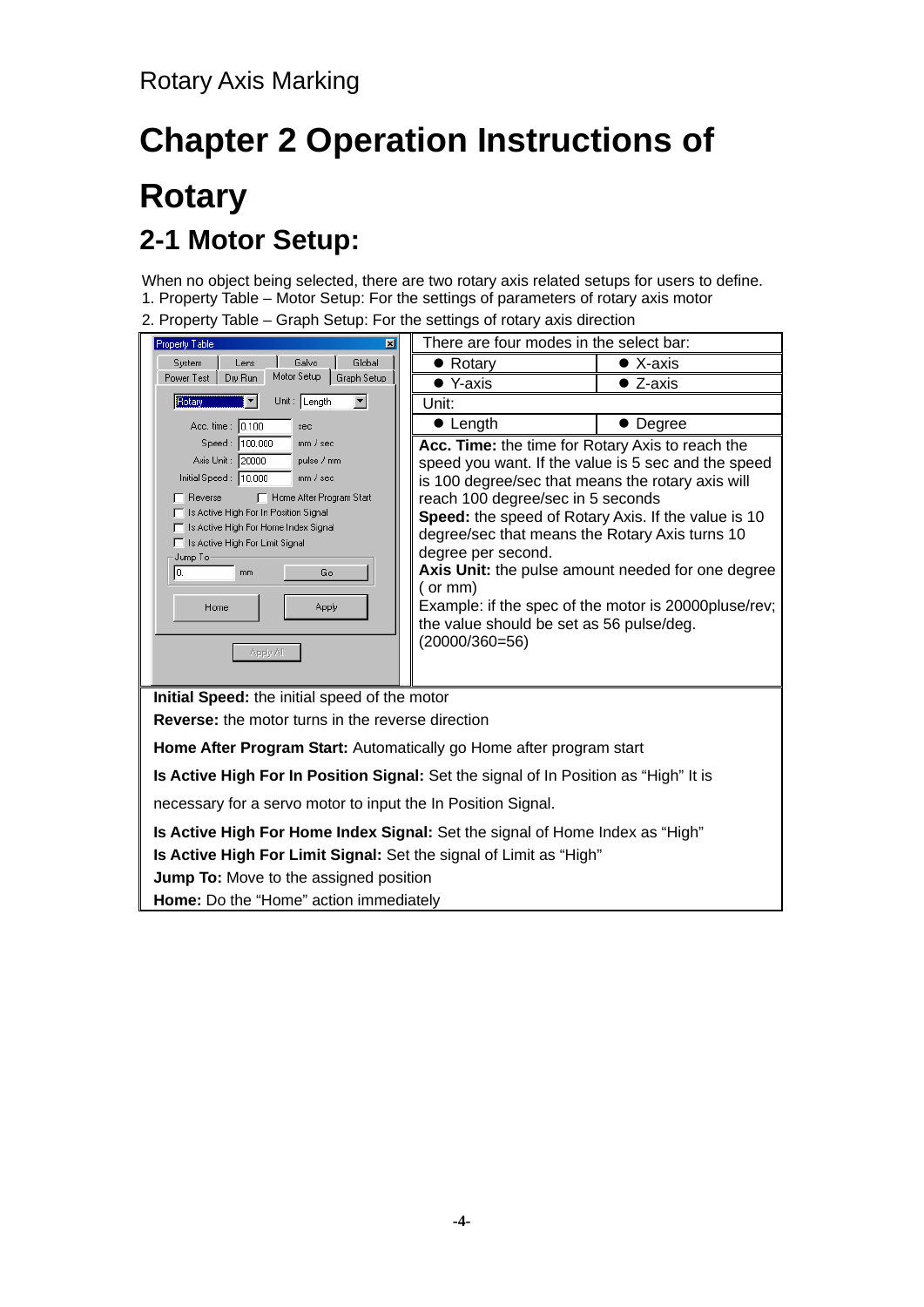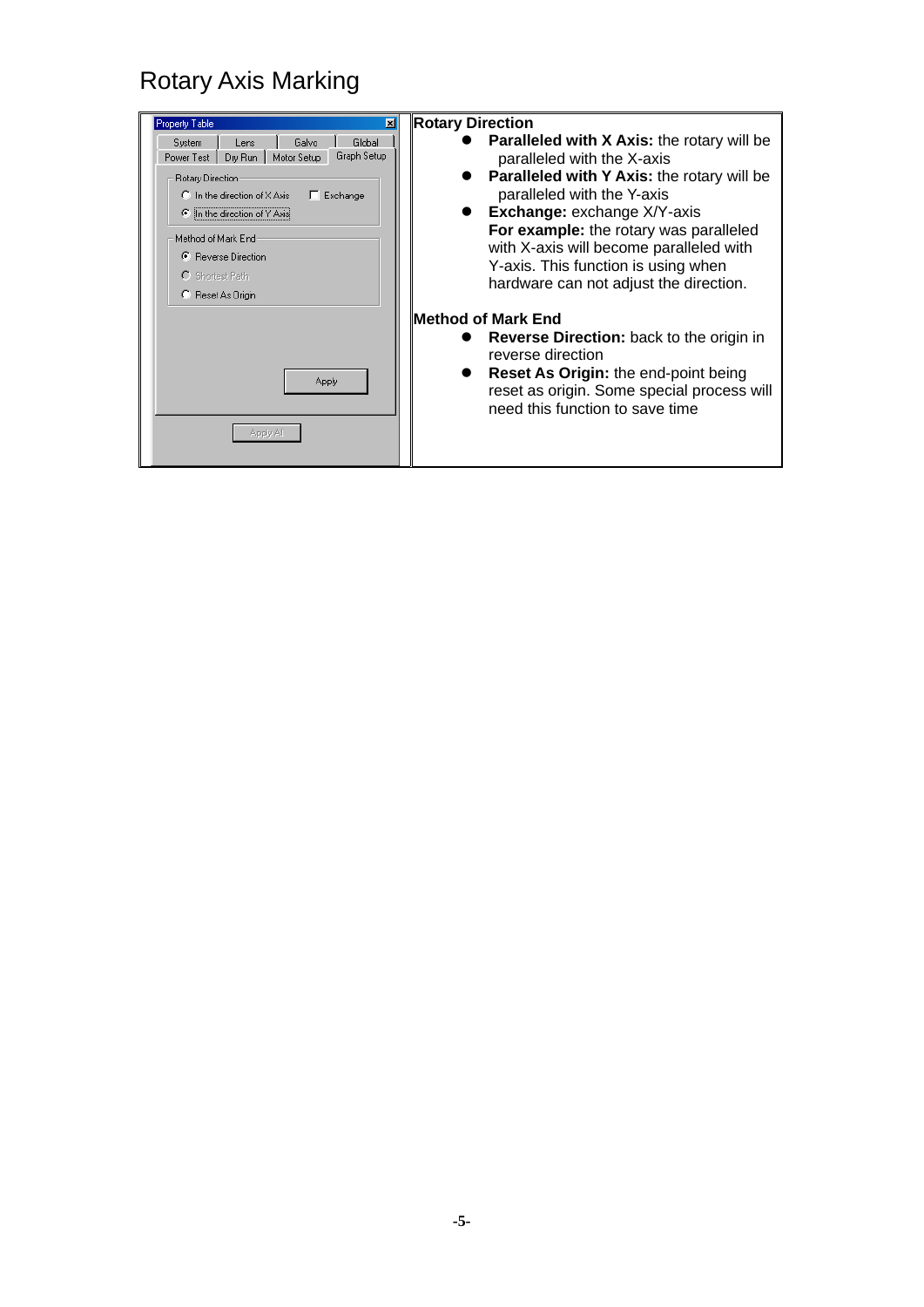# **2-2 Rotary Axis Marking:**

There are two types of rotary marking (users can only choice one):

 $\overline{\mathbf{x}}$ 

Layer-Rotary Axis The whole layer will be marked by rotary axis marking (image will be cut to segments automatically)

Object-Rotary Axis The selected object will be marked by rotary axis marking (position is rotating)

#### **Layer-Rotary Axis**

Select the layer in Object Browser.



Click the Rotary label of the Property Table can do the rotary axis-related settings. Click the XY Table label of the Property Table will be able to do the XY Table-related settings

**Rotary** 

| - --- <i>-</i>                            |                                              |
|-------------------------------------------|----------------------------------------------|
| <b>Property Table</b><br>図                | <b>Cylinder:</b>                             |
| Layer   Input   Output   XYTable   Rotary |                                              |
|                                           | Enable:<br>(1)                               |
| $\nabla$ Enable                           | Enable the function                          |
| Method                                    | Method:<br>(2)                               |
|                                           |                                              |
| $\Box$ Disc<br>C Cylinder                 | Cylinder                                     |
|                                           | (3) Option:                                  |
| Option:                                   | Diameter: the diameter of the work piece     |
| Diameter: 200<br>mm                       | Max Width: the max width for marking (depend |
| Max Width: 10<br>mm                       | on the radius of axis)                       |
|                                           |                                              |
|                                           |                                              |
|                                           |                                              |
|                                           |                                              |
| Set As Default<br><b>Apply</b>            |                                              |
|                                           |                                              |
|                                           |                                              |
|                                           |                                              |
| Apply All                                 |                                              |
|                                           |                                              |
|                                           |                                              |
|                                           |                                              |
|                                           | H Max width                                  |
|                                           |                                              |
|                                           |                                              |
|                                           |                                              |
|                                           |                                              |
|                                           |                                              |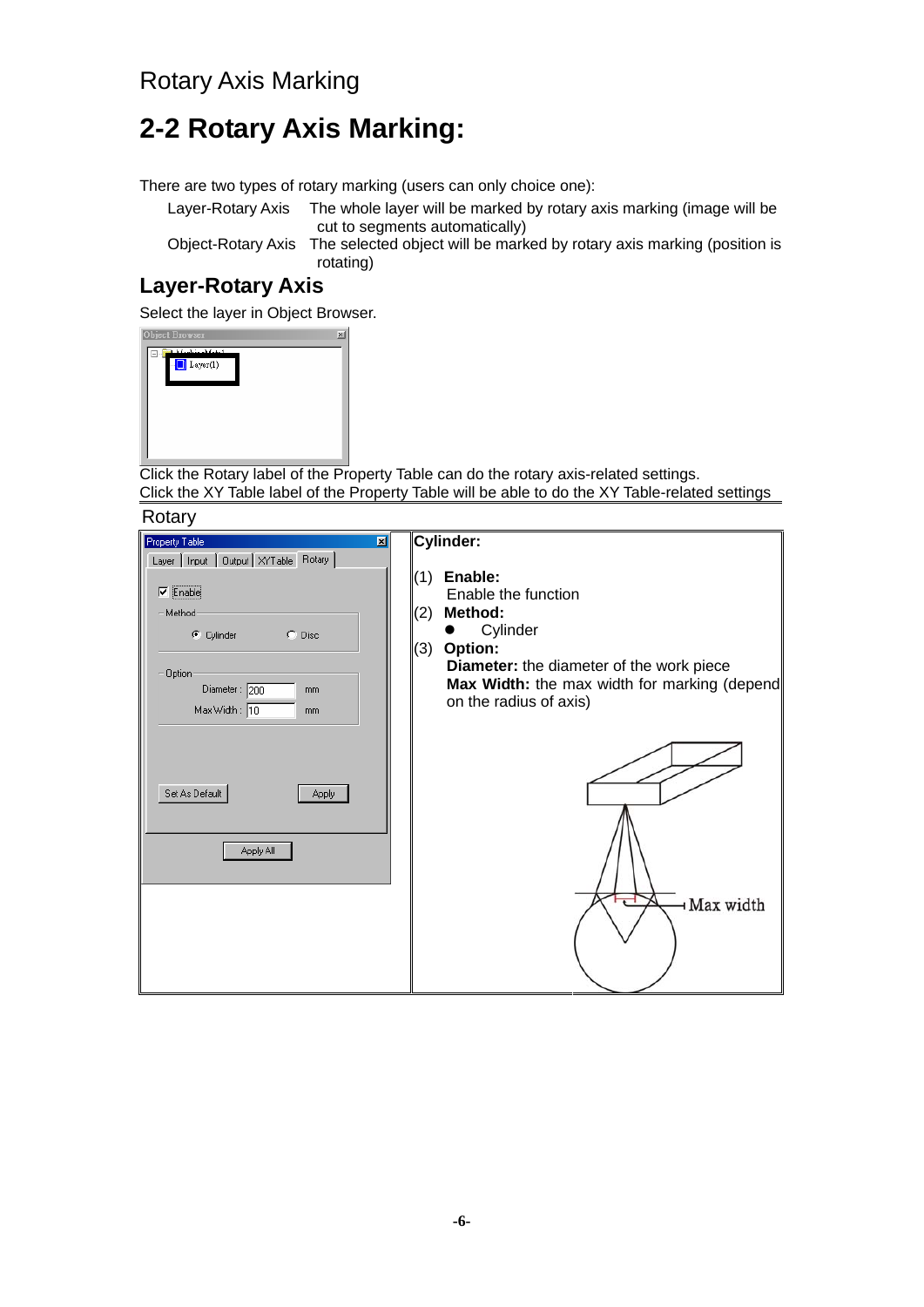| Property Table<br>⊠                                                                                                                          | Disc:                                                                                                                                                                      |
|----------------------------------------------------------------------------------------------------------------------------------------------|----------------------------------------------------------------------------------------------------------------------------------------------------------------------------|
| Layer   Input   Output   XYTable Rotary  <br>$\nabla$ Enable<br>- Method<br>$\bullet$ Disc<br>C Cylinder<br>Option:<br>Step Angle: 0<br>deg. | Enable:<br>(1)<br>Enable the function of rotary axis<br>Method:<br>(2)<br><b>Disc</b><br>(3)<br>Option:<br>Step Angle: the step angle of rotary axis after<br>each marking |
| Set As Default<br>Apply<br>Apply All                                                                                                         |                                                                                                                                                                            |

#### XY Table

| 囨<br><b>Property Table</b><br>XYTable   Rotary  <br>Layer   Input<br><b>Output</b><br>T Y Disable<br>$\nabla$ Enable<br>X[0.000]fY[0.000]<br>Add                                                                   | (1)<br><b>Enable:</b> Enable this function<br>(2)<br>Y Disable: Use single axis marking<br>Show area of XY coordinate: Display the XY<br>(3)<br>coordinates<br>Add: Add a new point<br>(4)                                       |
|--------------------------------------------------------------------------------------------------------------------------------------------------------------------------------------------------------------------|----------------------------------------------------------------------------------------------------------------------------------------------------------------------------------------------------------------------------------|
| XI0.0001YI0.0001<br>X[0.000][Y[0.000]<br>Edit<br>Delete<br>Delete All<br>Move Up                                                                                                                                   | <b>Add/Edit XY Table Position</b><br>$\vert x \vert$<br>Edit: Input the XY<br>(5)<br>value which the XY<br>×Г<br>ΰK<br>Table will move to and<br>ΥD<br>Cancel<br>start marking                                                   |
| Move Down<br><b>ArrayCopy</b><br>Set As Default<br>Apply<br>Apply All                                                                                                                                              | <b>Delete:</b> Delete the selected coordinate<br>(6)<br><b>Delete All:</b> Delete all the coordinates<br>(7)<br>(8)<br>Move Up: Move the selected coordinate up<br>(9)<br><b>Move Down:</b> Move the selected coordinate<br>down |
| <b>Layer ArrayCopy</b><br>$\vert x \vert$<br>Insert Point:<br>Count<br>$\times$ [[<br>X  1<br>times<br>mm<br>$\gamma$ 0<br>Y 1<br>times<br>mm.<br>Pitch<br>0K<br>$\times$ 5<br>mm<br>Cancel<br>$\frac{1}{5}$<br>mm | (10) Array Copy: Increased by array copy<br><b>Insert Point:</b> the start position<br><b>Count:</b> the amount of copy<br><b>Pitch:</b> the distance between each point                                                         |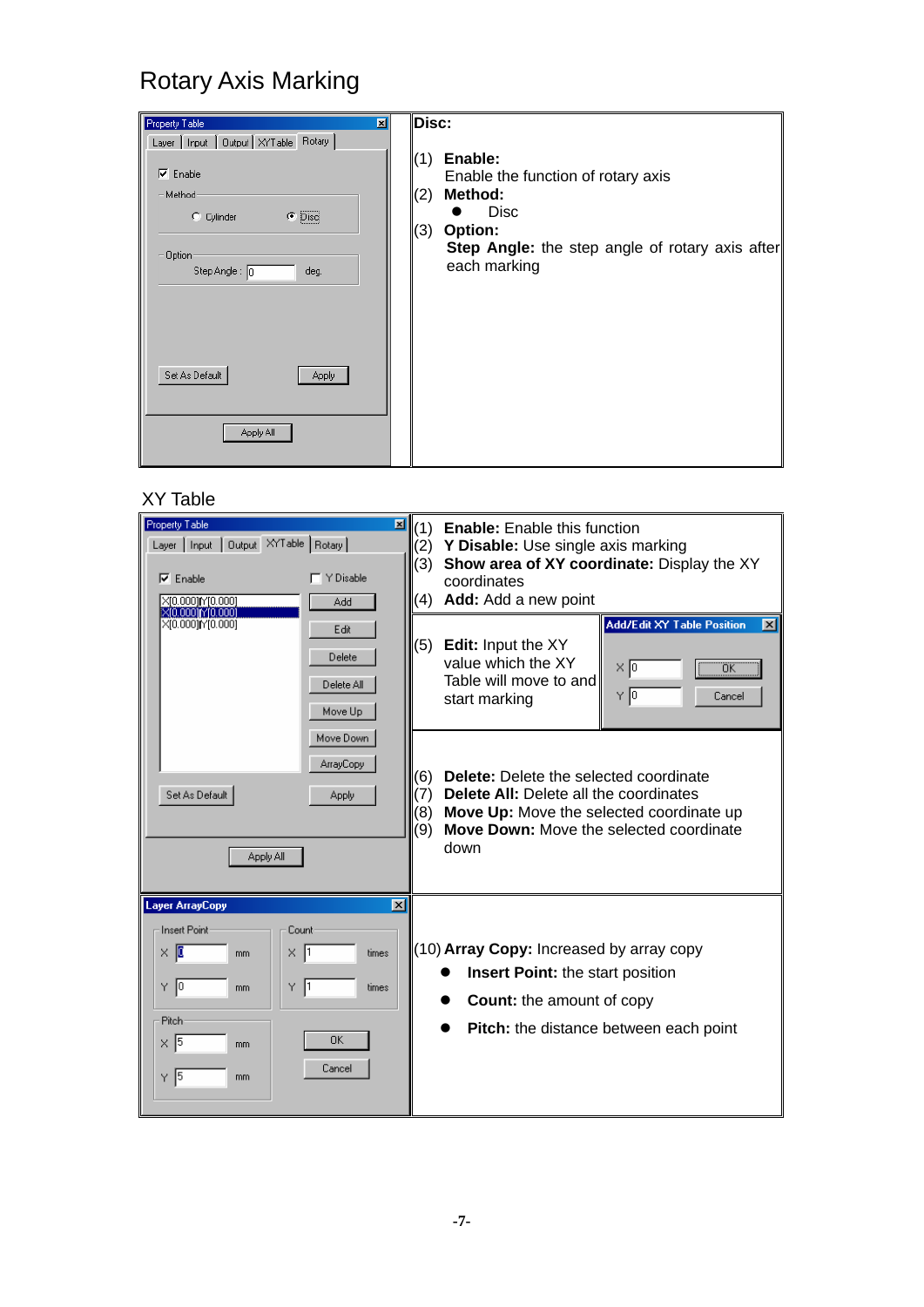### **Example:**

| Click the "Array Copy" button, Insert Point Click "OK" button, the Property Table will       |                     |                       |                                                                   |                                         |   |
|----------------------------------------------------------------------------------------------|---------------------|-----------------------|-------------------------------------------------------------------|-----------------------------------------|---|
| $X=10$ , Y=10; Count X=4, Y=3; and Pitch X=5, display all coordinates value in the Show Area |                     |                       |                                                                   |                                         |   |
| $Y=5$ (as below)                                                                             |                     | (as below)            |                                                                   |                                         |   |
| <b>Layer ArrayCopy</b>                                                                       | ∣×l                 | <b>Property Table</b> |                                                                   |                                         | ⊠ |
| Insert Point                                                                                 | Count               |                       |                                                                   | Layer   Input   Output XYTable   Rotary |   |
| $\times$ 10<br>mm                                                                            | $\times$ 4<br>times | $\nabla$ Enable       |                                                                   | Y Disable                               |   |
| $ 10\rangle$<br>Y.<br>mm                                                                     | 13<br>Y<br>times    |                       | X[10.000][Y[10.000]<br>X[10.000]fY[15.000]                        | Add                                     |   |
| Pitch                                                                                        |                     |                       | X[10.000][Y[20.000]<br>X[15.000]fY[20.000]<br>X[15.000][Y[15.000] | Edit                                    |   |
| $\times$ 5<br>mm.                                                                            | <b>OK</b>           |                       | X[15.000][Y[10.000]<br>XI20.0001N110.0001<br>X[20.000]M[15.000]   | Delete<br>Delete All                    |   |
| $\vert$ <sub>5</sub><br>Y.<br>mm.                                                            | Cancel              |                       | X[20.000]M[20.000]<br>X[25.000][Y[20.000]<br>X[25.000]M15.000]    | Move Up                                 |   |
|                                                                                              |                     |                       | XÍ25.000 IM 10.000 I                                              | Move Down                               |   |
|                                                                                              |                     |                       |                                                                   | ArrayCopy                               |   |
|                                                                                              |                     |                       | Set As Default                                                    | Apply                                   |   |
|                                                                                              |                     |                       |                                                                   |                                         |   |
|                                                                                              |                     |                       |                                                                   | Apply All                               |   |
|                                                                                              |                     |                       |                                                                   |                                         |   |

Execute marking, all the above coordinates will be marked (as below), and the marking

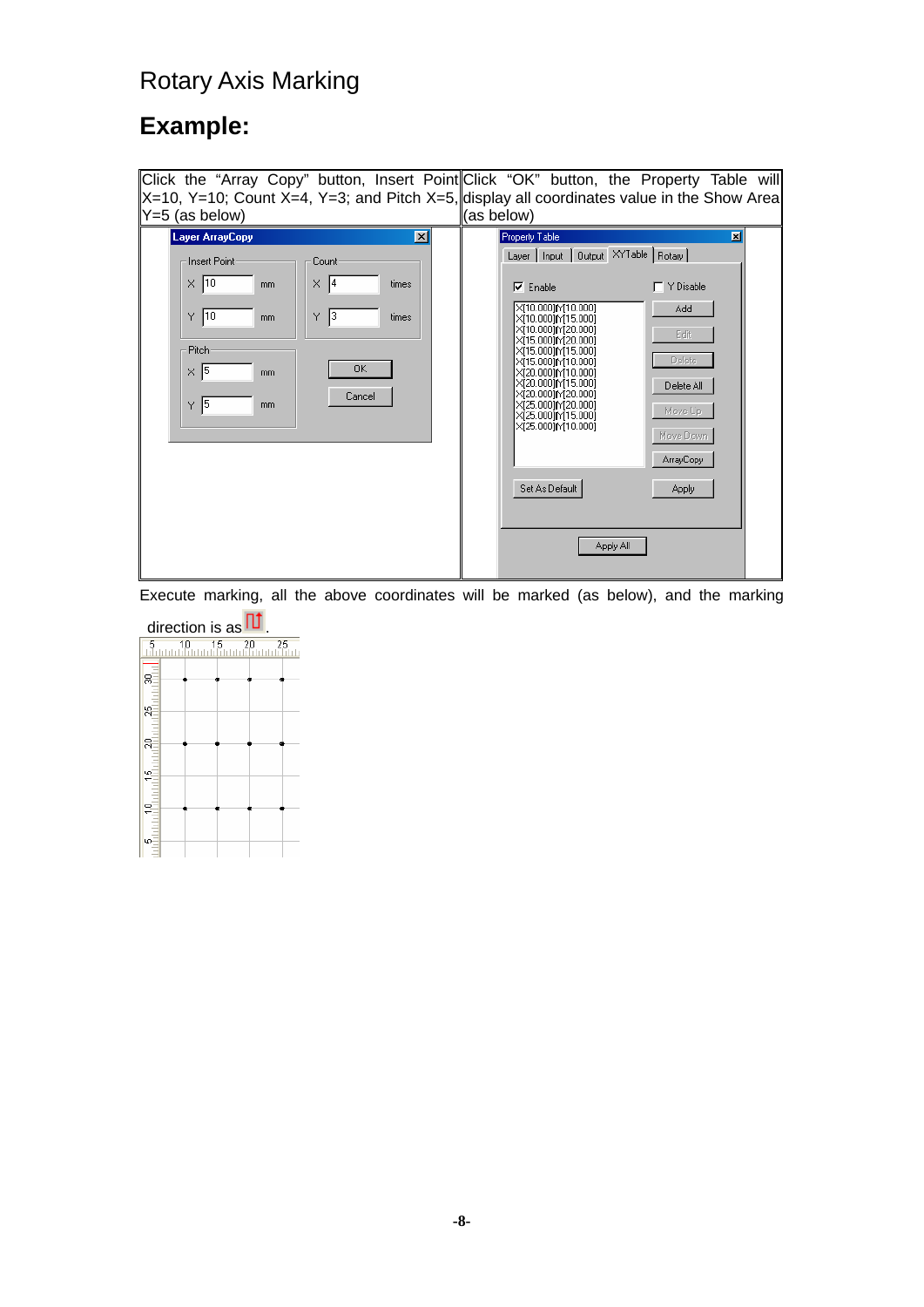#### **Object – Rotary Axis**

Select an object and go to the Motion page of Property Table; you can choose to enable or disable the rotary axis function for the object.

| <b>Property Table</b><br>囨<br>Frame/Fill<br>Circle<br>Motion<br>Mark Parameter<br>Delay<br>Array Copy<br>$\nabla$ Enable<br>Start Position: 0.000<br>deg.                                                                                                                     | For a general object<br>Enable:<br>Enable the function of rotary axis<br><b>Start Position:</b><br>The start position for marking (mm or angle)                                                                                                                                                                                                                                                                             |
|-------------------------------------------------------------------------------------------------------------------------------------------------------------------------------------------------------------------------------------------------------------------------------|-----------------------------------------------------------------------------------------------------------------------------------------------------------------------------------------------------------------------------------------------------------------------------------------------------------------------------------------------------------------------------------------------------------------------------|
| Set As Default<br><b>Apply</b><br>Apply All                                                                                                                                                                                                                                   |                                                                                                                                                                                                                                                                                                                                                                                                                             |
| <b>Property Table</b><br>図<br>Frame/Fill<br>Text<br>Motion<br>Mark Parameter<br>Delay<br>Array Copy<br>$\nabla$ Enable<br>Start Position: 0.000<br>deg.<br>Text Option:<br>□ Separate To Character<br>Pitch: $0.000$<br>deg.<br>C Center<br>$C$ Edge<br>Diameter: 0.000<br>mm | For a Text object<br>Enable:<br>Enable the function of rotary axis<br><b>Start Position:</b><br>The start position for marking (mm or angle)<br><b>Text Option</b><br><b>Separate To Character:</b><br>Separate the text to characters<br>Pitch:<br>The space between characters<br><b>Center:</b> based on the center of character<br>Edge: based on the edge of character<br><b>Diameter:</b> the diameter of rotary axis |
| Set As Default<br>Apply<br>Apply All                                                                                                                                                                                                                                          |                                                                                                                                                                                                                                                                                                                                                                                                                             |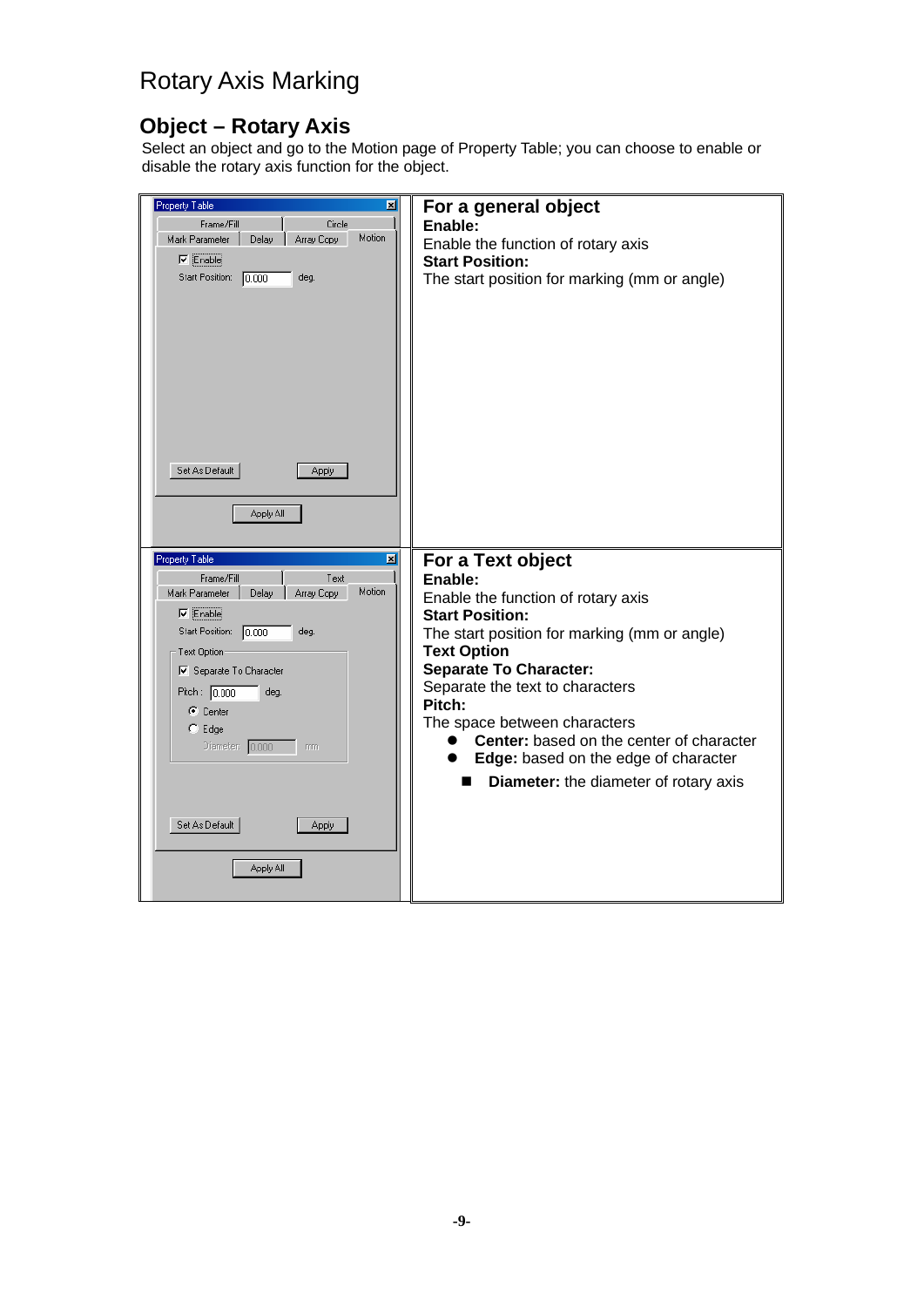# **2-3 Sample: 2-3.1 Graph Marking :**

Mark two logos on the 0 degree and 180 degree of the cylinder object as below:



#### \* **Object – Rotary Axis**

1. Import a logo and put in the center of the work area (align center).



- 2. Select the logo and go to the Motion page of the Property Table, checked the box of "Enable".
- 3. Set the Start Position as 0 degree. Use the same way to import another logo, and set the Start Position as 180 degree.

| Property Table                                  | Property Table<br>図                    |
|-------------------------------------------------|----------------------------------------|
| Circle<br>Frame/Fill                            | Circle<br>Frame/Fill                   |
| Motion<br>Mark Parameter<br>Array Copy<br>Delay | Mark Parameter<br>Array Copy<br>Delay  |
| $\nabla$ Enable                                 | $\nabla$ Enable                        |
| Start Position:<br>deg.<br>0.000                | <b>Start Position:</b><br>deg.<br> 180 |
|                                                 |                                        |
|                                                 |                                        |
|                                                 |                                        |
|                                                 |                                        |
|                                                 |                                        |
|                                                 |                                        |
|                                                 |                                        |
|                                                 |                                        |
|                                                 |                                        |
|                                                 |                                        |
| Set As Default<br><b>Apply</b>                  | Set As Default<br><b>Apply</b>         |
|                                                 |                                        |
| Apply All                                       | Apply All                              |
|                                                 |                                        |
|                                                 |                                        |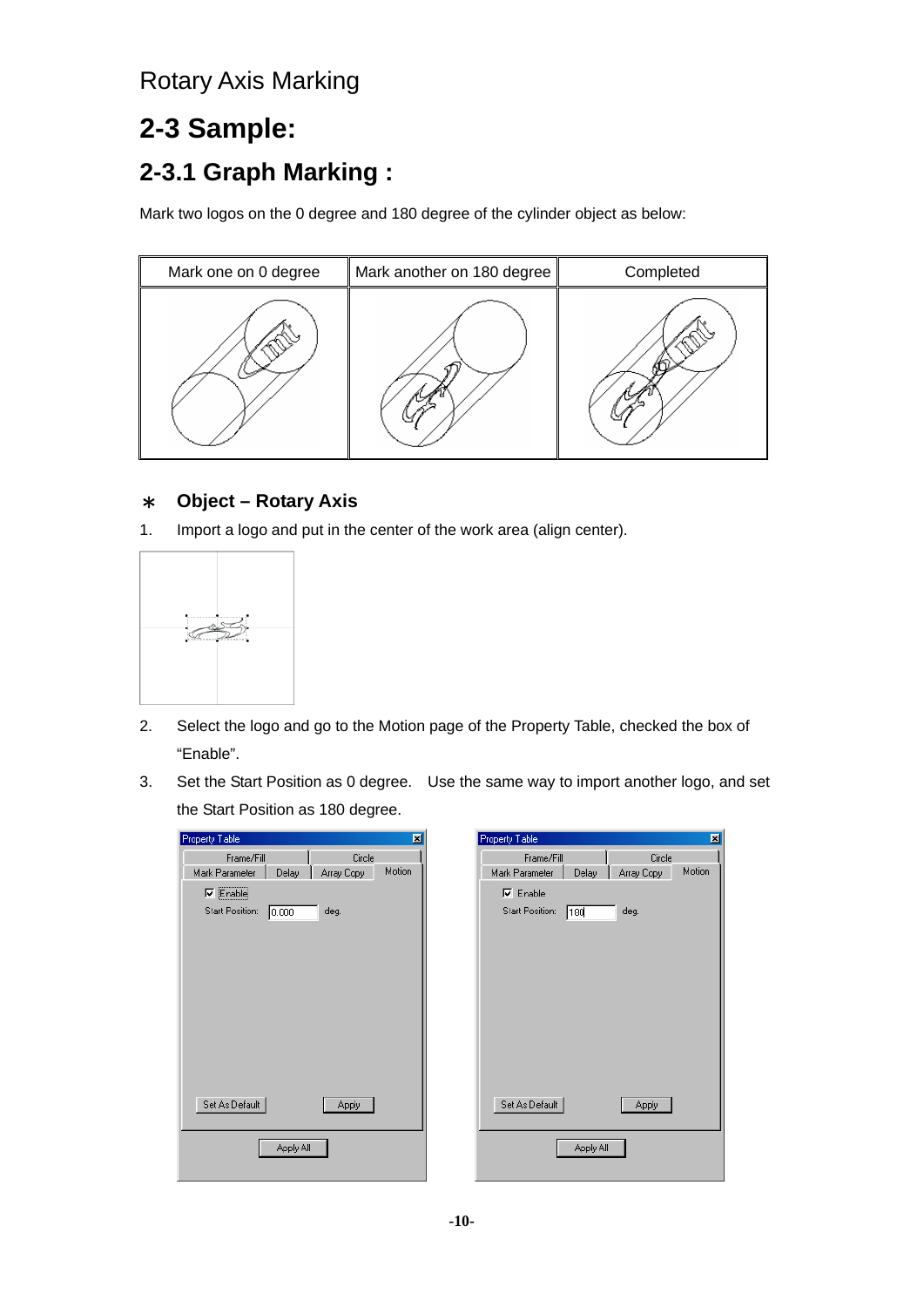4. When the setting has done, click the button of "Execute Mark",  $\frac{1}{2}$ , a dialogue box as below will be displayed. Click the "Exec" button will start marking.

| Marking                   |          |             |            |                          |             |          |         |         |  |
|---------------------------|----------|-------------|------------|--------------------------|-------------|----------|---------|---------|--|
| Comment-                  |          |             |            | Executing:               |             |          |         |         |  |
|                           |          |             | Amount:    |                          | $\mathbf 0$ | Current: | 0.000   | sec     |  |
|                           |          |             |            |                          |             | Total:   | 0.000   | sec     |  |
|                           |          |             |            | Marking Mode:<br>$G$ All |             |          | Exec    |         |  |
| Preview<br>System Setting |          |             | O Selected |                          |             | Exit     |         |         |  |
| $\Box$ log file :         |          |             |            |                          |             |          |         | Broswer |  |
| Auto Text                 | Item No. | <b>Type</b> | Start      | End                      |             |          | Current |         |  |
|                           |          |             |            |                          |             |          |         |         |  |
|                           |          |             |            |                          |             |          |         |         |  |
|                           |          |             |            |                          |             |          |         |         |  |
|                           |          |             |            |                          |             |          |         |         |  |

 $*$  If there are more than one picture to be marked by rotary axis marking, use "Object – Rotary Axis" function will be more easier. All you need to do is enable the "Motion" function and define the mark degree.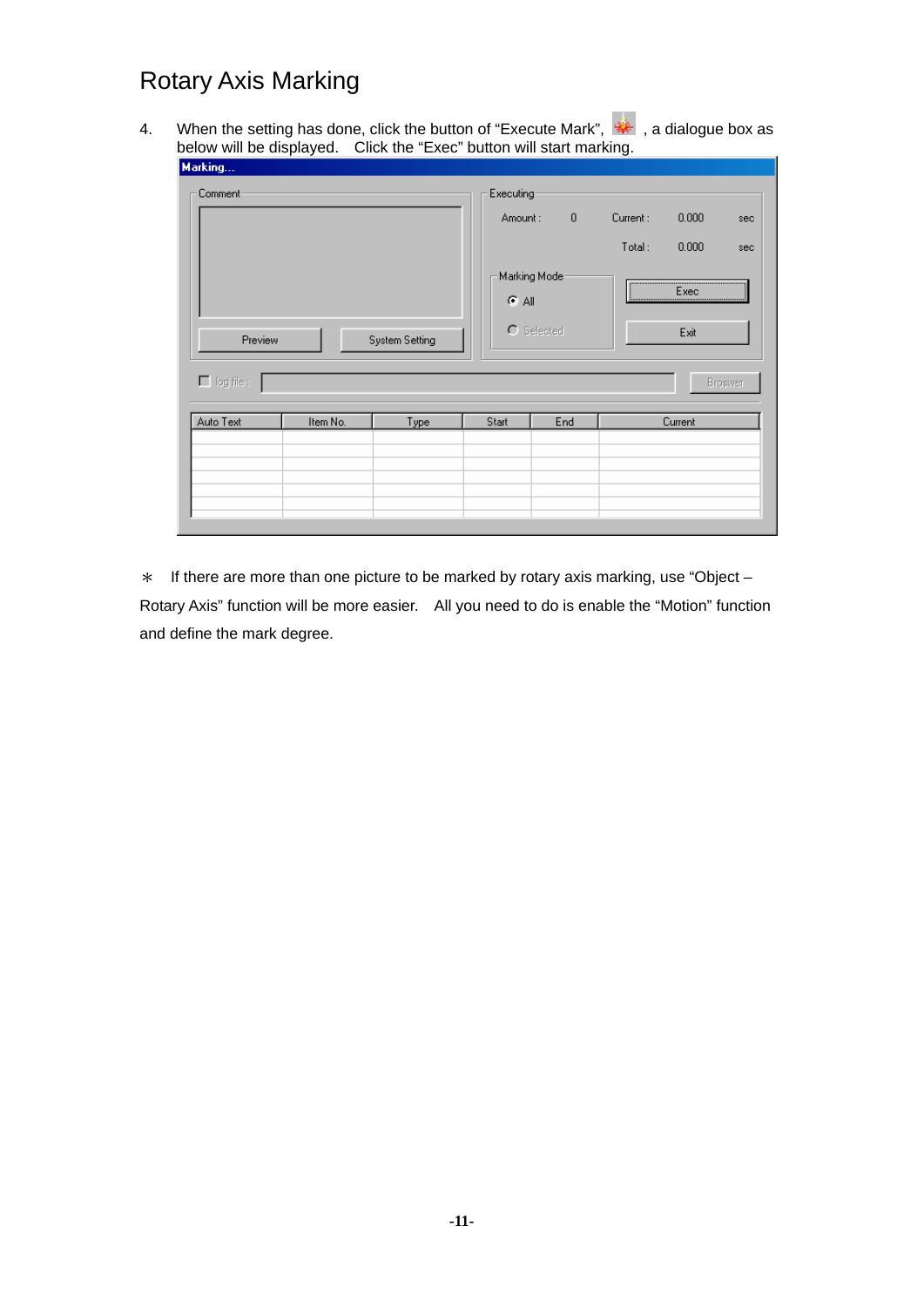#### \* **Layer – Rotary Axis**

#### **Cylinder**

- 1. Select the layer in Object Browser.
- 2. Go to the Rotary page of the Property Table, checked the box of enable, and select the Cylinder method.
- 3. Set the diameter of the object as 200mm and the max width as 10mm (means the mark range is 10mm).

| <b>Property Table</b><br>$\times$ |
|-----------------------------------|
|                                   |
| Layer Input Output XYTable Rotary |
|                                   |
| $\nabla$ Enable                   |
| Method                            |
| C Cylinder<br>$\cap$ Disc         |
| Option                            |
| Diameter: 200<br>mm               |
| Max Width: $\boxed{10}$<br>mm     |
| Set As Default<br>Apply           |
| Apply All                         |

4. Import two logos, calculate and adjust the position of the object (as below).

The expanding of the object will be considered as its work area. We will calculate the logo position according to the work area.

#### **Object Property Bar: Page**

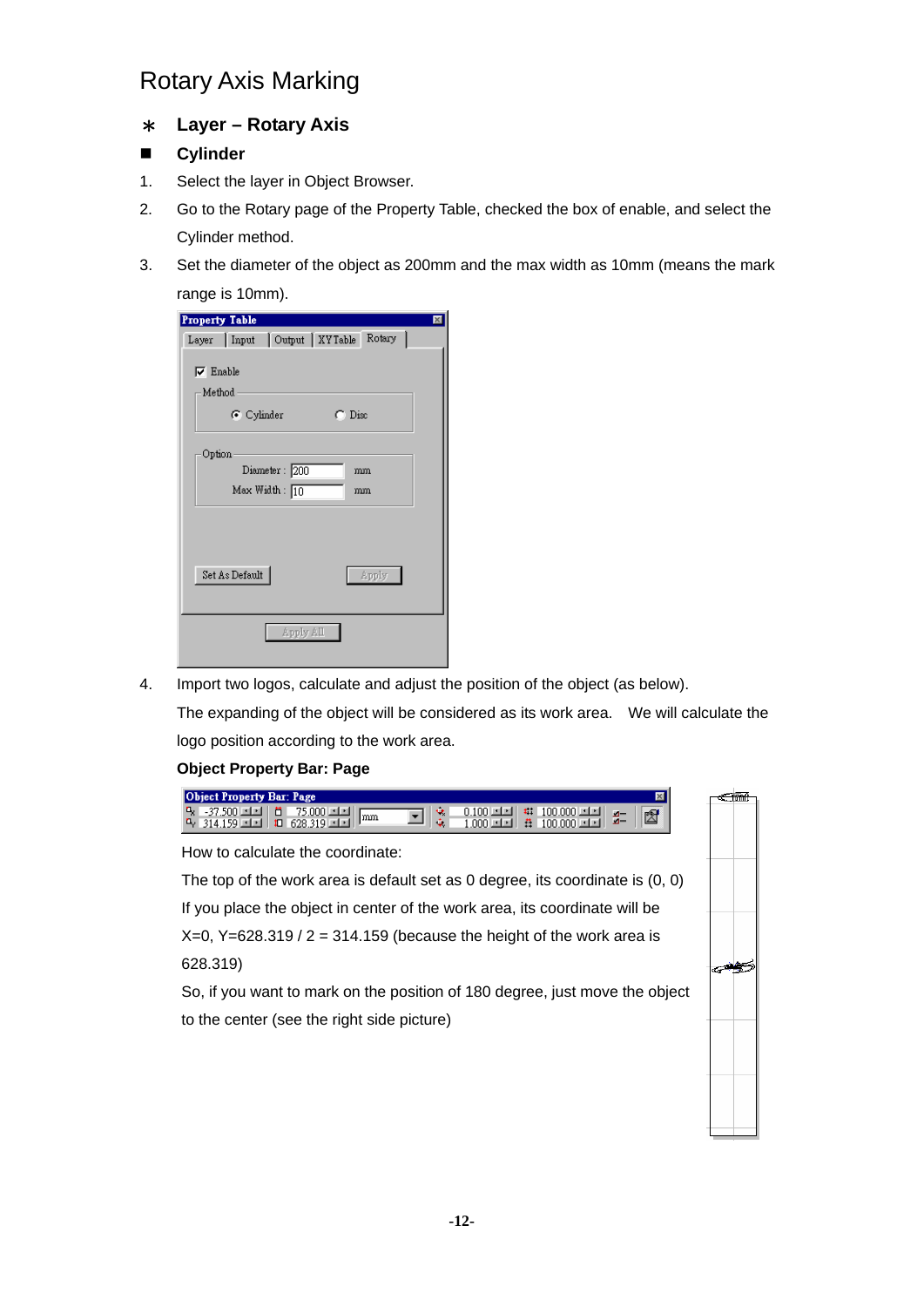5. After finish settings, click the button of execute mark  $\frac{1}{2}$ , a dialogue box as below will be displayed, click "Exec" button will start marking.

| Marking                   |          |      |       |                                             |  |        |          |         |
|---------------------------|----------|------|-------|---------------------------------------------|--|--------|----------|---------|
| Comment:                  |          |      |       | Executing<br>$\,0\,$<br>Current:<br>Amount: |  |        |          | sec     |
|                           |          |      |       |                                             |  | Total: | 0.000    | sec     |
|                           |          |      |       | Marking Mode<br>$\times$ All                |  |        | Exec<br> |         |
| Preview<br>System Setting |          |      |       | C Selected                                  |  |        | Exit     |         |
| $\Box$ log file :         |          |      |       |                                             |  |        |          | Broswer |
| Auto Text                 | Item No. | Type | Start | End                                         |  |        | Current  |         |
|                           |          |      |       |                                             |  |        |          |         |
|                           |          |      |       |                                             |  |        |          |         |
|                           |          |      |       |                                             |  |        |          |         |

\* If select the Disc method of the "Layer – Rotary Axis" function, you need to calculate the position for every object.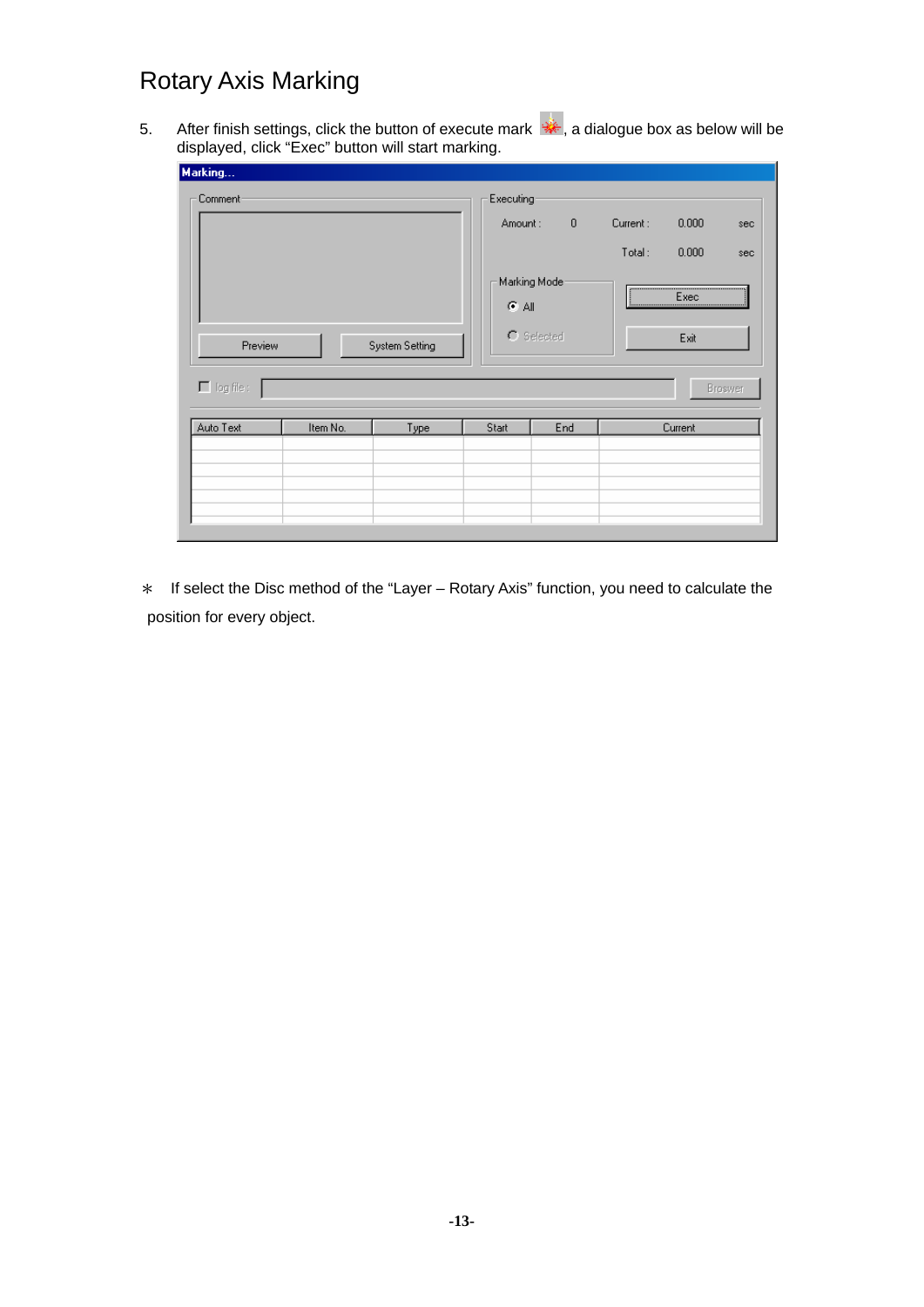- z **Disc**
- 1. Create a new layer, import two logos into different layers individually (as below).



2. Place the logo in the center of the Work Area (align center)



- 3. Select the layer in Object Browser.
- 4. Go to the Rotary page of the Property Table, check the box of "Enable", and select the "Disc" method.
- 5. Set the Step Angle as 0 degree (for the other logo, set as 180 degree).

| Property Table<br>図                     | Property Table<br>図                       |
|-----------------------------------------|-------------------------------------------|
| Layer   Input   Output   XYTable Rotary | Layer   Input   Output   XYTable   Rotary |
|                                         |                                           |
| $\nabla$ Enable                         | $\nabla$ Enable                           |
| -Method-                                | Method-                                   |
| $\bullet$ Disc<br>C Cylinder            | $\bullet$ Disc<br>C Cylinder              |
| Option:                                 | Option:                                   |
| Step Angle: 0<br>deg.                   | Step Angle: 180<br>deg.                   |
|                                         |                                           |
|                                         |                                           |
|                                         |                                           |
|                                         |                                           |
| Set As Default<br>Apply                 | Set As Default<br>Apply                   |
|                                         |                                           |
|                                         |                                           |
| Apply All                               | Apply All                                 |
|                                         |                                           |
|                                         |                                           |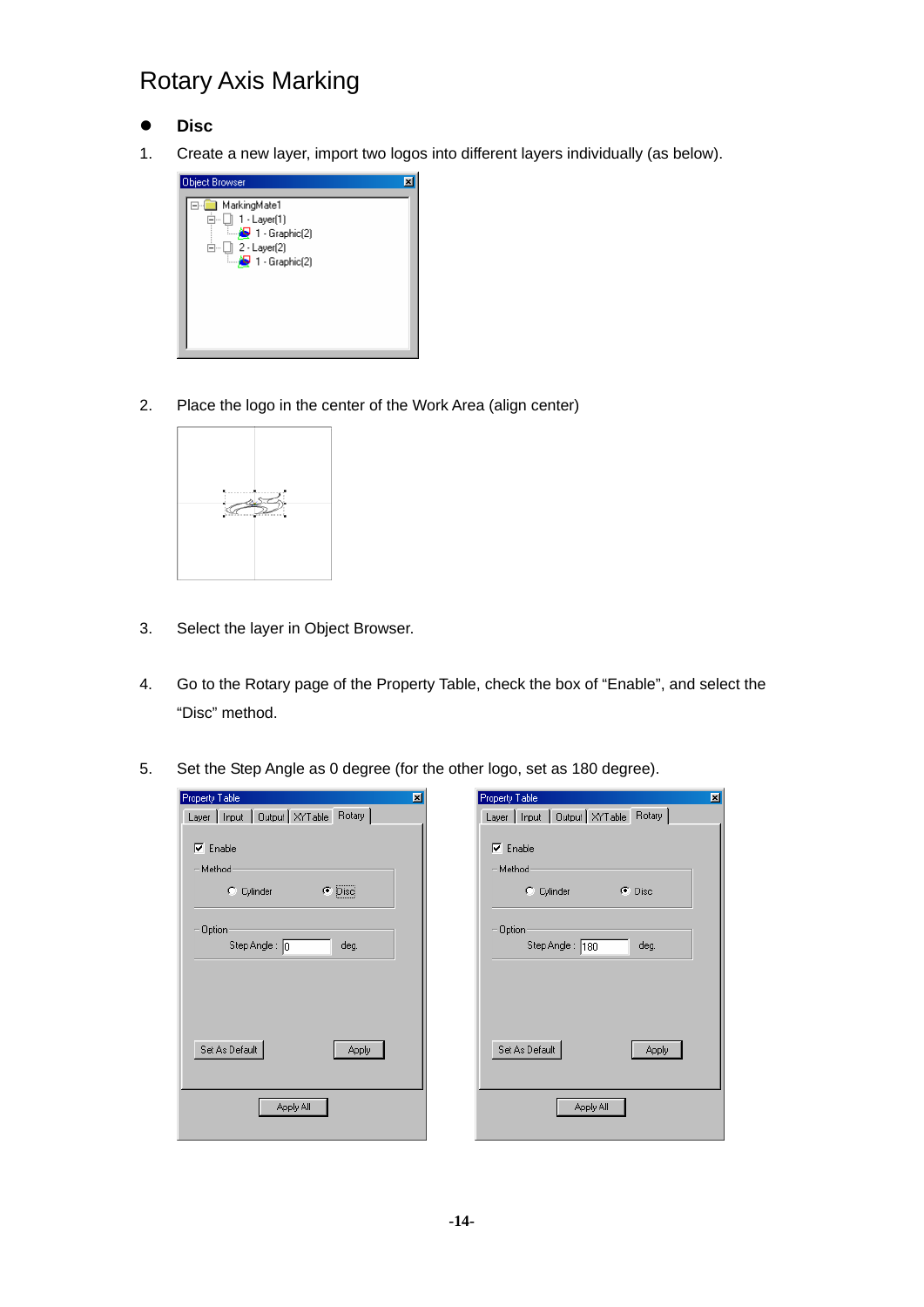6. After finish the setting of parameters, click the button,  $\frac{1}{2}$ , a dialogue box as below will be displayed. Click the "Exec" button will start marking.

| Marking                   |          |                      |             |               |        |         |         |
|---------------------------|----------|----------------------|-------------|---------------|--------|---------|---------|
| Comment:                  |          | Executing<br>Amount: | $\mathbf 0$ | Current:      | 0.000  | sec     |         |
|                           |          |                      |             |               | Total: | 0.000   | sec     |
|                           |          |                      | $G$ All     | Marking Mode- |        | Exec    |         |
| Preview<br>System Setting |          |                      |             | C Selected    |        | Exit    |         |
| $\Box$ log file :         |          |                      |             |               |        |         | Broswer |
| Auto Text                 | Item No. | <b>Type</b>          | Start       | End           |        | Current |         |
|                           |          |                      |             |               |        |         |         |
|                           |          |                      |             |               |        |         |         |
|                           |          |                      |             |               |        |         |         |
|                           |          |                      |             |               |        |         |         |

\* If you use the Rotary Axis – Disc function to mark many pictures, you need to create a new layer for every object first and then enable the function and then set the step angle.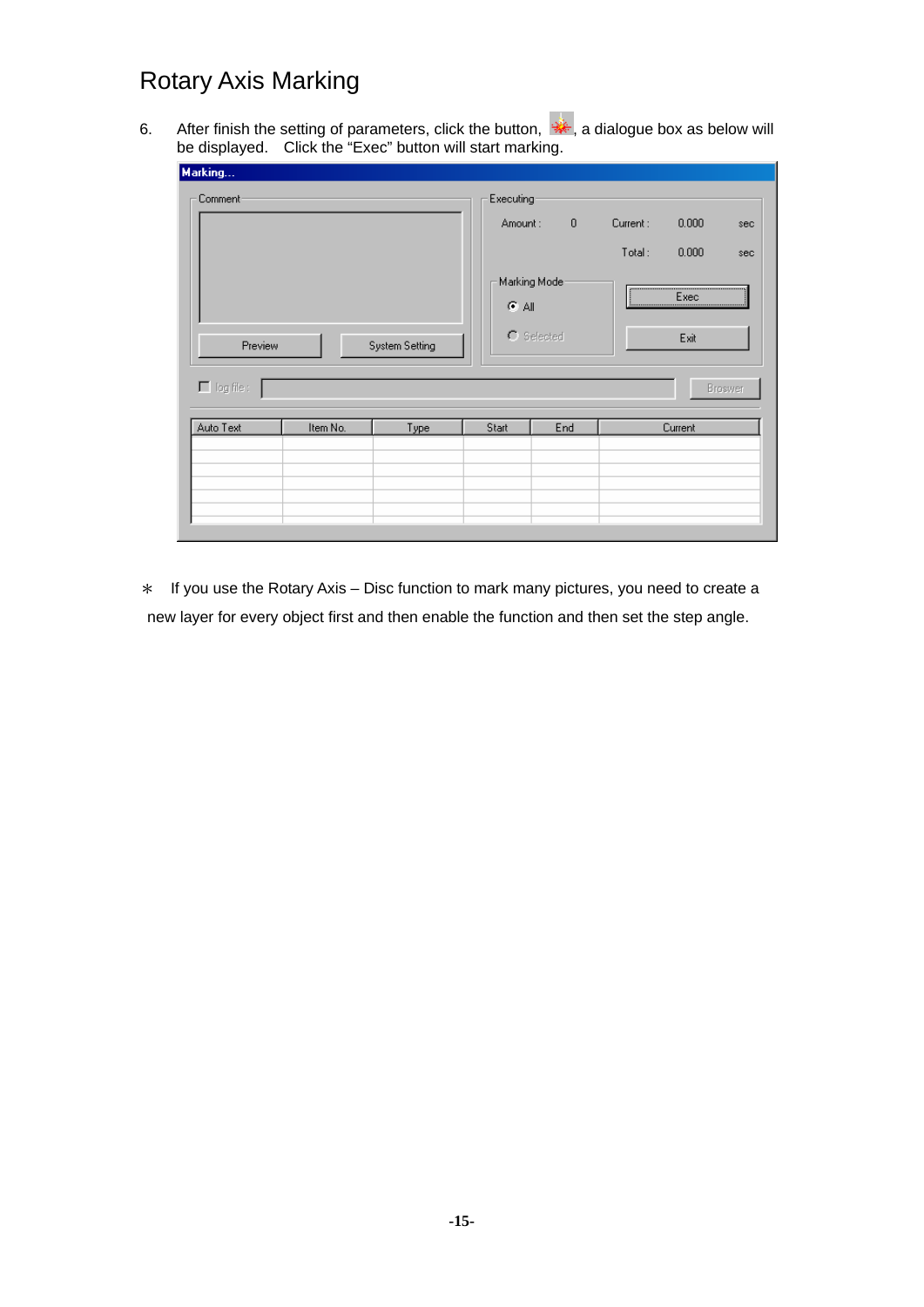## **2-3.2 Scale Ring (Loop) (I)**

To mark a scale from 0 degree to 360 degree in a ring as below:



1. Do not select any object, and go to the Motor Setup page of the Property Table for settings of rotary axis.

We define the Y-axis as rotary axis, and continue the motor settings as below:

If the motor needs 90000 pulses for rotating one circle, the Axis Unit will be:

90000 pulse / 360 degree = 250 pulse/deg (the pulse number needed for rotating one degree)

| <b>Property Table</b>                                                                                                                                               |                                |  |  |  |
|---------------------------------------------------------------------------------------------------------------------------------------------------------------------|--------------------------------|--|--|--|
| System<br>Lens                                                                                                                                                      | Galvo<br>Global<br>Motor Setup |  |  |  |
| Dry Run<br>Power Test                                                                                                                                               | Graph Setup                    |  |  |  |
| Rotary                                                                                                                                                              | Unit: Angle                    |  |  |  |
| 0.100<br>Acc. time :                                                                                                                                                | sec                            |  |  |  |
| Speed: 100                                                                                                                                                          | deg. / sec                     |  |  |  |
| Axis Unit: 250.000                                                                                                                                                  | pulse / deg.                   |  |  |  |
| Initial Speed: 10,000                                                                                                                                               | deg. / sec                     |  |  |  |
| Reverse<br>Home After Program Start<br>Is Active High For In Position Signal<br>Is Active High For Home Index Signal<br>Is Active High For Limit Signal<br>Jump To: |                                |  |  |  |
| 0.000<br>deq.                                                                                                                                                       | Go                             |  |  |  |
| Apply<br>Home                                                                                                                                                       |                                |  |  |  |
| Apply All                                                                                                                                                           |                                |  |  |  |
|                                                                                                                                                                     |                                |  |  |  |

 $\frac{1}{2}$ 

- 2. Using MarkingMate to mark scale as right:  $\bar{=}$
- 3. Go to the "Text" page of Property Table, checked the box of "Auto String", select "Serial No." in the Auto Text Manage dialogue box and do the following settings:

Start: 0

Step: 10

End: 360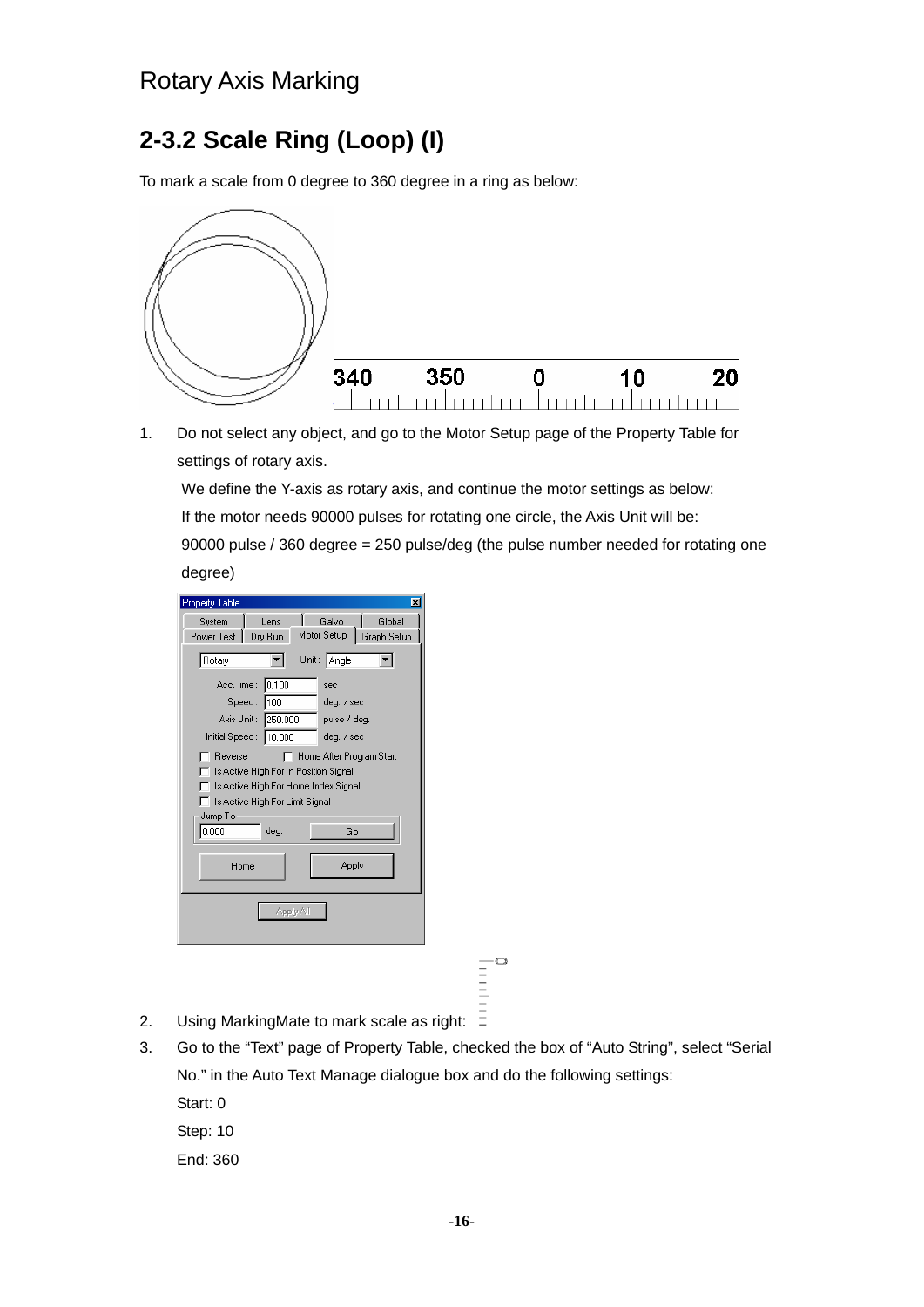The mark result will be 0, 10, 20, 30, 40, 50, 60, and so on.

|                                                                                                                                                                                | <b>Auto Text Manager</b><br>$\vert x \vert$                                                                                        |
|--------------------------------------------------------------------------------------------------------------------------------------------------------------------------------|------------------------------------------------------------------------------------------------------------------------------------|
| $\mathbf{x}$<br>Property Table<br>Mark Parameter                                                                                                                               | Auto Text Item <b>Engine Item I</b><br>Engine Item 1<br>0K<br>Rename<br>Delete Item<br>Create Item                                 |
| Motion<br>Delay<br>Array Copy<br>Text<br>Frame/Fill<br>Font & Style<br>-T- Arial<br>Bold $\Box$ Italic<br>AaBbYyZz1#<br>18.000 중<br>Size<br>mm<br>Oblique<br>$0.000 -$<br>deg. | Auto Text Item Setting<br>Auto Text Mode : Serial No.<br>$\blacktriangledown$<br>Serial No.<br>Prefix:<br>Content                  |
| Manager<br>Auto String<br>⊽                                                                                                                                                    | Digit: $3$<br>를<br>Start: 0<br>Ė<br>클<br>Step: 1<br>Lead:<br>픺<br>End: $\boxed{100}$<br>Auto-recycled<br>Repeat: <sub>1</sub><br>즠 |
| Set As Default<br>Advanced<br>Apply<br>Apply All                                                                                                                               | Postfix:<br>Close                                                                                                                  |

- 4. Select a layer in Object Browser, and go to the XY Table page of the Property Table for the settings of XY position.
- 5. Click the button of "Array Copy" and do the settings as below:

| <b>Layer ArrayCopy</b>   |                      |
|--------------------------|----------------------|
| <b>Insert Point</b>      | Count                |
| $\times 0$<br>mm         | $\times$  1<br>times |
| Y 0<br>mm                | 36<br>Υ.<br>times    |
| Pitch                    |                      |
| $\times \sqrt{10}$<br>mm | <b>OK</b>            |
| $Y$ 10<br>mm             | Cancel               |
|                          |                      |

6. Press the "OK" button, all the mark position will be listed as below: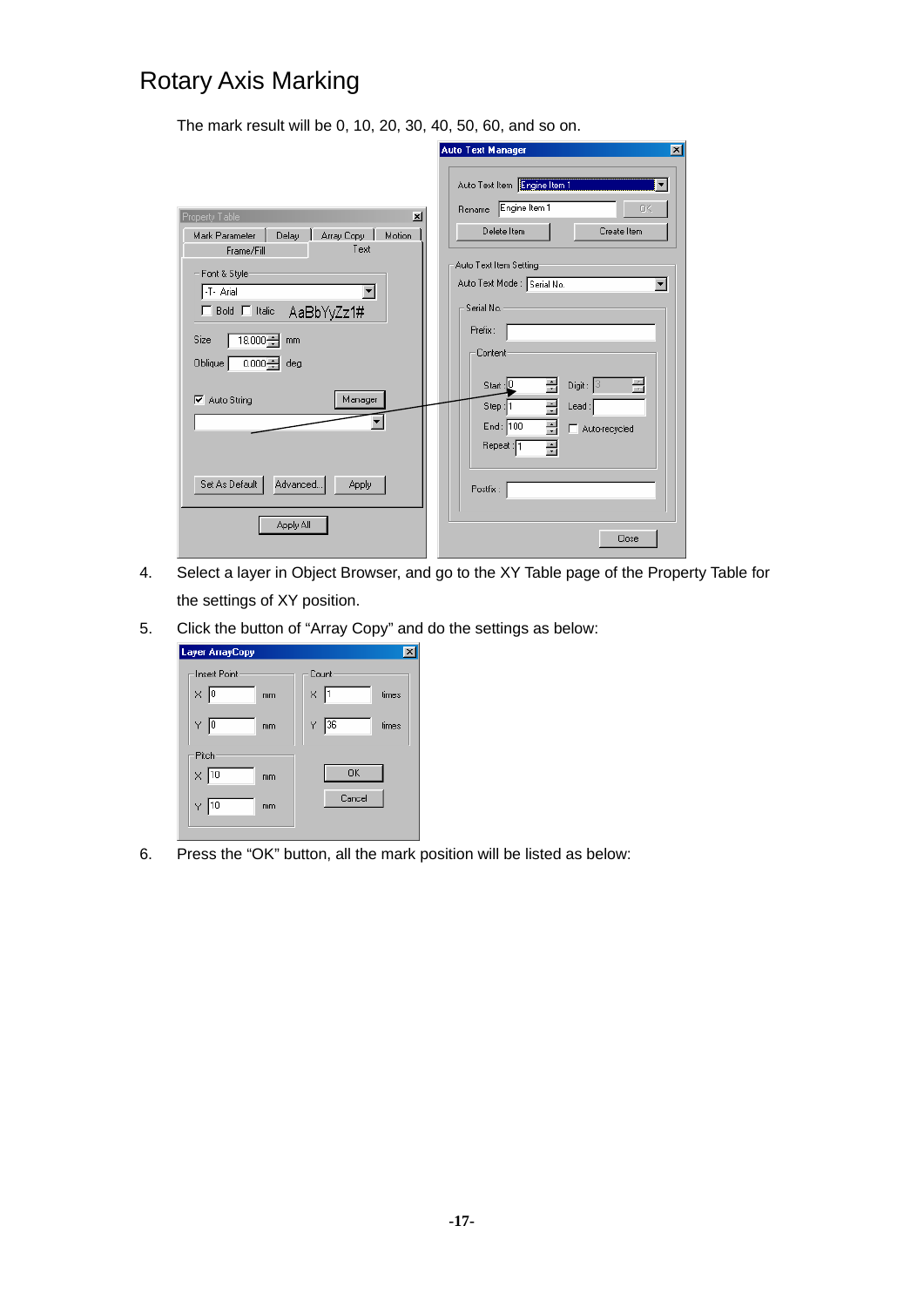| <b>Property Table</b>                                                                                                                                                                                                                                                                                                                                                        |                                                                                                |
|------------------------------------------------------------------------------------------------------------------------------------------------------------------------------------------------------------------------------------------------------------------------------------------------------------------------------------------------------------------------------|------------------------------------------------------------------------------------------------|
| Layer   Input   Output                                                                                                                                                                                                                                                                                                                                                       | XYTable   Rotary                                                                               |
| $\nabla$ Enable<br>X[0.000][Y[0.000]<br>X[0.000]fY[10.000]<br>X[0.000][Y[20.000]<br>X[0.000]fY[30.000]<br>X[0.000]fY[40.000]<br>X[0.000]fY[50.000]<br>X[0.000]fY[60.000]<br>XI0.0001M70.0001<br>XI0.0001M180.0001<br>X[0.000][Y[90.000]<br>X[0.000]jY[100.000]<br>X(0.000) Y(110.000)<br>X[0.000]fY[120.000]<br>X[0.000]fY[130.000]<br>X[0.000]fY[140.000]<br>Set As Default | Y Disable<br>Add<br>Edit<br>Delete<br>Delete All<br>Move Up<br>Move Down<br>ArrayCopy<br>Apply |
| Apply All                                                                                                                                                                                                                                                                                                                                                                    |                                                                                                |
|                                                                                                                                                                                                                                                                                                                                                                              |                                                                                                |

7. After finishing the above settings, click the mark button,  $\mathbb{R}$ , a dialogue box will be displayed as below, just press the "Exec" button will start the marking.

| Marking                                  |          |                |                                  |                                        |                    |                                |                       |
|------------------------------------------|----------|----------------|----------------------------------|----------------------------------------|--------------------|--------------------------------|-----------------------|
| Comment-<br>Preview<br>$\Box$ log file : |          | System Setting | Executing-<br>Amount:<br>$G$ All | $\theta$<br>Marking Mode<br>O Selected | Current:<br>Total: | 0.000<br>0.000<br>Exec<br>Exit | sec<br>sec<br>Broswer |
| Auto Text                                | Item No. | <b>Type</b>    | Start                            | End                                    |                    | Current                        |                       |
|                                          |          |                |                                  |                                        |                    |                                |                       |
|                                          |          |                |                                  |                                        |                    |                                |                       |
|                                          |          |                |                                  |                                        |                    |                                |                       |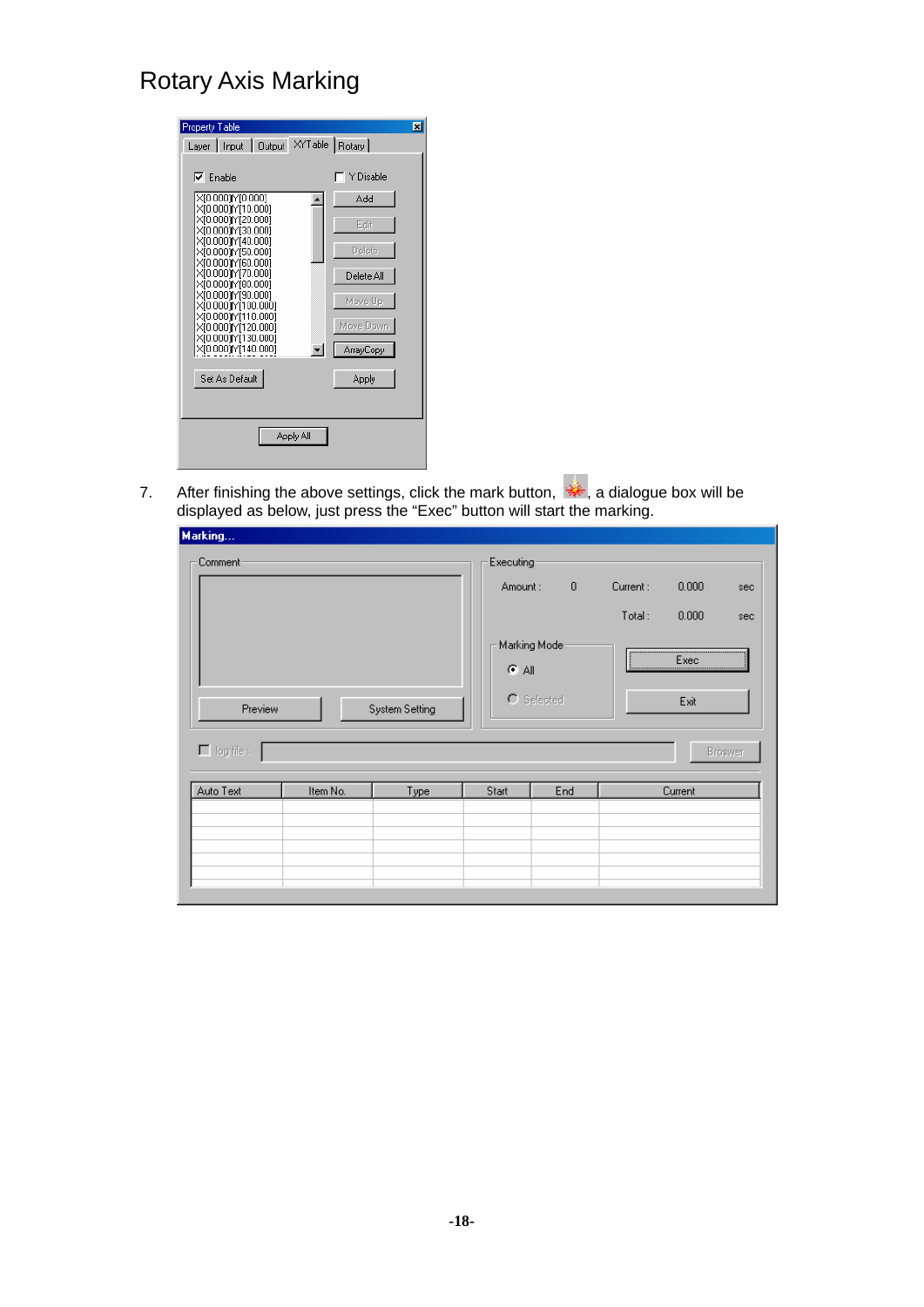# **2-3.3 Scale Ring (Loop) (II)**

If we want to mark a scale ring from 0 degree to 90 degree, 90 degree to 0 degree, and 0 degree to 90 degree, and then 90 degree to 0 degree as below:



- 1. First, calculate the distance between each scale, the conditions you need to know include:
	- $\blacksquare$  How many scales you want for the ring.
	- The diameter of the work piece.
	- The formula of distance between each scale is: **(diameter \* pi) / scale**

If the diameter is 110mm, scale number is 360, the distance between each scale will be :  $(110<sup>*</sup>pi) / 360 = 0.96 mm$ 

2. After finishing calculation, open the MarkingMate program, mark as below:

```
Ġ
-11111111
```
Select all the objects and group them.

3. Create new layers:

Divided the number we want to mark (0~90~0~90~0) into four auto strings. Create three new layers, copy the scale, and paste it to the other three layers.

4. At this time, you will see four layers in Object Browser, and each layer contains a group object.



5. Auto String settings: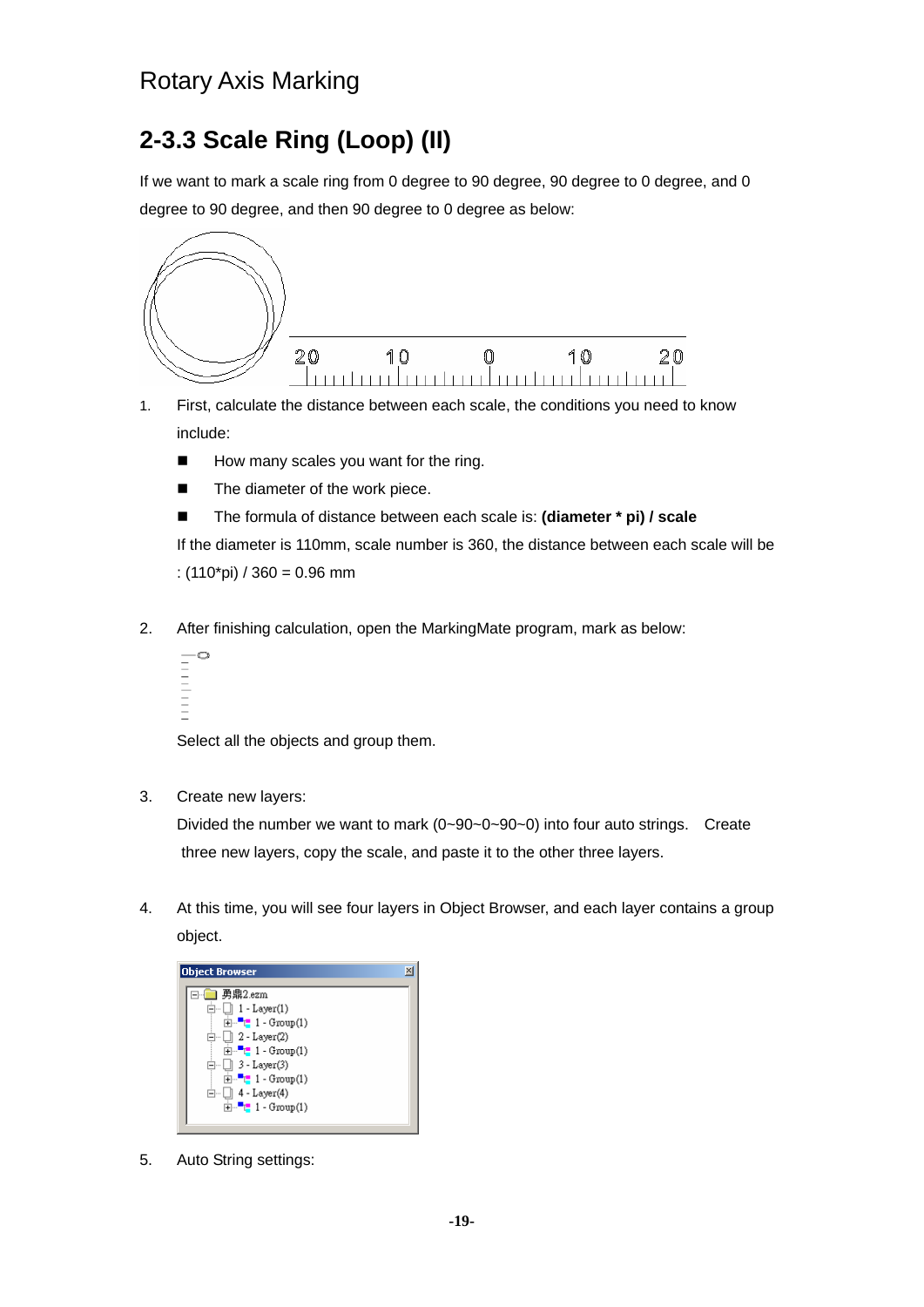Select the text object, and go to the Text page of Property Table, choose the "Auto String – Serial No." function.

- \* If you want to select an individual object of a group, you can use:
	- 1. UnGroup function
	- 2. After selecting the group object, press the "Ctrl" key and select the object at one time.

Edit the four auto text objects as below:

The first and the third one (0 to 80), start from 0, step 10, and end by 81.

| <b>Auto Text Manager</b><br>$\vert x \vert$<br><b>Auto Text Manager</b><br>$\vert x \vert$<br>Auto Text Item Engine Item 1<br>Auto Text Item Engine Item 3<br>Rename: Engine Item 1<br>Rename: Engine Item 3<br>OK<br>OK<br>Delete Item<br>Create Item<br>Delete Item<br>Create Item<br>Auto Text Item Setting-<br>Auto Text Item Setting-<br>Auto Text Mode : Serial No.<br>Auto Text Mode : Serial No.<br>$\overline{\phantom{a}}$<br>Serial No. -<br>Serial No. -<br>Prefix:<br>Prefix:<br>$-$ Content $-$<br>Content-<br>Start: 0<br>곡<br>릨<br>Start: 0<br>Digit: $\sqrt{3}$<br>$\frac{1}{\sqrt{2}}$<br>Digit: $ 3 $<br>품<br>ヨ<br>Step: 10<br>Step: 10<br>즐<br>Lead : $\lceil$<br>$\text{lead}:$<br>$\Box$ $\Box$ Auto-recycled<br>$\Box$ $\Box$ Auto-recycled<br>End : $\boxed{81}$<br>End: 81<br>$\equiv$<br>$\equiv$<br>Repeat: 1<br>Repest: 1<br>Postfix:<br>Postfix: | Engine Item 1 | Engine Item 3 |  |
|-------------------------------------------------------------------------------------------------------------------------------------------------------------------------------------------------------------------------------------------------------------------------------------------------------------------------------------------------------------------------------------------------------------------------------------------------------------------------------------------------------------------------------------------------------------------------------------------------------------------------------------------------------------------------------------------------------------------------------------------------------------------------------------------------------------------------------------------------------------------------------|---------------|---------------|--|
| Close<br>Close                                                                                                                                                                                                                                                                                                                                                                                                                                                                                                                                                                                                                                                                                                                                                                                                                                                                |               |               |  |

The second and the fourth one (90~10), start from 90, step -10, and end by 9.

| Engine Item 2                                                                                                                                                                                                                                                                                                                                                                                                                      | Engine Item 4                                                                                                                                                                                                                                                                                                                                                                                                                    |
|------------------------------------------------------------------------------------------------------------------------------------------------------------------------------------------------------------------------------------------------------------------------------------------------------------------------------------------------------------------------------------------------------------------------------------|----------------------------------------------------------------------------------------------------------------------------------------------------------------------------------------------------------------------------------------------------------------------------------------------------------------------------------------------------------------------------------------------------------------------------------|
| $\vert x \vert$<br><b>Auto Text Manager</b><br>Auto Text Item Engine Item 2<br>Rename: Engine Item 2<br>OK<br>Create Item<br>Delete Item<br>Auto Text Item Setting-<br>Auto Text Mode : Serial No.<br>$\blacktriangledown$<br>Serial No. -<br>Prefix:<br>Content-<br>Start: 90<br>る<br>Digit: $\sqrt{3}$<br>릠<br>Step: 10<br>픞<br>$\text{lead}:$<br>$\Box$ $\Box$ Auto-recycled<br>End : $\boxed{9}$<br>둄<br>Repest: 1<br>Postfix: | $\vert x \vert$<br><b>Auto Text Manager</b><br>Auto Text Item Engine Item 4<br>Rename: Engine Item 4<br>OK.<br>Delete Item<br>Create Item<br>Auto Text Item Setting-<br>Auto Text Mode : Serial No.<br>$\overline{\phantom{a}}$<br>Serial No. -<br>Prefix:<br>-Content-<br>Start: 90<br>$\equiv$<br>Digit: $3$<br>る<br>$Step: -10$<br>Ξ<br>$\text{lead}:$<br>$\Box$ $\Box$ Auto-recycled<br>End: 9<br>픸<br>Repest: 1<br>Postfix: |
| Close                                                                                                                                                                                                                                                                                                                                                                                                                              | Close                                                                                                                                                                                                                                                                                                                                                                                                                            |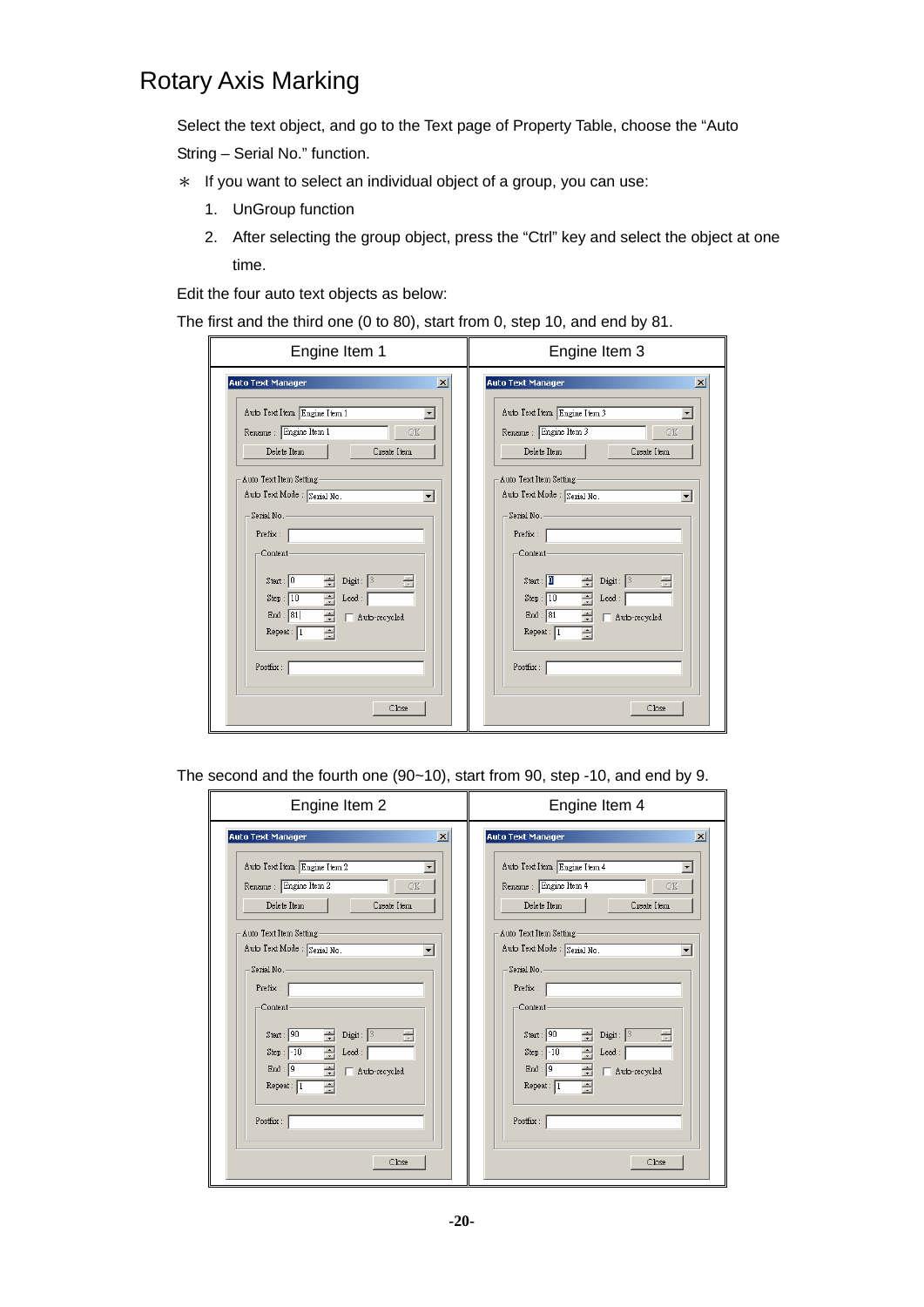We can name the first auto text as "Engine Item 1", the second one as "Engine Item 2" and so on. Put all of the group objects in the center of the work area.

- 6. Define the XY Table parameters
	- Select the first layer, go to the XY Table page of the Property Table, enable the function, and press the "Array Copy" button to do the following settings:

| <b>Layer ArrayCopy</b>   |                  |
|--------------------------|------------------|
| <b>Insert Point</b>      | Count            |
| $\times 10$<br>mm        | ×<br>times       |
| Y 0<br>mm                | 19<br>Y<br>times |
| Pitch                    |                  |
| $\times$ $\vert$ 0<br>mm | <b>OK</b>        |
| 1d<br>Ÿ<br>mm            | Cancel           |
|                          |                  |

Insert Point X=0, Y=0, Count X=1, Y=9, Pitch X=0, Y=10mm. (pitch is depend on scale)

 Select the second layer, go to the XY Table page of the Property Table, enable the function, and press the "Array Copy" button to do the following settings:

| <b>Layer ArrayCopy</b> |                   |
|------------------------|-------------------|
| <b>Insert Point</b>    | Count             |
| $\times 10$<br>mm      | ×<br>times<br>n   |
| 90<br>Υ.<br>mm         | ļэ<br>Y.<br>times |
| Pitch                  |                   |
| $\times$ 0<br>mm       | <b>OK</b>         |
| $Y$ 10<br>mm           | Cancel            |
|                        |                   |

Insert Point X=0, Y=90, Count X=1, Y=9, and Pitch X=0, Y=10mm.

 Select the third layer, go to the XY Table page of the Property Table, enable the function, and press the "Array Copy" button to do the following settings:

| <b>Layer ArrayCopy</b> |                   |
|------------------------|-------------------|
| <b>Insert Point</b>    | Count             |
| $\times 0$<br>mm       | ×.<br>I1<br>times |
| 180<br>Υ.<br>mm        | Y 9<br>times      |
| Pitch                  |                   |
| $\times$ 0<br>mm       | <b>OK</b>         |
| 10<br>Y.<br>mm         | Cancel            |
|                        |                   |

Insert Point X=0, Y=180, Count X=1, Y=9, and Pitch X=0, Y=10mm.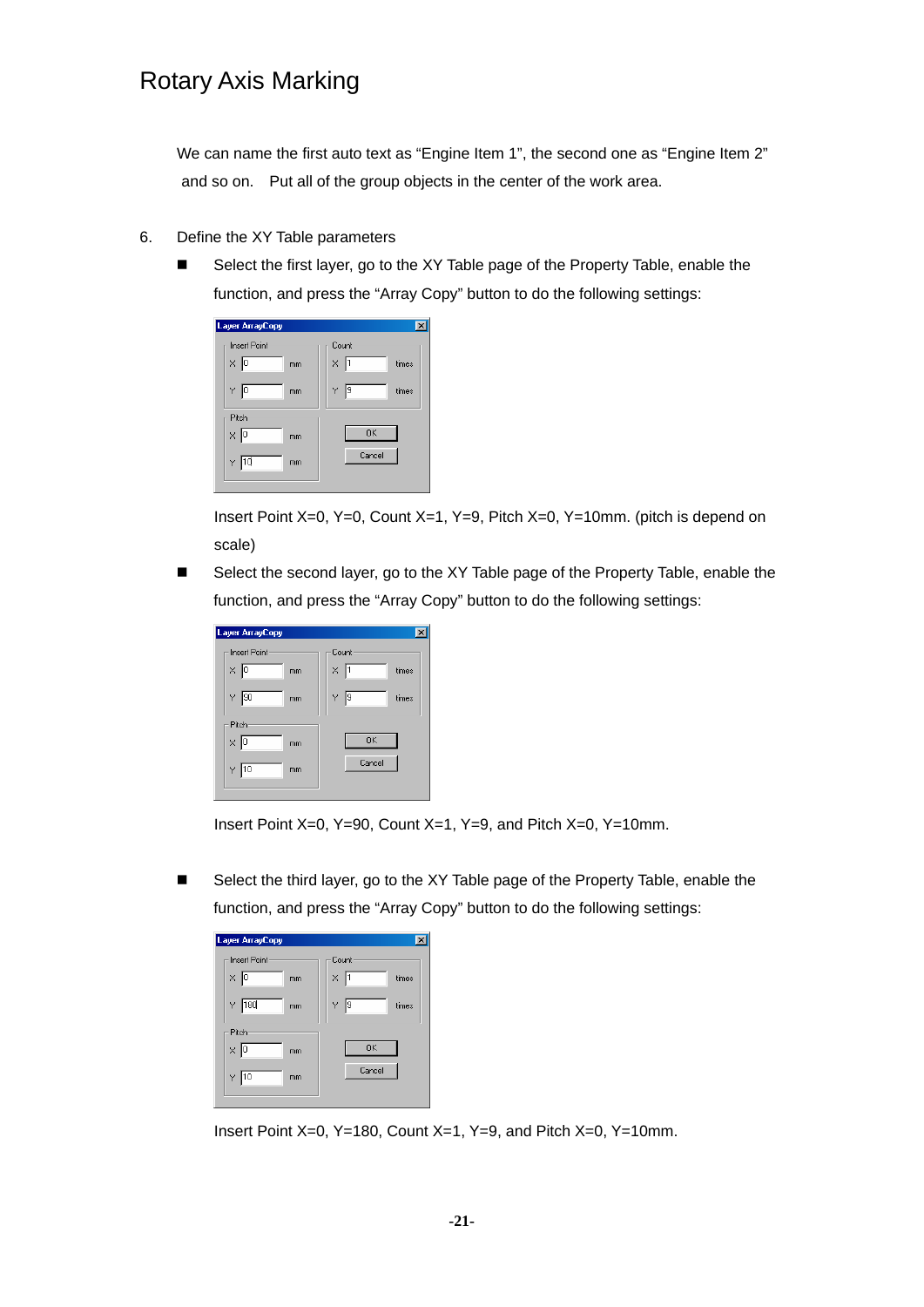Select the fourth layer, go to the XY Table page of the Property Table, enable the function, and press the "Array Copy" button to do the following settings:

| <b>Layer ArrayCopy</b> |                   |
|------------------------|-------------------|
| <b>Insert Point</b>    | Count             |
| $\times 10$<br>mm      | ×.<br>ון<br>times |
| $\frac{1}{270}$<br>mm  | Y<br>19<br>times  |
| Pitch                  |                   |
| $\times$  0<br>mm      | 0K                |
| 10<br>Y<br>mm          | Cancel            |
|                        |                   |

Insert Point X=0, Y=270, Count X=1, Y=9, and Pitch X=0, Y=10mm.

7. Motor Setup

Do not select any object, and go to the Motor Setup page of the Property Table for settings of rotary axis.

We define the Y-axis as rotary axis, and continue the motor settings as below:

If the motor needs 90000 pulses for rotating one circle, the Axis Unit will be:

90000 pulse / 360 degree = 250 pulse/deg (the pulse number needed for rotating one

| degree |  |
|--------|--|
|--------|--|

| Property Table<br>×                                                                                                                                                                                                                                                                                                                |
|------------------------------------------------------------------------------------------------------------------------------------------------------------------------------------------------------------------------------------------------------------------------------------------------------------------------------------|
| Galvo<br>Global<br>System<br>Lens<br>Motor Setup<br>Graph Setup<br>Power Test<br>Dry Run<br>ш                                                                                                                                                                                                                                      |
| Unit: Angle<br>Rotary                                                                                                                                                                                                                                                                                                              |
| Acc. time : 0.100<br>sec<br>Speed: 100<br>deg. / sec<br>Axis Unit: 250.000<br>pulse / deg.<br>Initial Speed: 10.000<br>deg. / sec<br>Reverse<br>F Home After Program Start<br>Is Active High For In Position Signal<br>Is Active High For Home Index Signal<br>Is Active High For Limit Signal<br>Jump To<br> 0.000 <br>deg.<br>Go |
| Apply<br>Home                                                                                                                                                                                                                                                                                                                      |
| Apply All                                                                                                                                                                                                                                                                                                                          |

8. After finishing the above settings, click the mark button,  $\mathbf{A}$ , a dialogue box will be displayed as below, just press the "Exec" button will start the marking.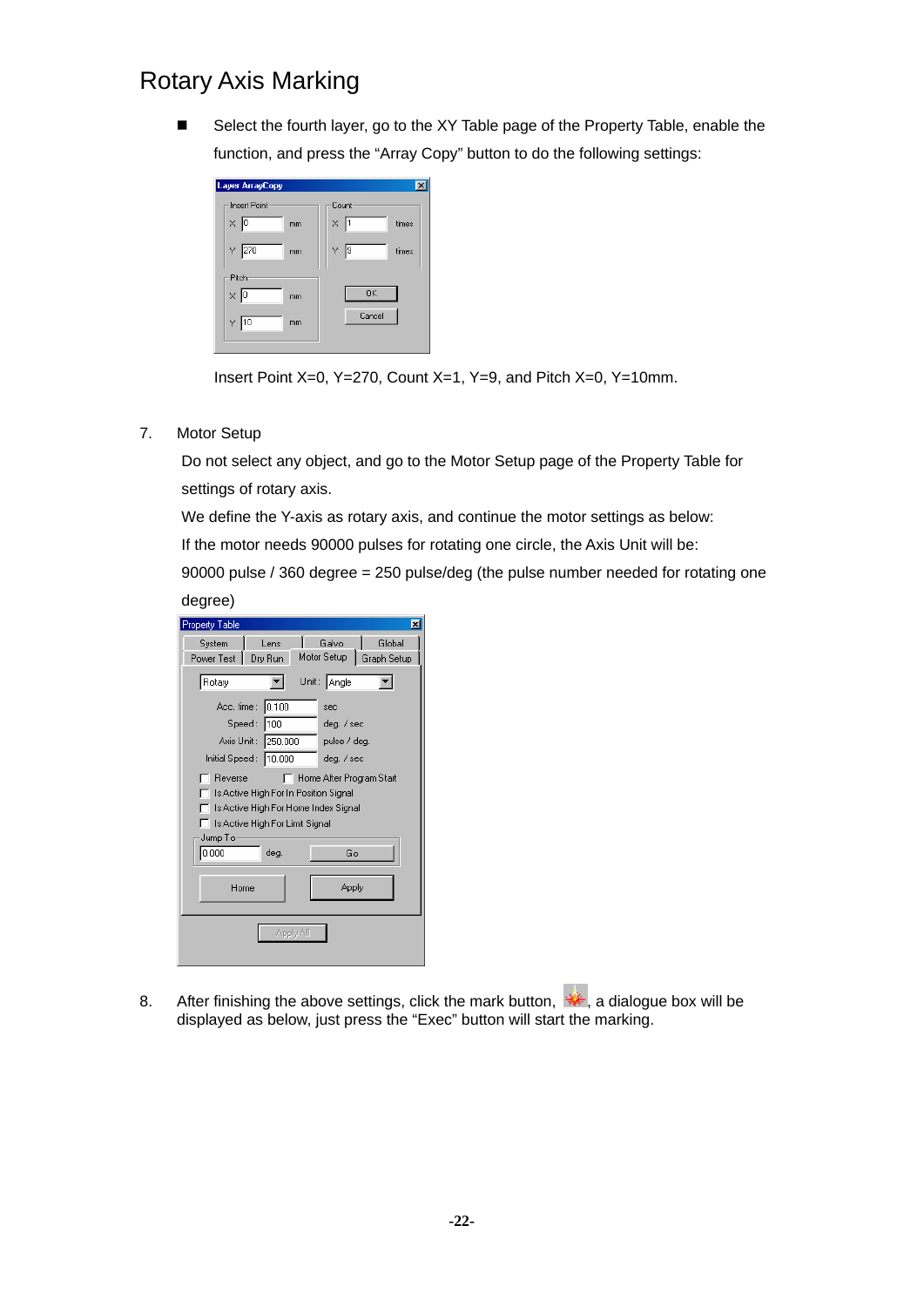| Marking           |          |                |                      |                |          |              |         |
|-------------------|----------|----------------|----------------------|----------------|----------|--------------|---------|
| Comment:          |          |                | Executing<br>Amount: | $\blacksquare$ | Current: | 0.000        | sec     |
|                   |          |                |                      |                | Total:   | 0.000        | sec     |
|                   |          |                | $G$ All              | Marking Mode:  |          | Exec<br><br> |         |
| Preview           |          | System Setting |                      | C Selected     |          | Exit         |         |
| $\Box$ log file : |          |                |                      |                |          |              | Broswer |
| Auto Text         | Item No. | Type           | Start                | End            |          | Current      |         |
|                   |          |                |                      |                |          |              |         |
|                   |          |                |                      |                |          |              |         |
|                   |          |                |                      |                |          |              |         |
|                   |          |                |                      |                |          |              |         |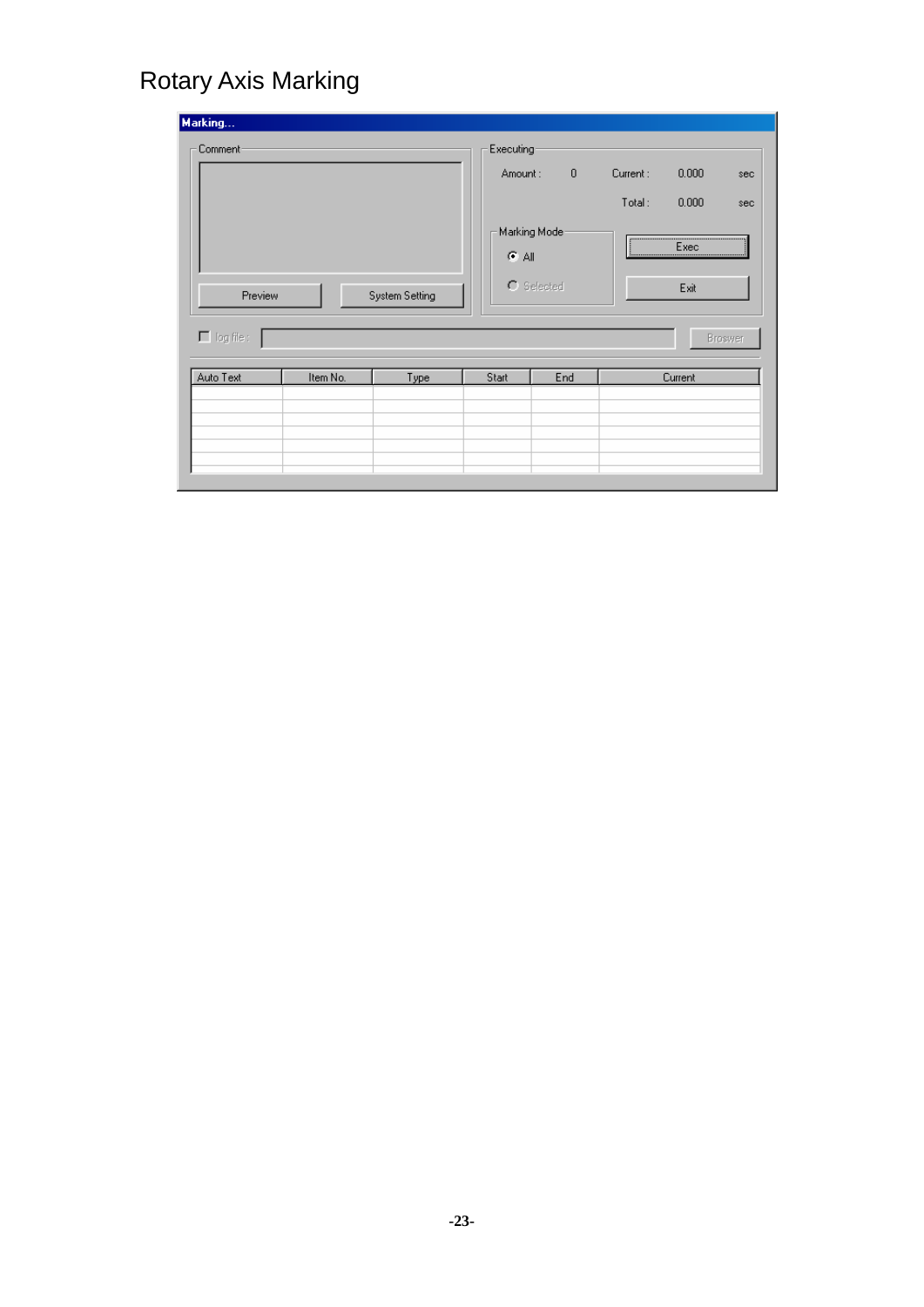# **Chapter 3 Basic Concept of Rotary Marking**

# **3-1 Application of Rotary Marking**

The Rotary Marking is mainly applied in the following situations:

- 1. The marking objects are rings or discs
- 2. When the marking must be done on curved surface
- 3. When repeated rotation is required

# **3-2 Advantages of Rotary Library**

- 1. Push-button interface
- 2. The rotary setting and laser setting can be done independently for each function.
- 3. Specific and independent marking function
- 4. Quick Setting and Instant Marking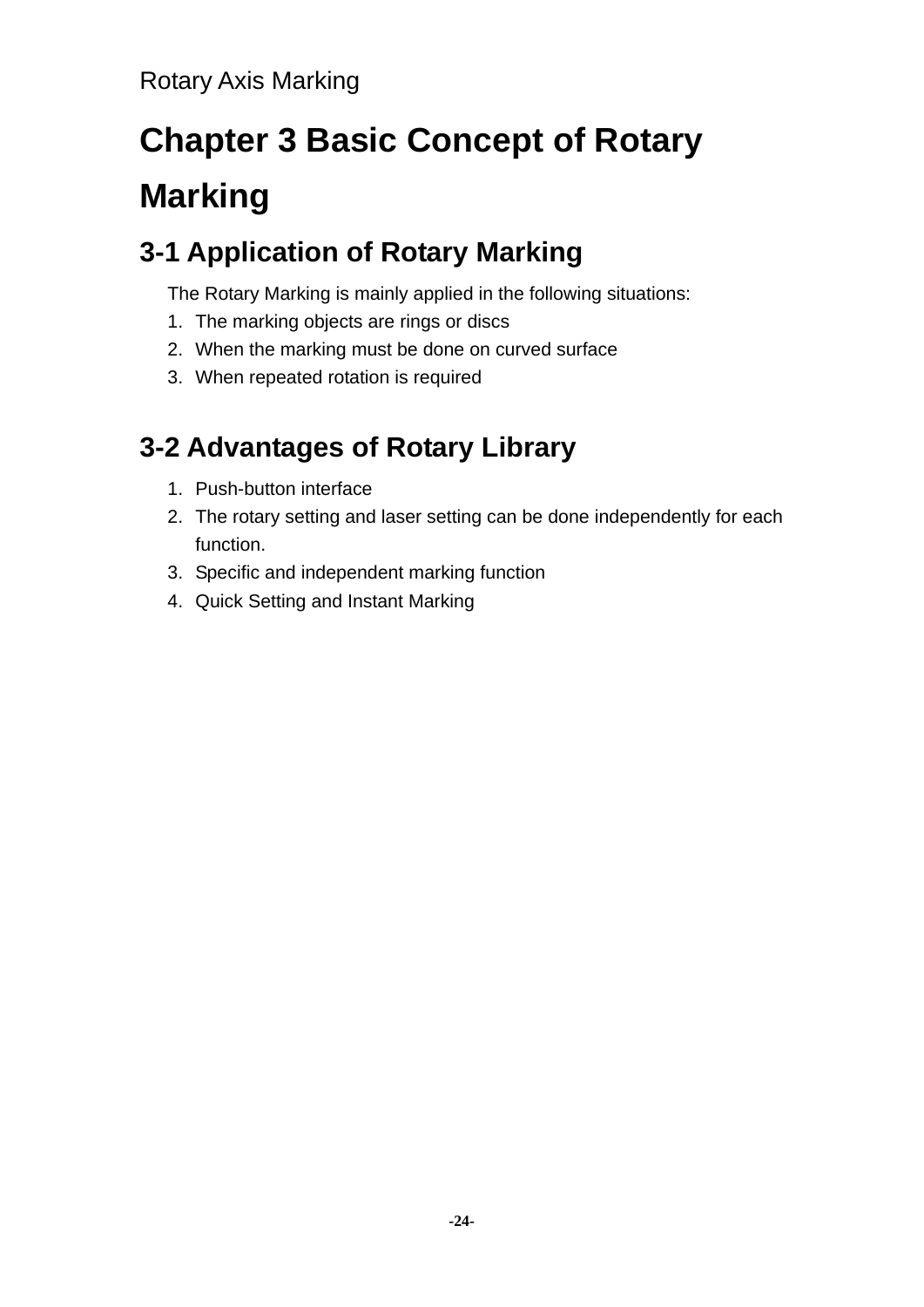# **Chapter 4 Operation Instructions of Rotary Marking**

# **4-1 Operating Interface**

Please follow the following steps:

1. Start the MarkingMate program, click Execute from main menu, and select Rotary Marking function (As shown in the Fig.)



2. Display the dialogue box of "Rotary Library" (As shown in the Fig.)



3. Press the functional button as required for Rotary Marking



(1) Press  $\Box$  to display the dialogue box of "Calibration" Marking"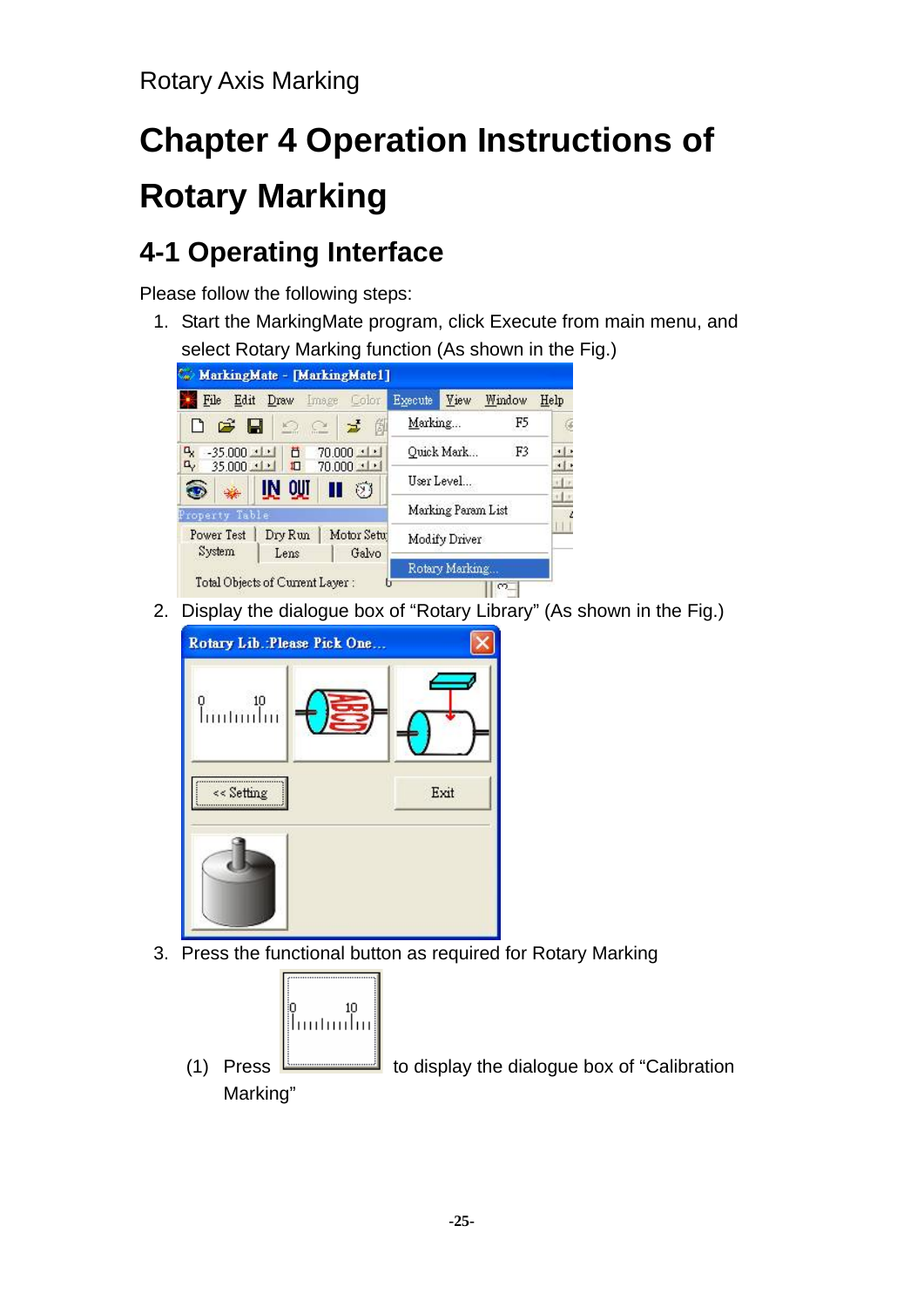|                 | <b>Calibration Marking</b> |      |                       |                   |
|-----------------|----------------------------|------|-----------------------|-------------------|
| Rotary Setting  |                            |      | Direction:            |                   |
| Total Angle:    | 180.000                    | deg. | n<br>G                | 10<br>20<br>uluut |
| Total Lines:    | 181                        |      | 'n                    | 111111<br>10<br>Ŵ |
| Laser Setting-  |                            |      |                       |                   |
| Speed: 500.000  |                            |      | mm / sec Freq: 20.000 | kHz               |
| Power: 20.000   | %                          |      |                       |                   |
| 1st<br>2nd      |                            |      |                       |                   |
| $\nabla$ Enable |                            |      |                       |                   |
| Every: 1        |                            |      | Lines to Mark once    |                   |
| Length: 1.000   |                            | mm   |                       |                   |
| V Show Text     |                            |      |                       |                   |
|                 | Start: 0.000               |      |                       |                   |
|                 | Step: 1.000                |      | Precision: 0          |                   |
|                 | Gap between Text and Line: |      | 0.600                 | mm                |
|                 | Font: -T-Arial             |      |                       | Bold   Italic     |
|                 | Height: 3.000              |      | mm                    |                   |
|                 | Char Pitch: 0.500          |      | mm                    |                   |
|                 |                            |      |                       | Advanced          |
| Save Param      | Load Param                 |      | Marking.              | Exit              |



 $\overline{\phantom{a}}$  to display the dialogue box for "Ring Text (2) Press<br>Marking"

|                 | <b>Ring Text Marking</b> |            |              |               |
|-----------------|--------------------------|------------|--------------|---------------|
|                 |                          |            |              |               |
| Laser Setting   |                          |            |              |               |
|                 | Speed: 500.000           | mm/sec     | Freq: 20.000 | kHz           |
|                 | Power: 20.000            | %          |              |               |
| Text Setting    |                          |            |              |               |
| Content: Sample |                          |            |              |               |
| Height: 3.000   |                          | mm         |              |               |
|                 | Char Pitch: 1.000        | deg.       |              |               |
|                 | Mode: G                  |            |              |               |
|                 |                          | В<br>Ą.    |              |               |
|                 | r                        |            |              |               |
| Font & Style    |                          |            |              |               |
| -T- Arial       |                          |            | Bold         | $\Box$ Italic |
|                 |                          |            |              |               |
|                 |                          |            |              | Advanced      |
| Save Param      |                          | Load Param | Marking      | Exit          |
|                 |                          |            |              |               |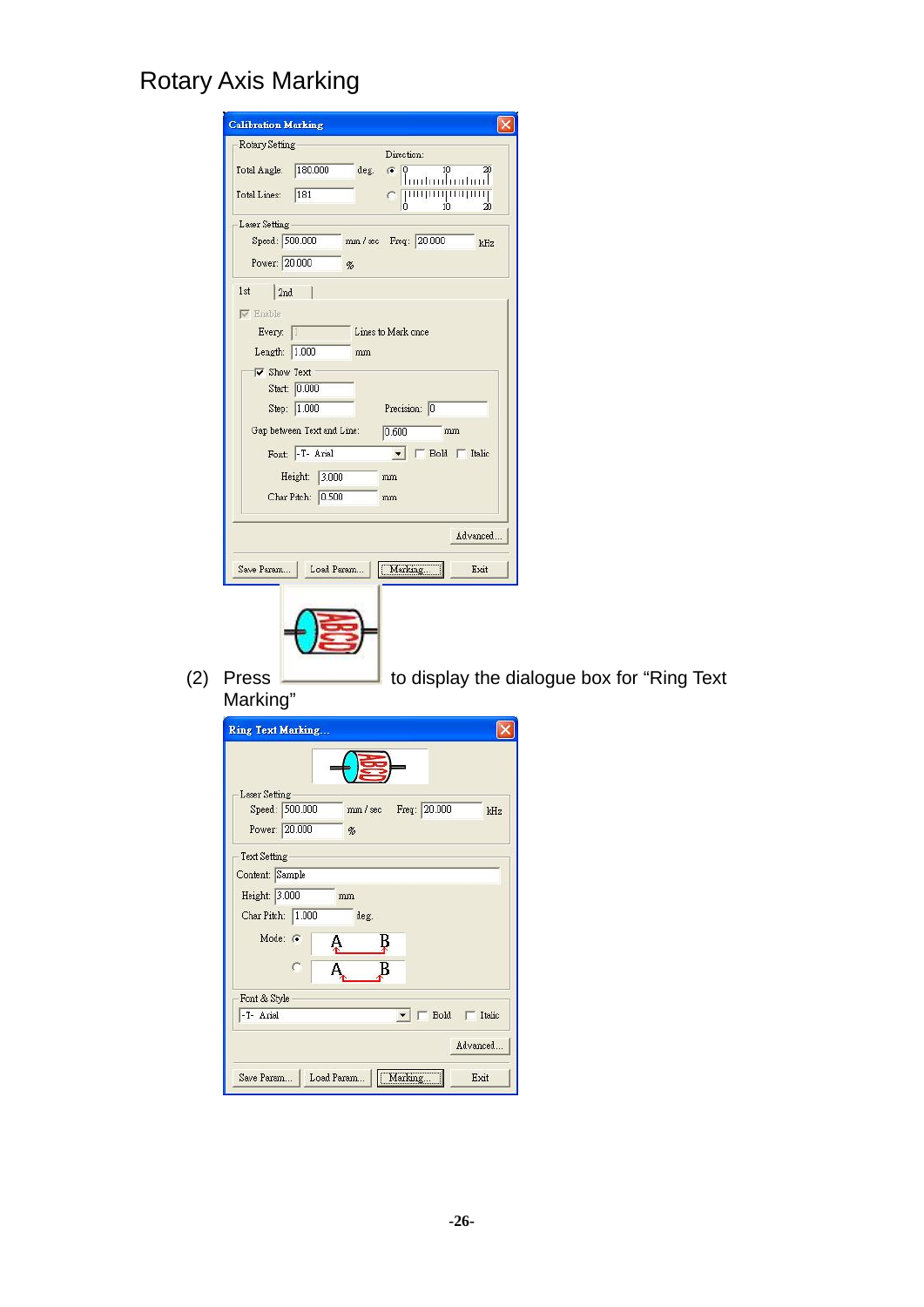

button will display a dialogue box for "Cylinder

(3) Press<br>Marking"

| <b>Cylinder Marking</b>                                                                           |                                              |
|---------------------------------------------------------------------------------------------------|----------------------------------------------|
| Rotary Setting<br>Diameter: 50.000<br>Max Width: 5.000<br>$\rm{mm}$<br>mm                         |                                              |
| Laser Setting<br>Speed: 500.000<br>Freq: 20.000<br>mm / sec<br>kHz<br>Power: 20.000<br>%          |                                              |
| Work Area Info.<br>Width: 157.080<br>100.000<br>Height:<br>mm<br>mm<br>Graphics Setting-<br>File: | $\times$                                     |
| Browse<br>Size<br>Width: 0.000<br>Height: 0.000<br>mm<br>mm<br>Fit Mode                           |                                              |
| C Keep C X only C Y only C Custom<br>G None<br>2<br>Ð                                             |                                              |
| Advanced                                                                                          | Exit<br>Load Param<br>Save Param<br>Marking. |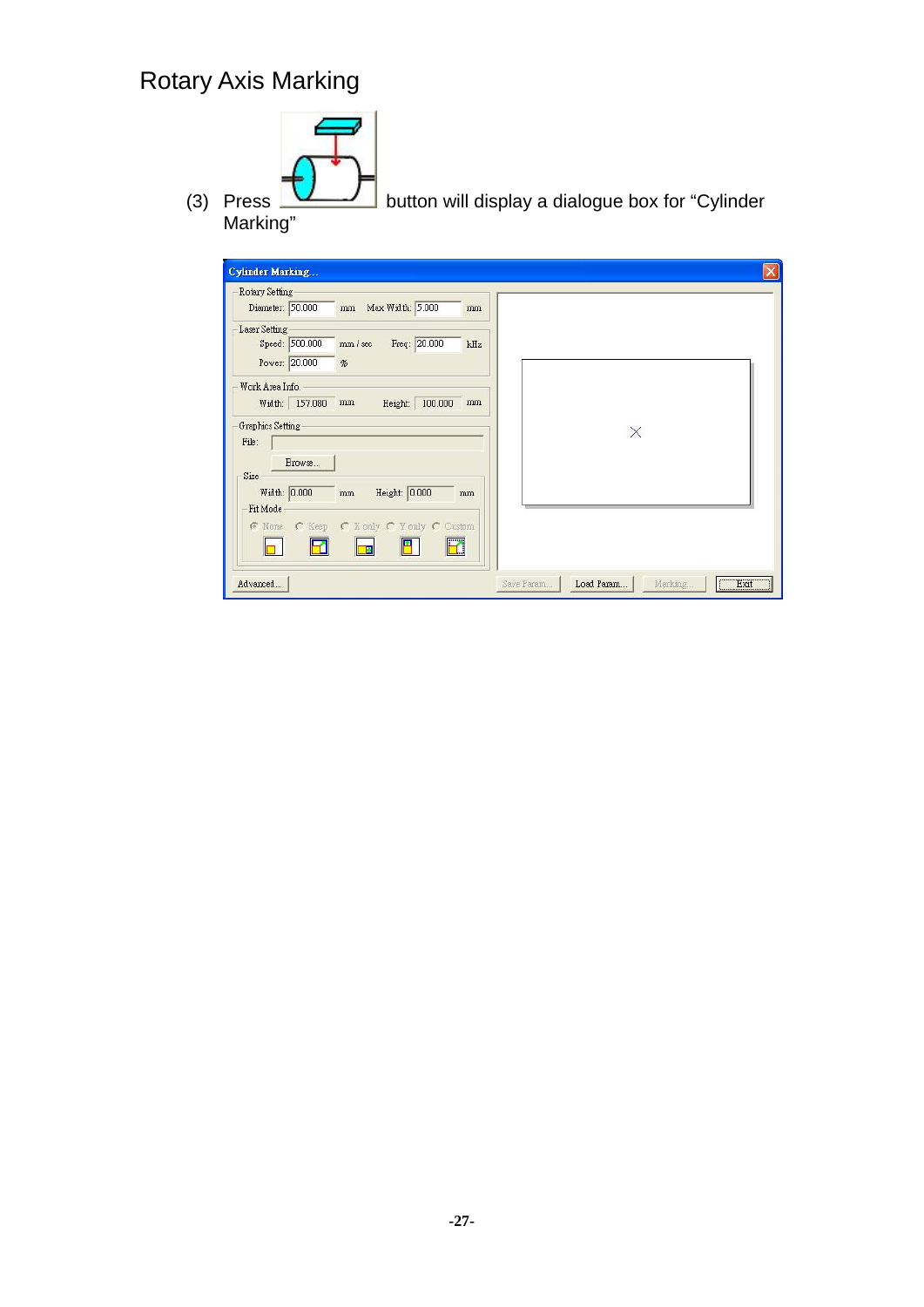# **4-2 Rotary Marking Supported Function**

Presently, the Rotary Marking is applied to the following fields:

1. Scale Ring/Scale Plate: (As shown in the Fig.)

| <b>Calibration Marking</b>                                                                                                                                                                                                                                                       |
|----------------------------------------------------------------------------------------------------------------------------------------------------------------------------------------------------------------------------------------------------------------------------------|
| Rotary Setting<br>Direction:<br>180.000<br>10<br>Total Angle:<br>deg.<br>20<br>0<br>G<br>181<br>Total Lines:<br>111111<br>ò<br>1Ñ<br>20                                                                                                                                          |
| Laser Setting-<br>Speed: 500.000<br>Freq: 20.000<br>mm/sec<br>kHz<br>Power: 20.000<br>%                                                                                                                                                                                          |
| 2nd<br>1st<br>E Enable<br>Lines to Mark once<br>Every: 1<br>Length: 1.000<br>mm<br>V Show Text<br>Start: 0.000<br>Step: 1.000<br>Precision: 0<br>Gap between Text and Line:<br>0.600<br>mm<br>Font: -T-Arial<br>Bold   Italic<br>Height: 3.000<br>mm.<br>Char Pitch: 0.500<br>mm |
| Advanced                                                                                                                                                                                                                                                                         |
| Marking.<br>Load Param<br>Save Param<br>Exit                                                                                                                                                                                                                                     |

- A. Input the scale spacing, scale length and scale text for scale marking
- B. Create various scale patterns through the start angle setting and laser setting
- C. Please set the marking parameter, delay parameter and rotary setting parameter to the default values in the MarkingMate system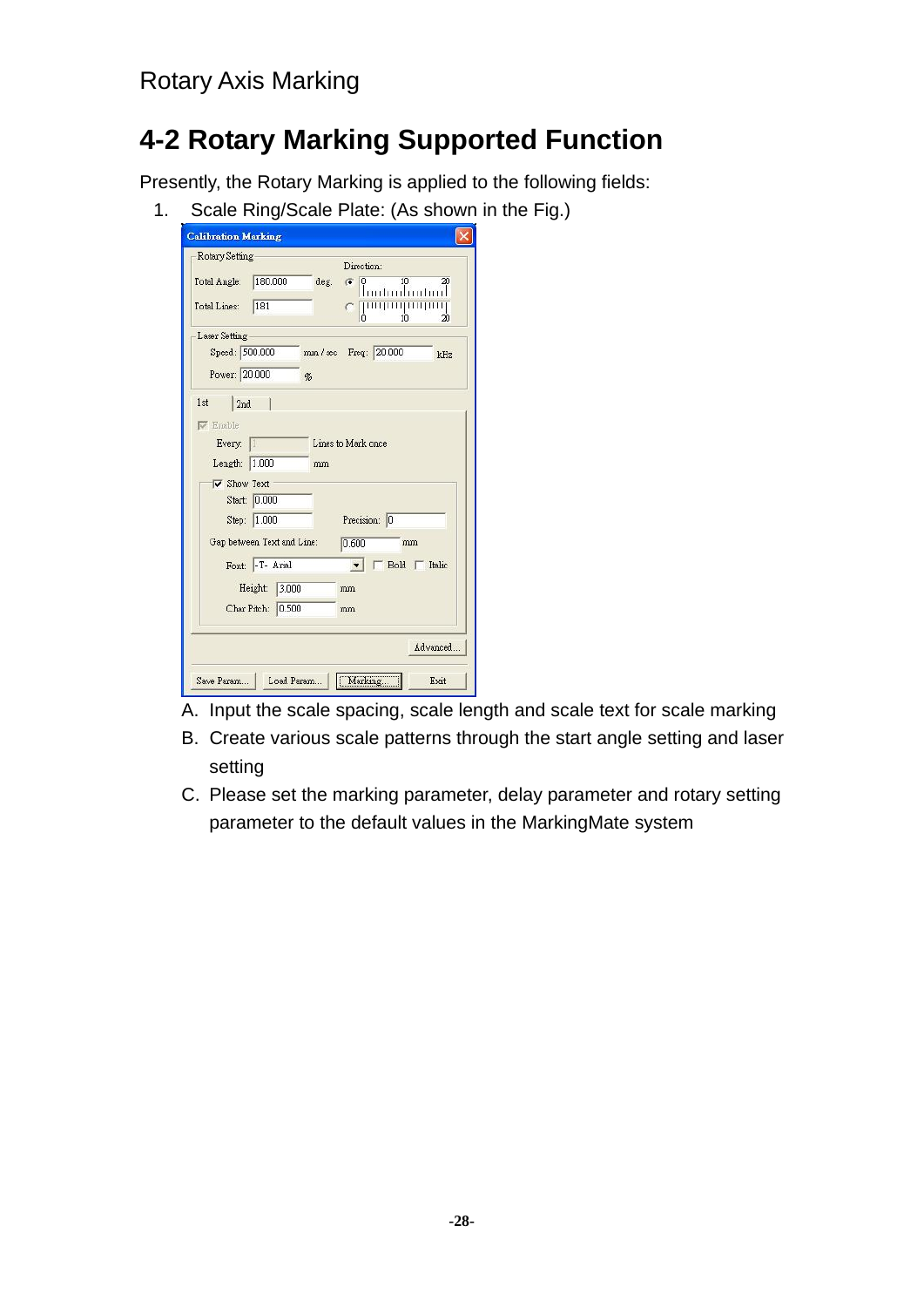2. Ring Text: (As shown in the Fig.)

| <b>Ring Text Marking</b> |                |                       |              |               |
|--------------------------|----------------|-----------------------|--------------|---------------|
|                          |                |                       |              |               |
| Laser Setting            |                |                       |              |               |
|                          | Speed: 500.000 | mm/sec                | Freq: 20.000 | kHz           |
|                          | Power: 20.000  | %                     |              |               |
| Text Setting             |                |                       |              |               |
| Content: Sample          |                |                       |              |               |
| Height: 3.000            |                | mm                    |              |               |
| Char Pitch: 1.000        |                | deg.                  |              |               |
| Mode: 6                  |                | B                     |              |               |
|                          |                |                       |              |               |
|                          | C              | K                     |              |               |
| Font & Style             |                |                       |              |               |
| -T-Arial                 |                |                       | Bold         | $\Box$ Italic |
|                          |                |                       |              | Advanced.     |
| Save Param               |                | Load Param<br>Marking |              | Exit          |

- A. Input the text content, font size and character spacing for ring text marking
- B. Create various ring texts through the start angle setting and laser setting
- C. Please set the marking parameter, delay parameter and rotary setting parameter to the default values in the MarkingMate system
- 3. Cylinder: (As shown in the Fig.)

| <b>Cylinder Marking</b><br>Rotary Setting<br>Diameter: 50.000<br>Max Width: 5.000<br>mm<br>mm                            |                                             |
|--------------------------------------------------------------------------------------------------------------------------|---------------------------------------------|
| Laser Setting<br>Speed: 500.000<br>Freq: 20.000<br>mm / sec<br>kHz<br>Power: 20.000<br>%                                 |                                             |
| Work Area Info.<br>Width: 157.080 mm<br>100.000<br>Height:<br>mm<br>Graphics Setting-<br>File:<br>Browse                 | $\times$                                    |
| Size<br>Height: 0.000<br>Width: 0.000<br>mm<br>mm<br>Fit Mode<br>C None C Keep C X only C Y only C Custom<br>$\Box$<br>Ð |                                             |
| Advanced                                                                                                                 | Exit<br>Load Param<br>Save Param<br>Marking |

A. Read a graphic file, input the dimension of the graphic for graphic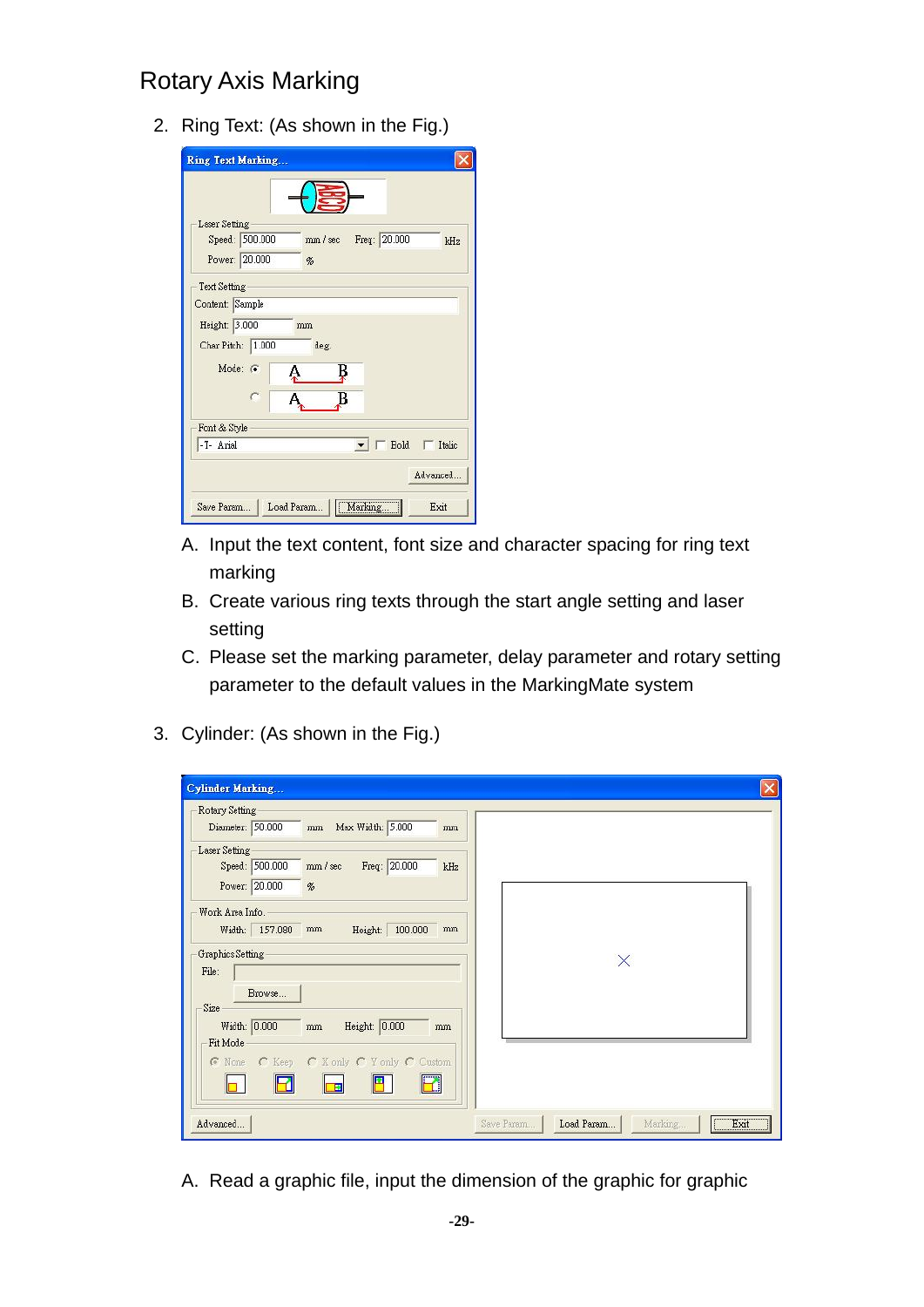marking

- B. Create various graphics through the start angle setting and laser setting
- C. Please set the marking parameter, delay parameter and rotary setting parameter to the default values in the MarkingMate system
- 4. Rotary Setting: (As shown in the Fig.)

| Unit:                                 | Angle   |                                      |
|---------------------------------------|---------|--------------------------------------|
| Acc. Time:                            | 0.100   | sec                                  |
| Speed:                                | 20.000  | deg. / sec                           |
| Axis Unit:                            | 250,000 | pulse / deg.                         |
| Initial Speed:                        | 10.000  | deg. / sec                           |
| <b>Reverse</b>                        |         |                                      |
| Home After Program Start              |         |                                      |
| Is Active High For In Position Signal |         |                                      |
|                                       |         | Is Active High For Home Index Signal |
| Is Active High For Limit Signal       |         |                                      |
| Jump To                               |         |                                      |
| 0.000                                 | deg.    | Go                                   |
|                                       | Home    |                                      |

- A. Input rotary related parameters to complete the settings
- B. Click "Next" to complete more settings on rotary direction.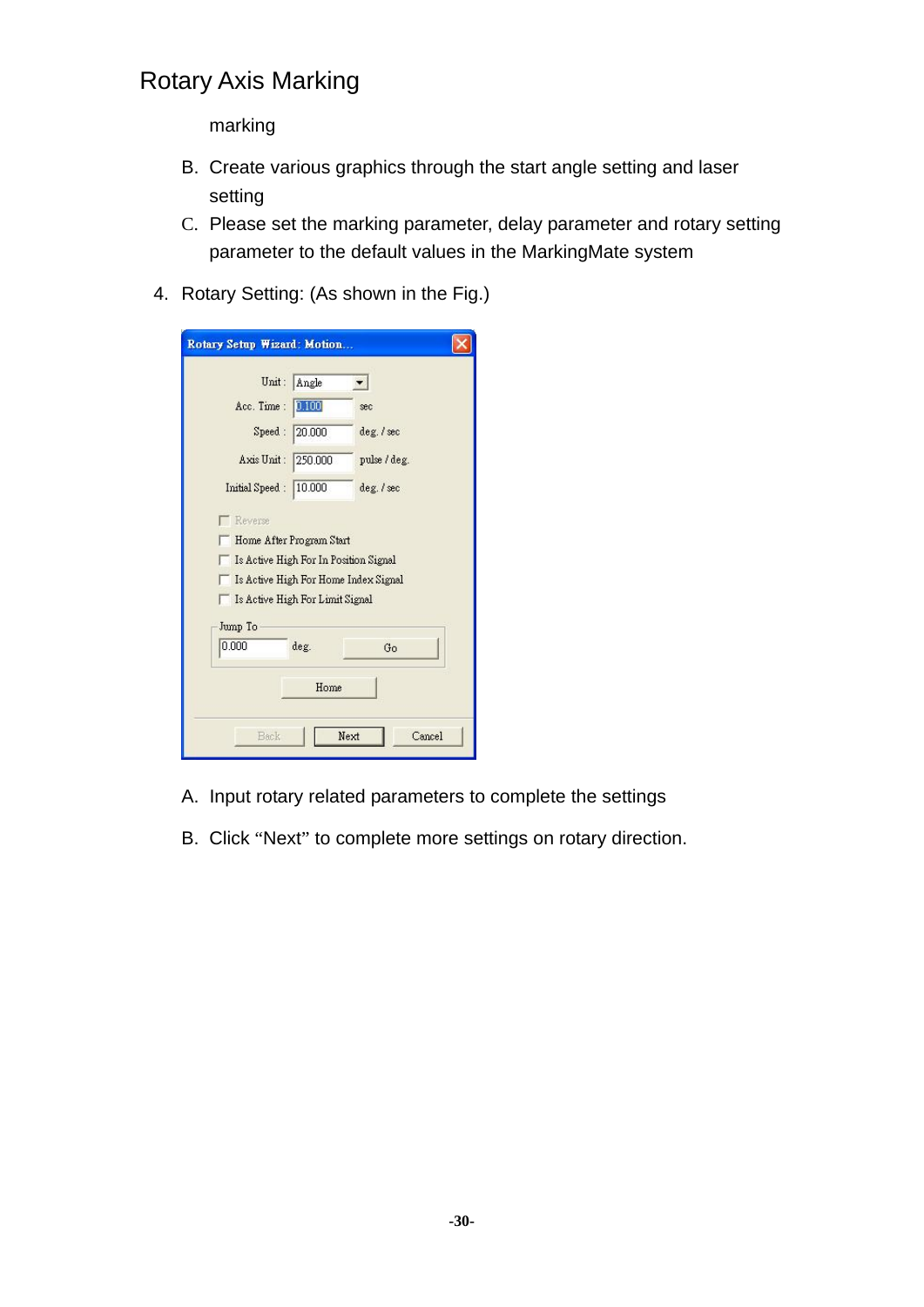# **Chapter 5 Scale Ring/Scale Plate**

# **5-1 Scale Applications**

- 1. It is mainly applied to the surface of rings or discs.
- 2. It is used to show the size or angle
- 3. There are angular scale and length scale

# **5-2 Difference between Scale Ring and Scale**

### **Plate**

- 1. The rings refer to pipes, finger rings, etc.
- 2. The plates refer to round plates and similar articles.
- 3. Different direction of rotation: X Axis and Y Axis for rings and Z Axis for plates
- 4. The different directions of rotation will lead to different marking results, thus proper selection should be made according to the application environment.

# **5-3 Diversified Scale Setting and Instant Marking**

- 1. Decimal point of the provided numerical values can be displayed
- 2. Inverse calculation is permitted
- 3. The numerical range, spacing and display can be set freely
- 4. 3 kinds of scales are provided and their quantity can be set freely
- 5. Press the Marking button after the above setting and the rotary setting and laser setting are completed

# **5-4 Description of the Setting of Scale Ring**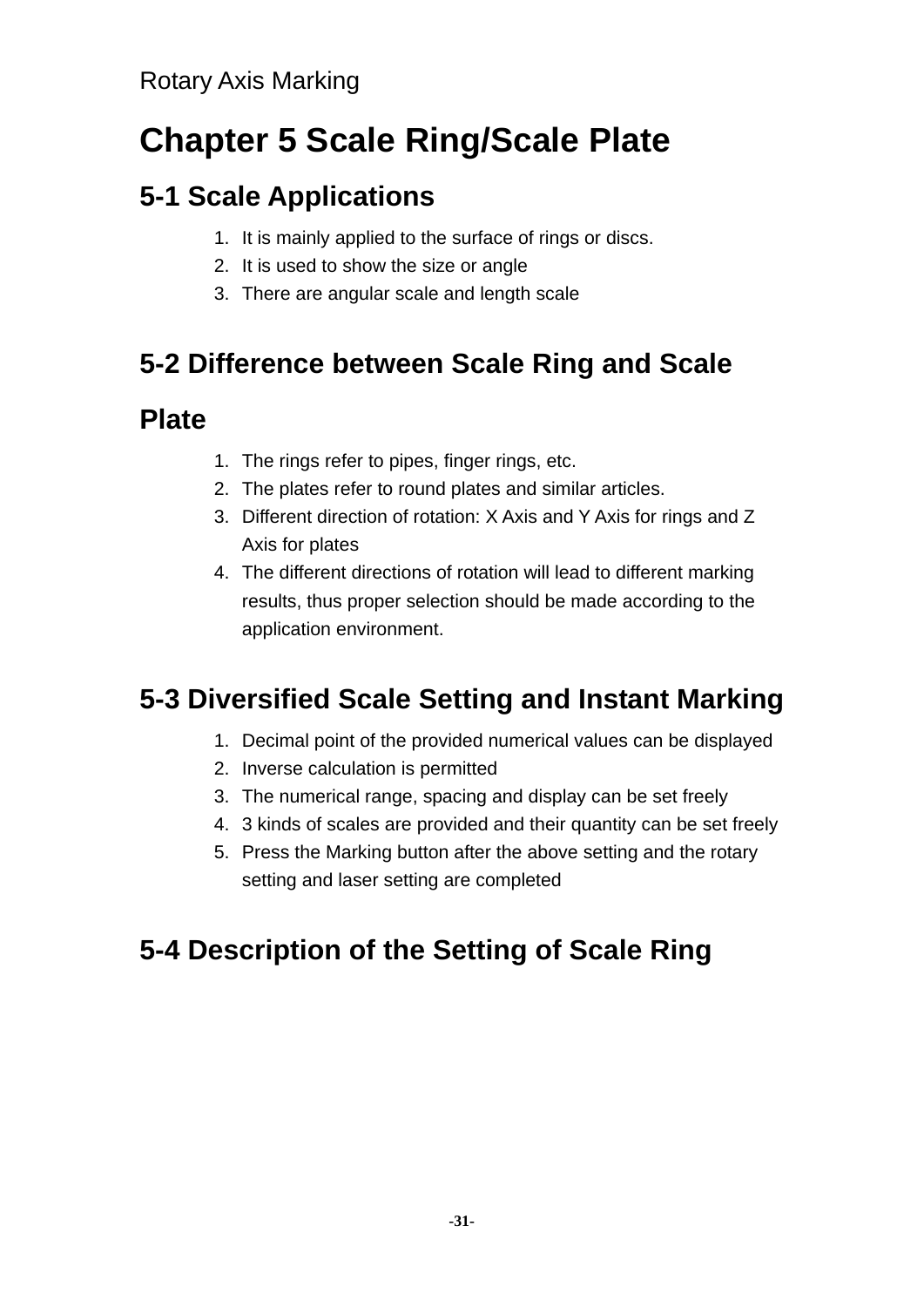| <b>Calibration Marking</b>                                                                                                                                                                                                                                                                             |
|--------------------------------------------------------------------------------------------------------------------------------------------------------------------------------------------------------------------------------------------------------------------------------------------------------|
| Rotary Setting<br>Direction:<br>180,000<br>10<br>Total Angle:<br>deg.<br>20<br>Ω<br>G<br>dmilimtiml<br>Total Lines:<br>181<br>1'n<br>20                                                                                                                                                                |
| Laser Setting<br>Speed: 500.000<br>mm / sec Freq: 20.000<br>kHz<br>Power: 20.000<br>%                                                                                                                                                                                                                  |
| 1st<br>2nd<br>$\nabla$ Enable<br>Lines to Mark once<br>Every:  <br>Length: 1.000<br>mm<br>$\nabla$ Show Text<br>Start: 0.000<br>Step: 1.000<br>Precision: 0<br>Gap between Text and Line:<br>0.600<br>mm<br>Font: -T- Arial<br>Bold $\Box$ Italic<br>3.000<br>Height:<br>mm<br>Char Pitch: 0.500<br>mm |
| Advanced                                                                                                                                                                                                                                                                                               |
| Marking.<br>Save Param<br>Load Param<br>Exit                                                                                                                                                                                                                                                           |

#### **1. Rotary Setting**

|              |         |      |          | Direction: |                                                              |  |
|--------------|---------|------|----------|------------|--------------------------------------------------------------|--|
| Total Angle: | 180,000 | deg. | $G \phi$ |            | $\begin{bmatrix} 0 & 10 & 20 \\ 1 & 1 & 1 & 1 \end{bmatrix}$ |  |
| Total Lines: | 181     |      |          |            | <b>Truthmluning</b>                                          |  |

**Total Angle** Set the angle range of rotary

- **Total Lines** The number of scale line for marking in the total angle range.
- **Upper Right Option** Set the direction of scale lines as well as the corresponding position of text, and here the text is above the scale lines.
- **Lower Right Option** Set the direction of scale lines as well as the corresponding position of text, and here the text is under the scale lines.

#### **2. Laser Setting**

| Laser Setting  |                     |     |
|----------------|---------------------|-----|
| Speed: 800.000 | mm/sec Freq: 20.000 | kHz |
| Power: 20.000  | %                   |     |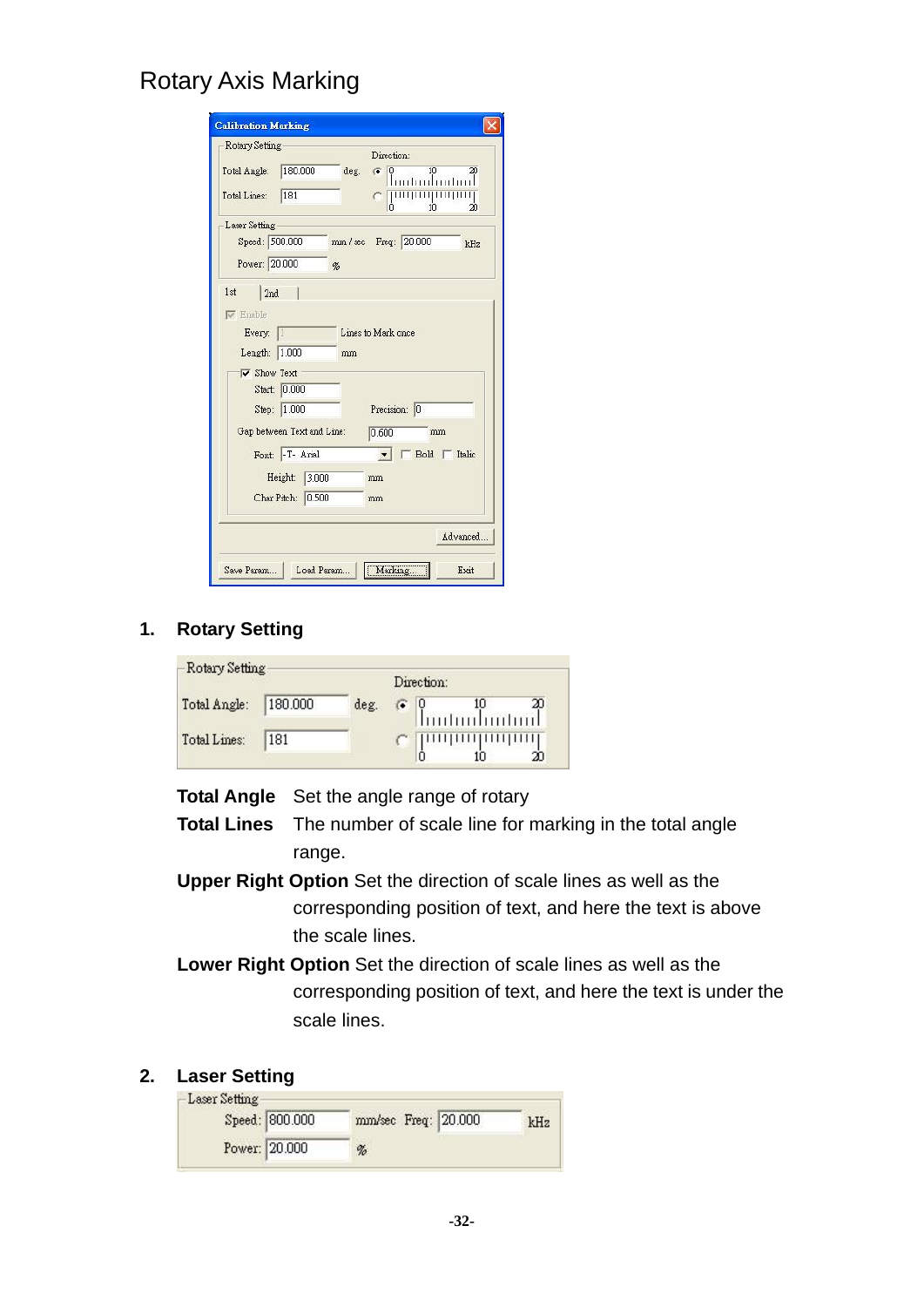| <b>Speed</b> | It is used to set the speed of the lens and a bigger value        |
|--------------|-------------------------------------------------------------------|
|              | indicates a faster moving of the laser spot and a shorter         |
|              | marking time. The normal vale is 500-3000, and please input       |
|              | a proper value if the motor supports a higher speed.              |
| <b>Power</b> | It is used to set the percentage of laser power. If a 20W laser   |
|              | is adopted, then the output laser power should be 4W              |
|              | according to the setting in the figure. The laser power           |
|              | percentage must be adjusted when the marked materials are         |
|              | different, and the normal range is 20-100%. If the driver used    |
|              | restricts the laser power percentage, please use an               |
|              | applicable percentage when error message is given.                |
| <b>Freq</b>  | It is used to set the laser frequency with kHz as the unit, and a |
|              | higher frequency indicates denser laser spots. It is 5-20         |
|              | normally and should be adjusted according to the marked           |
|              | materials and practical situation. If the driver used restricts   |
|              | the laser frequency range, an applicable laser frequency          |
|              | should be adopted when error message is given for beyond          |
|              | the scope.                                                        |
|              |                                                                   |

#### **3. First Scale Line**

| 1st<br>$\nabla$ Enable | 2nd                        |                    |
|------------------------|----------------------------|--------------------|
|                        | Every:                     | Lines to Mark once |
|                        | Length: 1.000              | mm                 |
|                        | Show Text                  |                    |
|                        | 0.000<br>Start:            |                    |
|                        | 1.000<br>Step:             | Precision:<br> 0   |
|                        | Gap between Text and Line: | 0.600<br>mm        |
|                        | Font: -T-Arial             | Bold   Italic      |
|                        | 3.000<br>Height:           | mm                 |
|                        | Char Pitch: 0.500          | mm                 |

**Enable** Check to enable this function

#### **Every xxx lines to mark once**

For example: if the value is 10, means to mark the first scale line every 10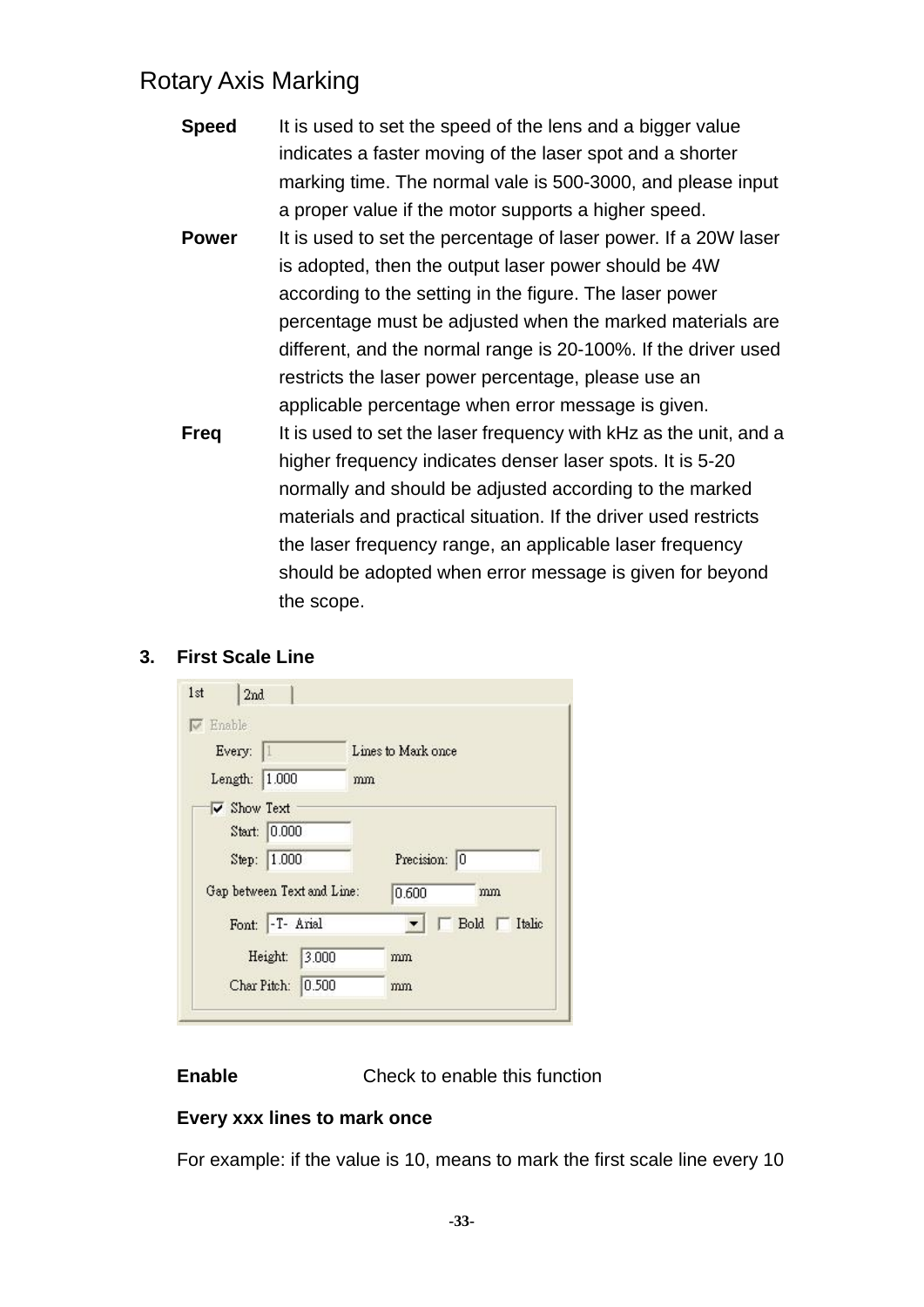lines

| Length                           | Length of the first scale line (unit: mm)                                                                                                                                                                                                                 |
|----------------------------------|-----------------------------------------------------------------------------------------------------------------------------------------------------------------------------------------------------------------------------------------------------------|
| <b>Show Text</b><br><b>Start</b> | Check this option to set text font and so on. Check<br>this option to mark text and leave it unchecked to<br>cancel the text marking<br>Starting value which can be reversed calculation                                                                  |
| <b>Step</b>                      | Data spacing of each scale line                                                                                                                                                                                                                           |
| <b>Precision</b>                 | Set the decimal digits (scope 0-3), and 0 indicates<br>the integer mode.                                                                                                                                                                                  |
| <b>Text-Line Gap</b>             | Set the distance from the baseline of text to the top<br>of scale lines, corresponding to B in the above<br>figure, and a positive value indicates being away<br>from the scale lines and a negative value indicates<br>superimposition with scale lines. |
| <b>Font</b>                      | Set the font (TrueType, SHX, FON, FNT, etc.)                                                                                                                                                                                                              |
| <b>Bold</b>                      | Check this option to set the font selected to Bold                                                                                                                                                                                                        |
| <b>Italic</b>                    | Check this option to set the font selected to Italic                                                                                                                                                                                                      |
| <b>Height</b>                    | Set the height of text in accordance with practical<br>situation                                                                                                                                                                                          |
| <b>Char Pitch</b>                | Set the character pitch freely and the unit is mm                                                                                                                                                                                                         |

#### **4. Advanced Setting**

Advanced...

| <b>Calibration Advanced</b> |        |
|-----------------------------|--------|
| Start Angle: 0.000          | deg.   |
| Center Offset: 0.000        | mm     |
| Line's Layer: 2             |        |
| OΚ                          | Cancel |

**Start Angle** Set the angle of the first scale line, namely the initial rotary point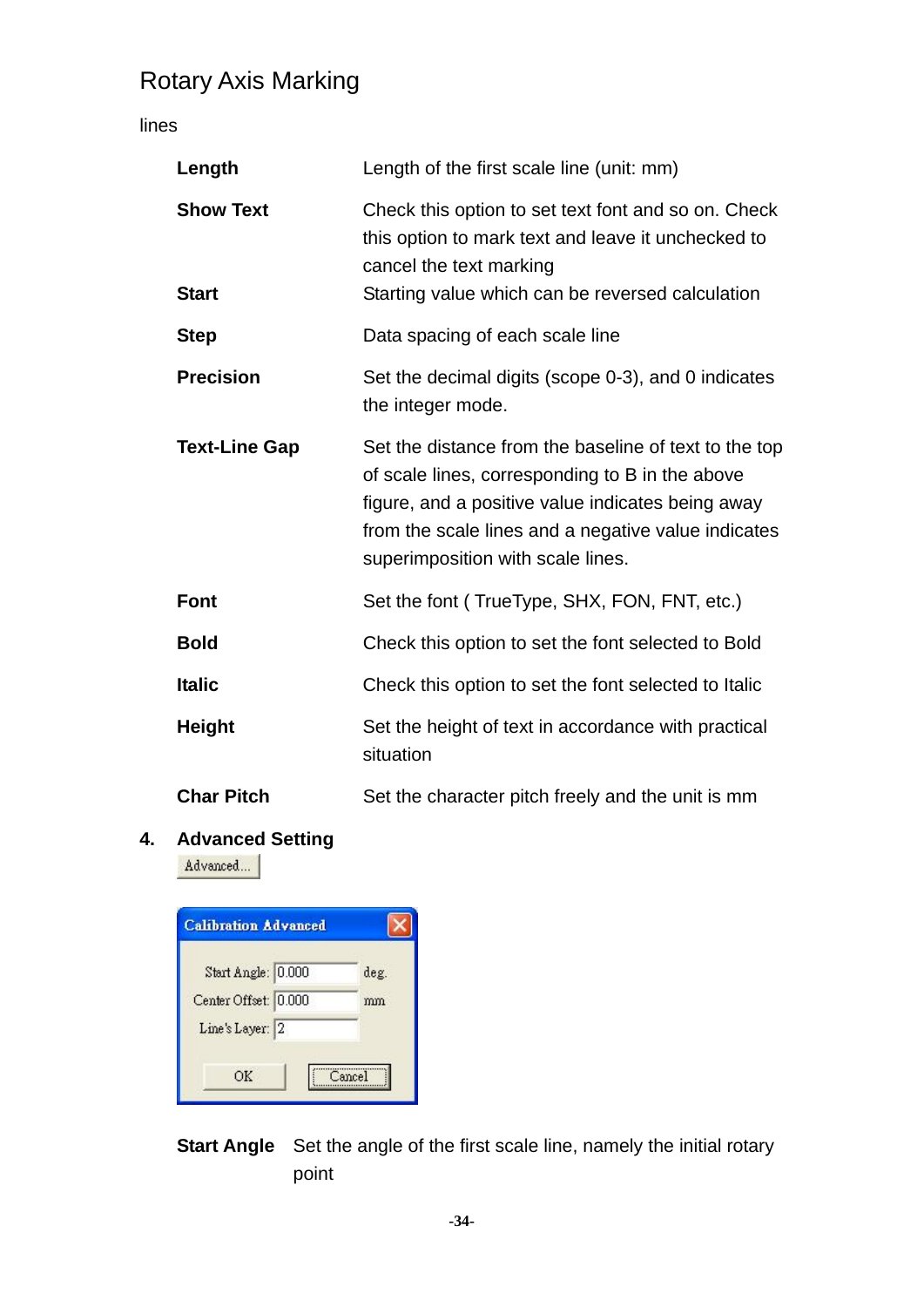|              | <b>Center Offset</b> The default value is 0                                                                        |
|--------------|--------------------------------------------------------------------------------------------------------------------|
| Line's Layer | Set the layer number of scale line. The default layer is 3<br>which means there will be three kinds of scale lines |
|              |                                                                                                                    |

#### **5. Save Parameters**

Save Param...

**Save Param** Save the set values to specified file (as shown in the following figure.). Refer to Specification of Parameter File for the file format.

| <u>teidhei</u><br>Save in: Save in: Save in:  |  |
|-----------------------------------------------|--|
| <b>sa</b> 123.blk                             |  |
|                                               |  |
|                                               |  |
|                                               |  |
|                                               |  |
|                                               |  |
| 456<br>File name:<br>Save                     |  |
| Cancel<br>Param files(*.blk)<br>Save as type: |  |

#### **6. Load Parameter**

Load Param...

**Load Param** Load the parameter file to update all set values in the current dialogue box.

| Open                   |                         |                |        | $ ?  \times$ |
|------------------------|-------------------------|----------------|--------|--------------|
|                        | Look in: S My Documents | <u>teidhei</u> |        |              |
| $\blacksquare$ 123.blk |                         |                |        |              |
|                        |                         |                |        |              |
|                        |                         |                |        |              |
|                        |                         |                |        |              |
|                        |                         |                |        |              |
| File name:             | 123                     |                | Qpen   |              |
| Files of type:         | Param files(*.blk)      |                | Cancel | h.           |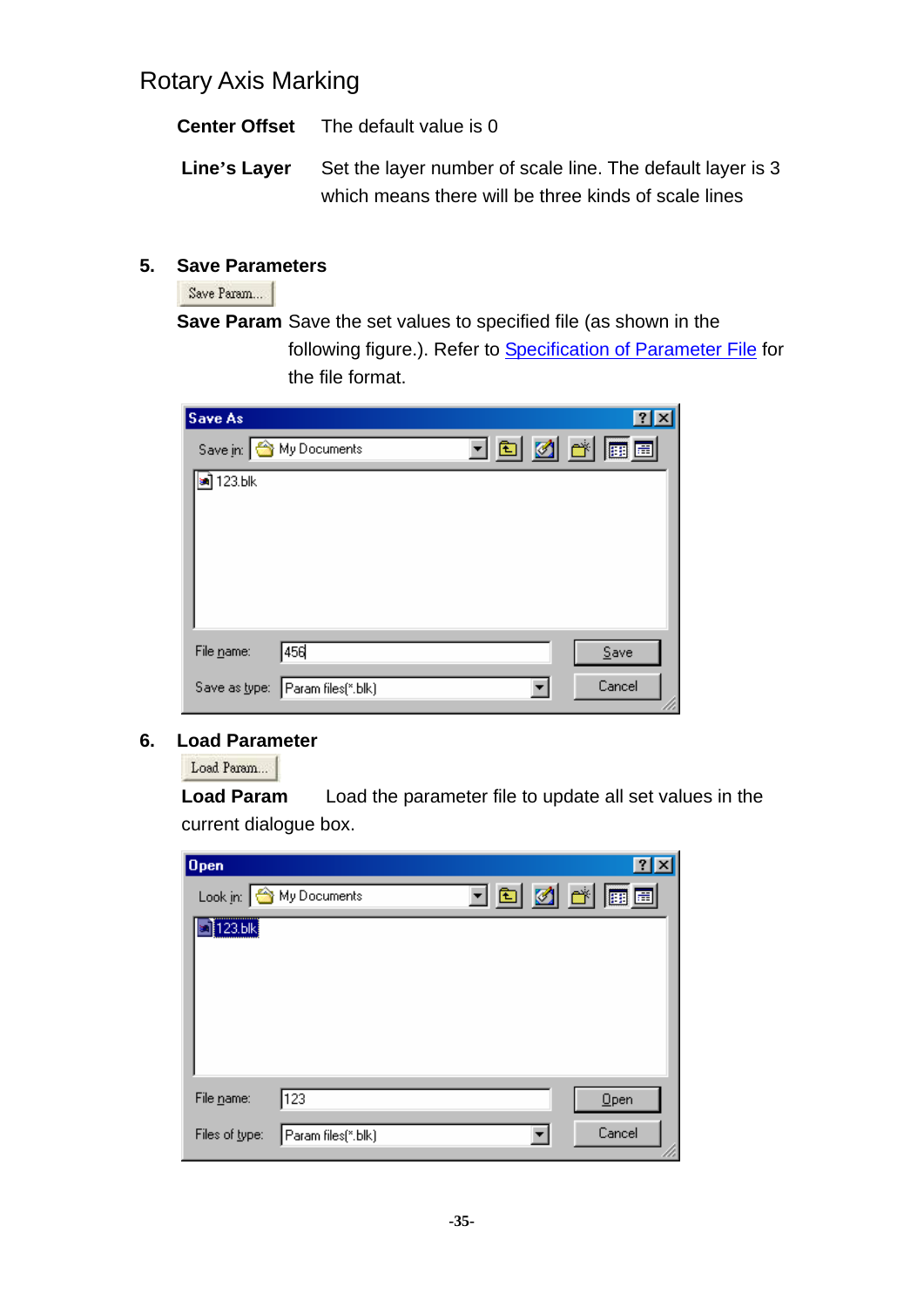#### **7. Marking**

Marking...

**Marking** Click it to display the following figure and:

- 1. Click "Exec" button to mark scale pattern
- 2. Click "Exit" button to return to the dialog box for setting scale functions

| Marking<br>Comment |          |                | Executing |                                                      |                    |                                                                                                                               |              |
|--------------------|----------|----------------|-----------|------------------------------------------------------|--------------------|-------------------------------------------------------------------------------------------------------------------------------|--------------|
| Preview            |          | System Setting | Amount:   | $\boldsymbol{0}$<br>Marking Mode<br>G All C Selected | Current:<br>Total: | 0.000<br>0.000<br>$E_{\text{XBC}}$<br><u> international communities and communities and international communities</u><br>Exit | sec.<br>sec: |
| $\Box$ log file :  |          |                |           |                                                      |                    |                                                                                                                               | Broswer      |
| Auto Text          | Item No. | Type           | Start     | End                                                  |                    | Current                                                                                                                       |              |
|                    |          |                |           |                                                      |                    |                                                                                                                               |              |
|                    |          |                |           |                                                      |                    |                                                                                                                               |              |

**8. Exit** 

Exit

**Exit** Click this button to end the marking and return to the dialog box for rotary setting. Here, one may conduct rotary setting for marking or exit

### **5-4.1 Explanation of Exceptional Uses**

#### **Scale Text: decimal point**

- (1) Sometimes, decimal point is required for the data, and please modify the value of Precision
- (2) Precision=0, indicating integer output, and all values to be displayed will be changed to integers.
- (3) Precision=1, indicating the output of one decimal number and decimal point, and it is the same principle when it is set to 2 or 3
- (4) Precision can be set to 0-3 and errors will occur if it is set to other value.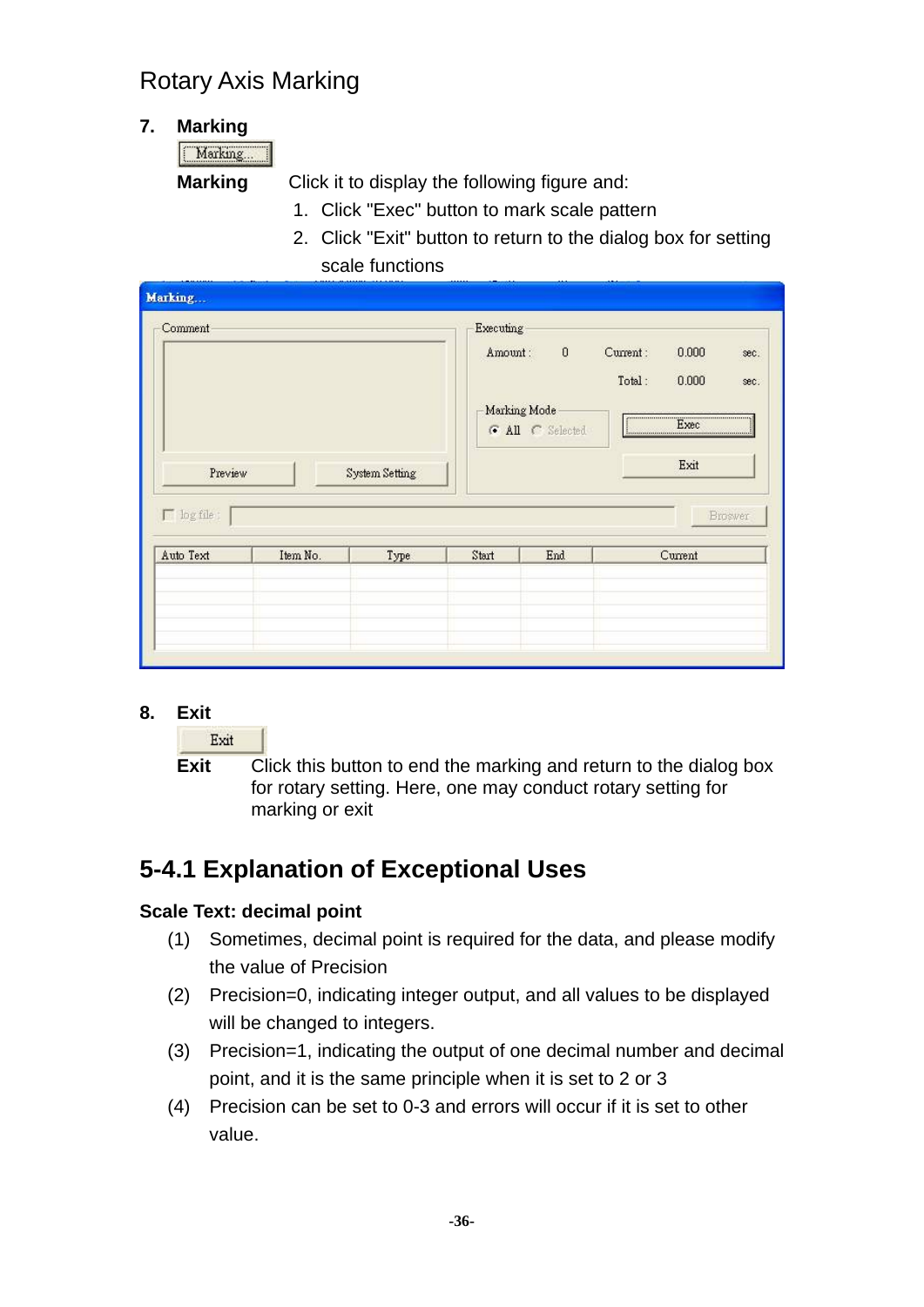### **5-4.2 Points for Attention for Scale Plate**

Basically, the setting of scale plate is the same as that of scale ring, but the following items should be noted:

- 1. Remember the rotary direction must be in parallel with the laser direction
- 2. The surface to be marked is perpendicular to the rotary direction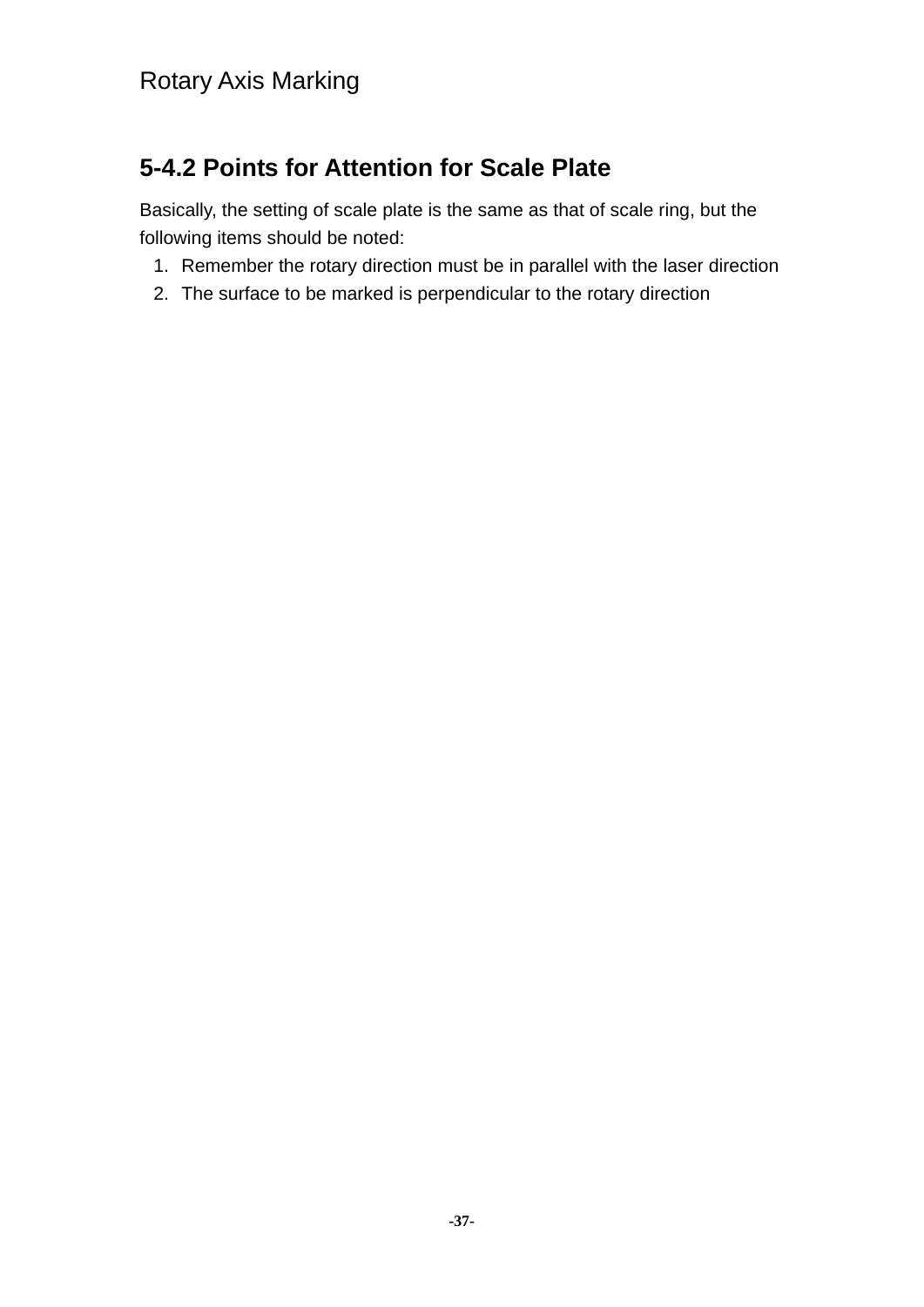# **Chapter 6 Ring Text**

# **6-1 Application of Ring Text**

- 1. The ring text is mainly applied to ring articles, for instance, the finger rings, aluminum tubes and steel tubes.
- 2. The ring text mainly shows the date, manufacturer and other information

# **6-2 Quick Setting and Instant Marking**

- 1. Text input
- 2. Font and size selection
- 3. Click Marking after the above setting as well as the rotary setting and laser setting are completed

# **6-3 Explanation of Ring Text Setting**

#### **1. Rotary Setting**

| Start Angle: 0.000 | deg. Diameter: 50.000 | mm |
|--------------------|-----------------------|----|
| Start X: 0.000     | mm                    |    |

- **Start Angle** Set the starting central angel of the first character, namely the initial position of rotary axis
- **Start X** Set the initial central position of the first character in the X-direction, which is used for offsetting figures; if it is set to 0, the first character will be marked from the center of lens
- **Diameter** Set the diameter of work piece, with which the spacing required in the Margin Spacing Mode of Char Pitch can be figured out

#### **2. Laser Setting**

| Laser Setting | Speed: 800.000 | mm/sec Freq: 20.000 | kHz |
|---------------|----------------|---------------------|-----|
|               |                |                     |     |
|               | Power: 20.000  | %                   |     |

- **Speed** It is used to set the marking speed and a bigger value indicates a faster moving of the laser spot and a shorter marking time. The normal values is 500-3000, and please input a proper value if the laser machine supports a higher speed
- **Power** It is used to set the percentage of laser power. If a 20W laser is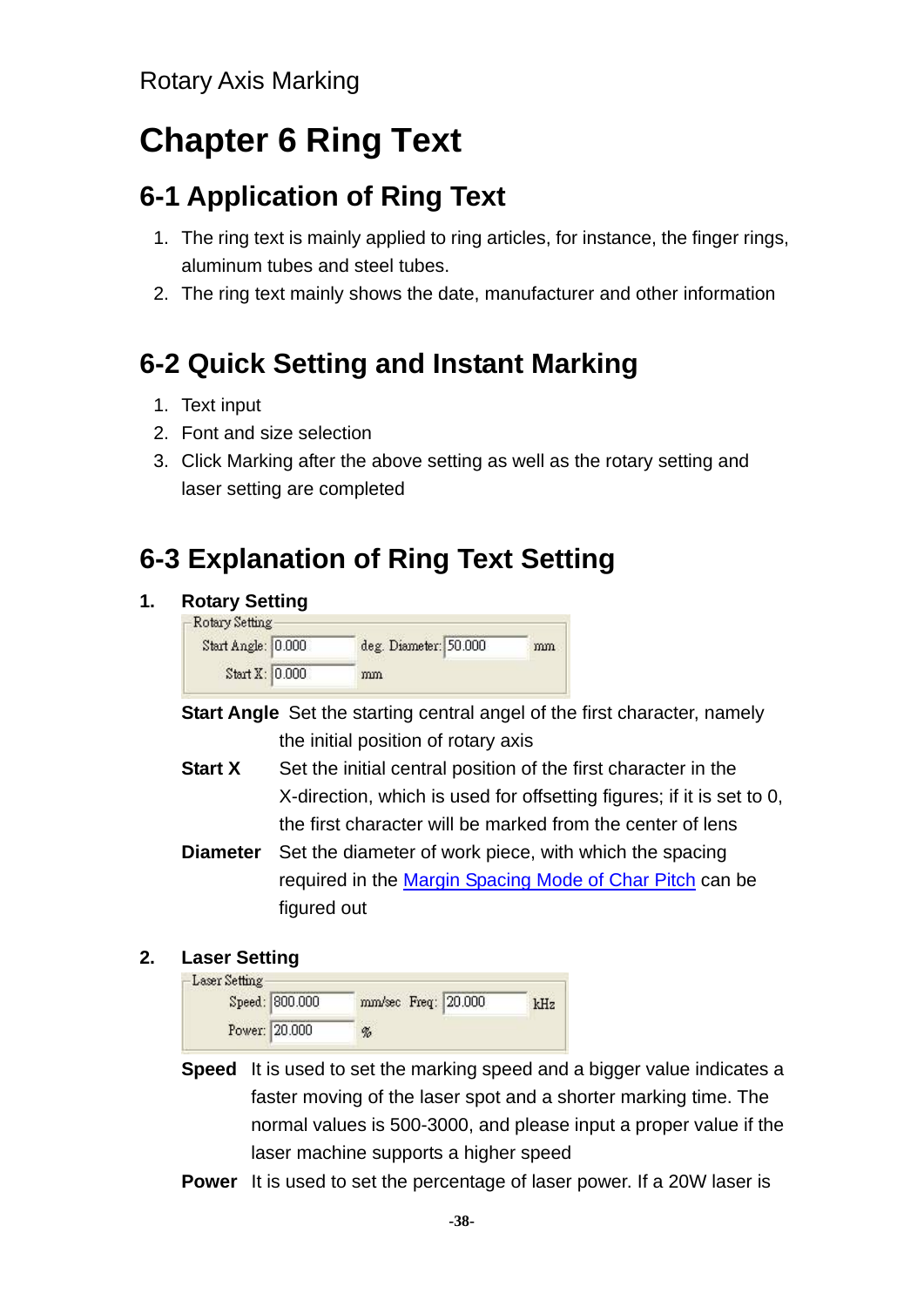adopted, then the output laser power should be 4W according to the setting in the figure. The laser power percentage must be adjusted when the marked materials are different, and the normal range is 20-100%. If the driver used restricts the laser power percentage, please use an applicable percentage when error message is given

**Freq** It is used to set the laser frequency with kHz as the unit, and a higher frequency indicates denser laser spots. It is 5-20 normally and should be adjusted according to the marked materials and practical situation. If the driver used restricts the laser frequency range, an appropriate laser frequency should be adopted when message is given for beyond the scope.

#### **3. Text Setting**

|         | Content: Sample   |      |  |
|---------|-------------------|------|--|
| Height: | 18.000            | mm   |  |
|         | Char Pitch: 1.000 | deg. |  |
|         | G                 |      |  |
|         |                   |      |  |

**Content** Set the text content. Now a line of characters can be marked **Height** Set the text height, which will influence the overall size of text

**Char Pitch** Set the character pitch with angle as the unit, and two spacing modes are introduced below:

- (1) Center to center spacing
	- A. Check the first option below "Char Pitch" (As shown in the Fig.)

| 18.000<br>Height: | mm   |  |
|-------------------|------|--|
| Char Pitch: 1.000 |      |  |
|                   | deg. |  |
|                   |      |  |
|                   |      |  |

- B. Here, each character will work out the rotation axis with the character in the center in accordance with the character pitch (angle)
- C. For instance, the text content is "Text", the character pitch is 5 degrees in the center mode, the Start Angle is 90 degrees, then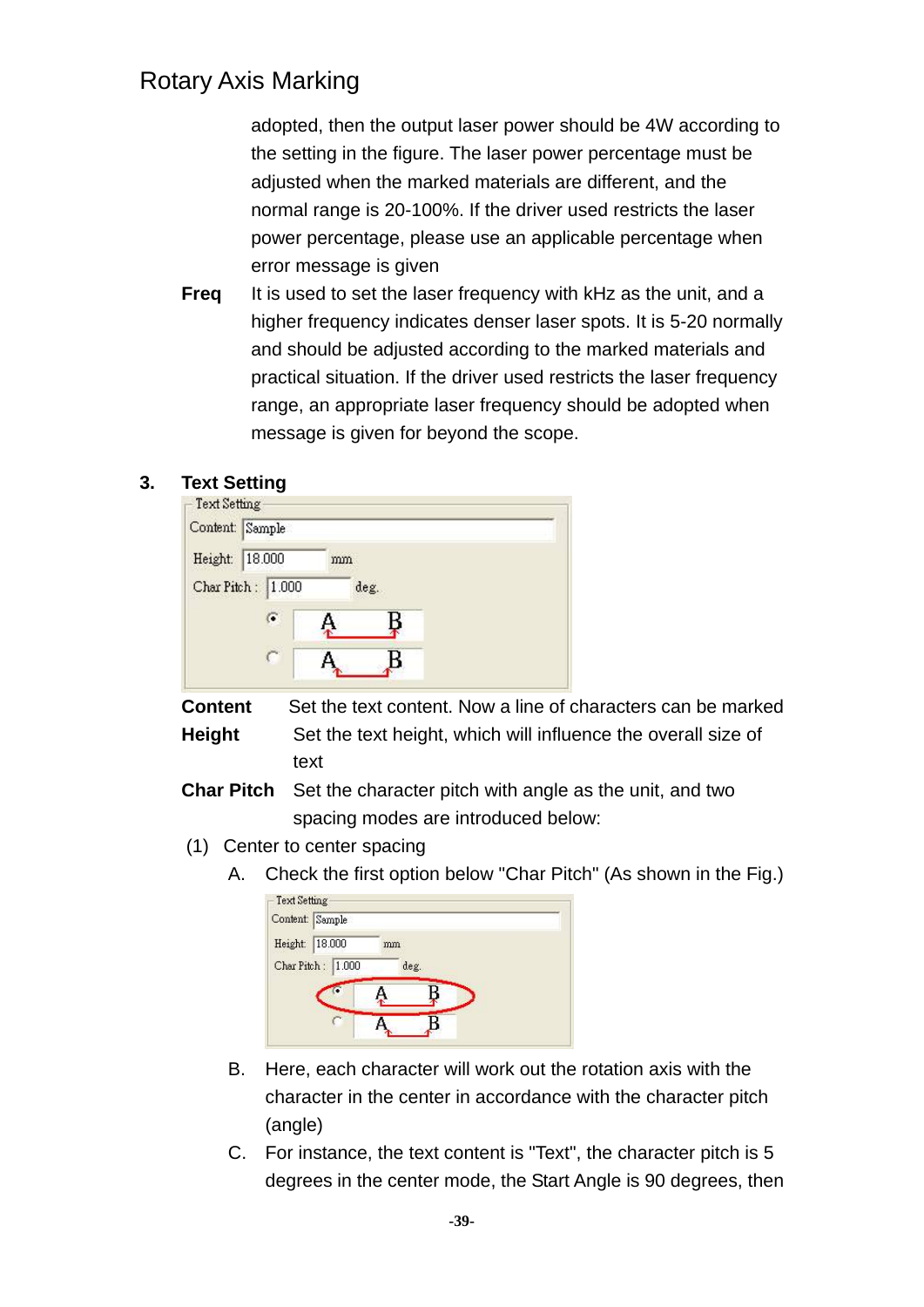the marking flow is as follows:

- i. Turn the rotary axis by 90 degrees
- ii. Mark T (T in the center of the lens)
- iii. Turn the rotary axis forward by 5 degrees
- iv. Mark e (e in the center of the lens)
- v. Turn the rotary axis forward by 5 degrees
- vi. Mark x (x in the center of the lens)
- vii. Turn the rotary axis forward by 5 degrees
- viii. Mark t (t in the center of the lens)
- ix. Turn the rotary axis to the 0 degree position
- (2) Margin spacing mode
	- A. Check the second option below "Char Pitch" (As shown in the Fig.)

| Content: Sample |                   |    |      |  |
|-----------------|-------------------|----|------|--|
| Height:         | 18.000            | mm |      |  |
|                 | Char Pitch: 1.000 |    | deg. |  |
|                 |                   |    |      |  |
|                 |                   |    |      |  |

- B. Here, each character will work out the rotary axis in accordance with the character pitch (angle) and character edge.
- C. For instance, the text content is "Ring", the font size is 2mm, the character pitch is 5 degrees in the margin mode, the Start Angle is 90 degrees, the diameter of work is 50mm, then the marking flow is as follows:
	- i. Turn the rotary axis by 90 degrees
	- ii. Mark R (R in the center of lens)
	- iii. Turn the rotary axis forward by  $(2/50 * 360+5 = 19.4)$ degrees
	- iv. Mark i (i in the center of lens)
	- v. Turn the rotary axis forward by  $(2/50 * 360+5 = 19.4)$ degrees
	- vi. Mark n (n in the center of lens)
	- vii. Turn the rotary axis forward by  $(2/50 * 360+5 = 19.4)$ degrees
	- viii. Mark g (g in the center of lens)
	- ix. Turn the rotary axis to the 0 degree position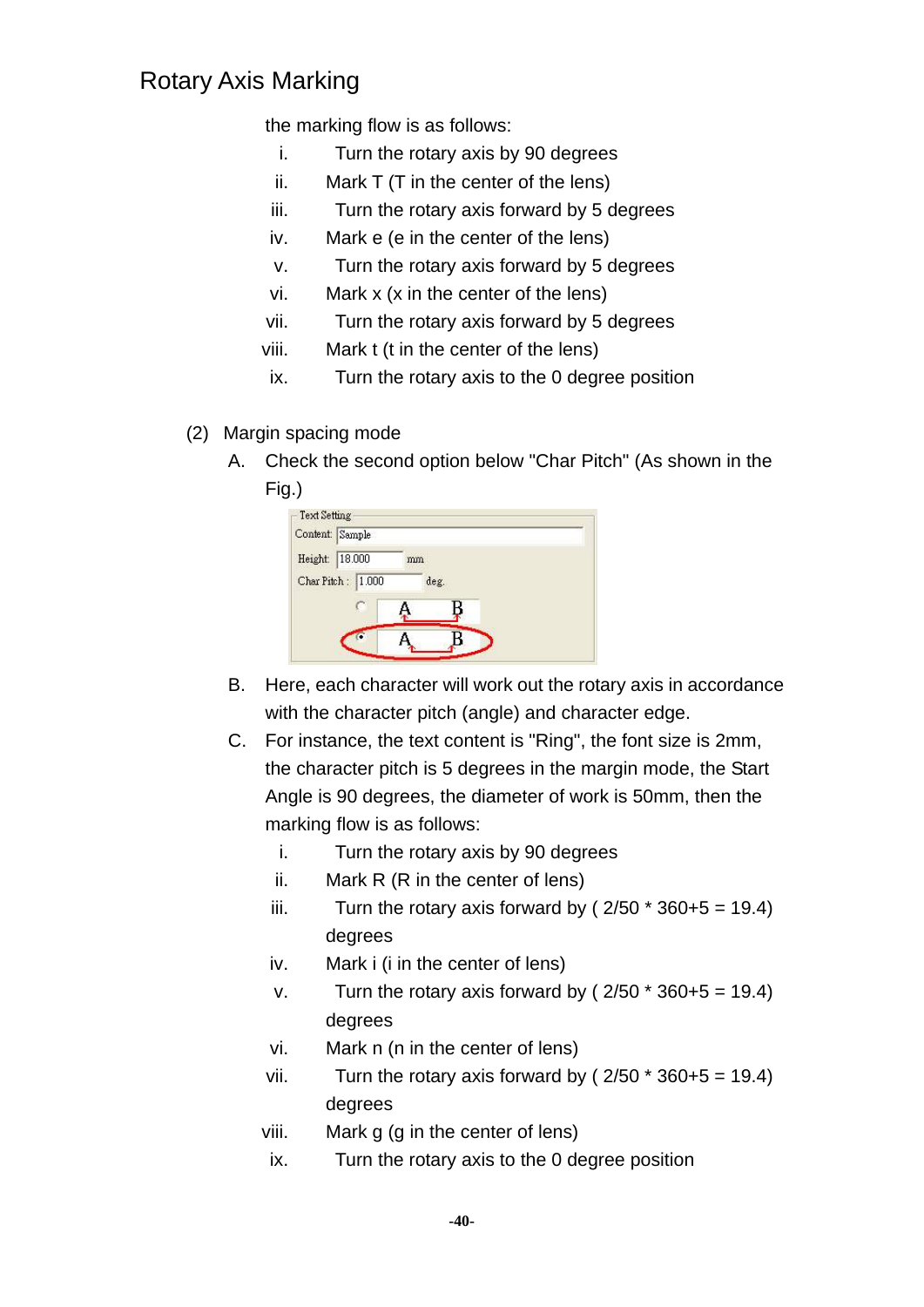#### **4. Font & Style**

Font & Style -T- Arial  $\blacksquare$   $\blacksquare$  Bold  $\blacksquare$  Italic **Font (Drop-down menu)** set the font (TrueType, SHX, FON, FNT, etc.) **Bold** Check this option to set the font selected to Bold

**Italic** Check this option to set the font selected to Italic

#### **5. Advanced Setting**

Advanced...

| <b>Ring Advanced</b> |        |
|----------------------|--------|
| Start Angle: 0.000   | deg.   |
| Center Offset: 0.000 | mm     |
|                      |        |
| ΟK                   | Cancel |

**Start Angle** Set the angle of the first scale line, namely the initial rotary point

**Center Offset** The default value is 0

#### **6. Save Parameters**

Save Param...

**Save Param** Save the set values to specified file (as shown in the following figure.). Refer to Specification of Parameter File for the file format.

| Save As       |                                             |        |
|---------------|---------------------------------------------|--------|
|               | <u>toja k</u><br>Save in: Save in: Save in: |        |
| a) 123.blk    |                                             |        |
|               |                                             |        |
|               |                                             |        |
|               |                                             |        |
|               |                                             |        |
| File name:    | 456                                         | Save   |
| Save as type: | Param files(*.blk)                          | Cancel |
|               |                                             |        |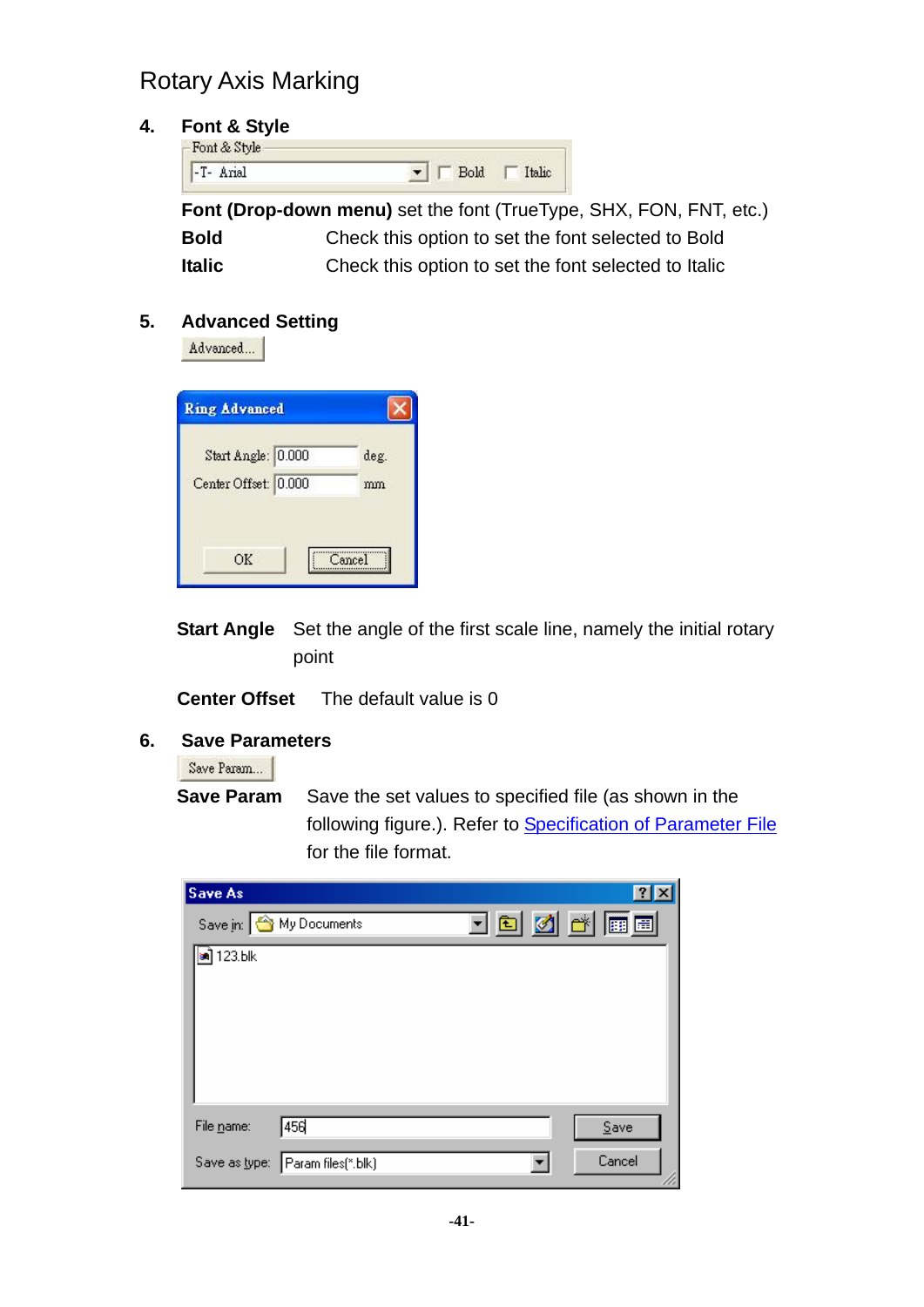#### **7. Load Parameter**

Load Param...

**Load Param** Load the parameter file to update all set values in the current dialogue box.

| $ 0$ pen               |                         |  |  | ?             |  |
|------------------------|-------------------------|--|--|---------------|--|
|                        | Look in: S My Documents |  |  | <u>teidhe</u> |  |
| $\blacksquare$ 123.blk |                         |  |  |               |  |
|                        |                         |  |  |               |  |
|                        |                         |  |  |               |  |
|                        |                         |  |  |               |  |
|                        |                         |  |  |               |  |
| File name:             | 123                     |  |  | Qpen          |  |
| Files of type:         | Param files(*.blk)      |  |  | Cancel        |  |

#### **8. Marking**

Marking...

 **Marking** Click it to display the following figure and:

- 1. Click "Exec" button to mark scale pattern
- 2. Click "Exit" button to return to the dialog box for functional setting

| Comment<br>Preview<br>$\Gamma$ log file : |          | System Setting | Executing<br>Amount: | $\boldsymbol{0}$<br>Marking Mode<br>G All C Selected | Current:<br>Total: | 0.000<br>0.000<br>$E_{\text{XEC}}$<br>$\sqrt{2\pi}$ Exec<br>Exit | sec.<br>sec:<br>Broswer |
|-------------------------------------------|----------|----------------|----------------------|------------------------------------------------------|--------------------|------------------------------------------------------------------|-------------------------|
| Auto Text                                 | Item No. | Type           | Start                | End                                                  |                    | Current                                                          |                         |
|                                           |          |                |                      |                                                      |                    |                                                                  |                         |

**9. Exit** 

Exit

**Exit** Click this button to end the marking and return to the dialog box on rotary setting, from where you can conduct rotary setting for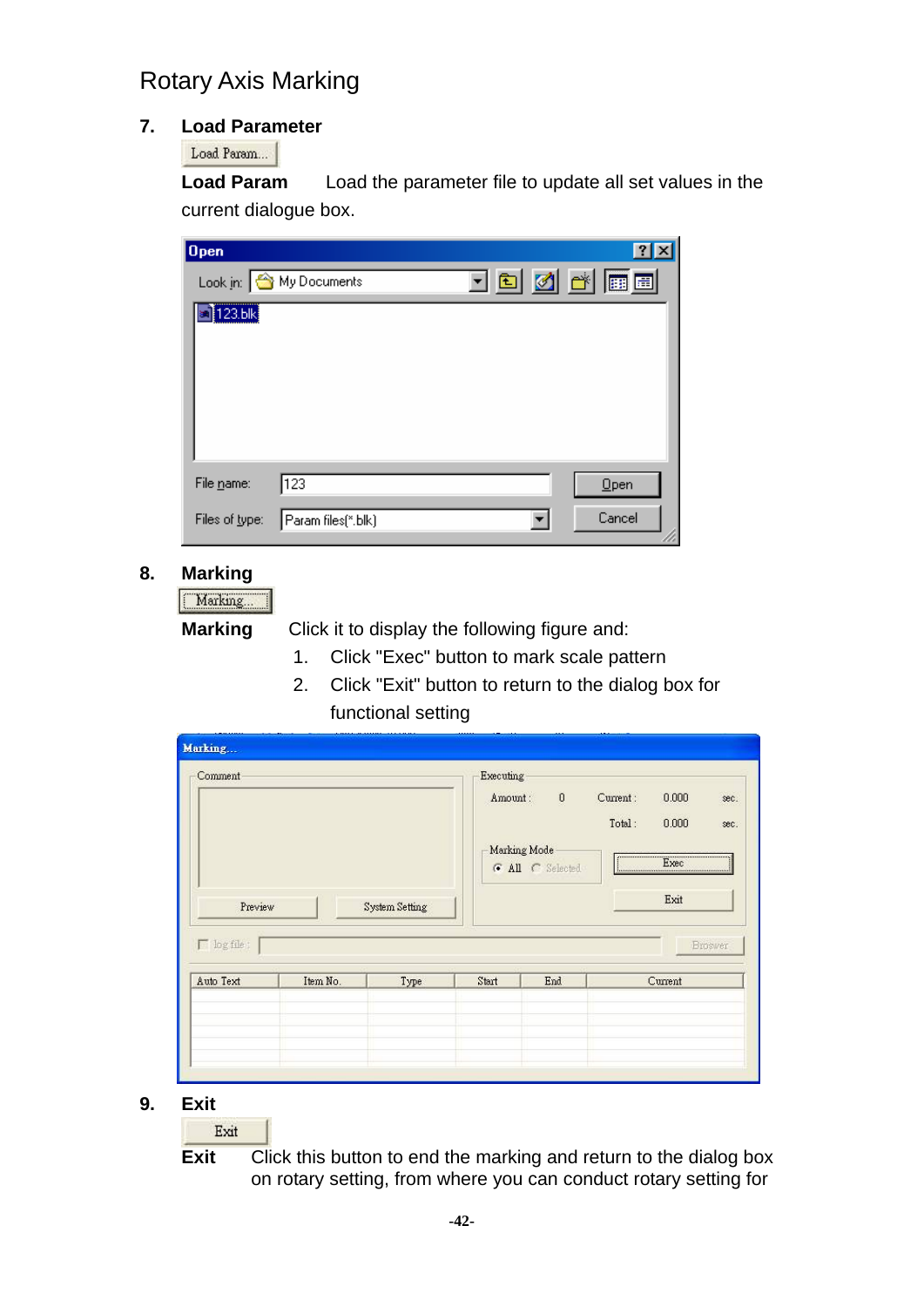further marking or choose to exit.

### **6-3.1 Points for Attention for Ring Text**

- 1. Remember that the rotary direction must be perpendicular to the laser direction
- 2. The surface to be marked is in parallel with the rotary direction
- 3. If the rotary direction is the X Axis direction, check "In the direction of X Axis" on the following page



4. Otherwise, check "In the direction of Y Axis" (As shown in the Fig.)

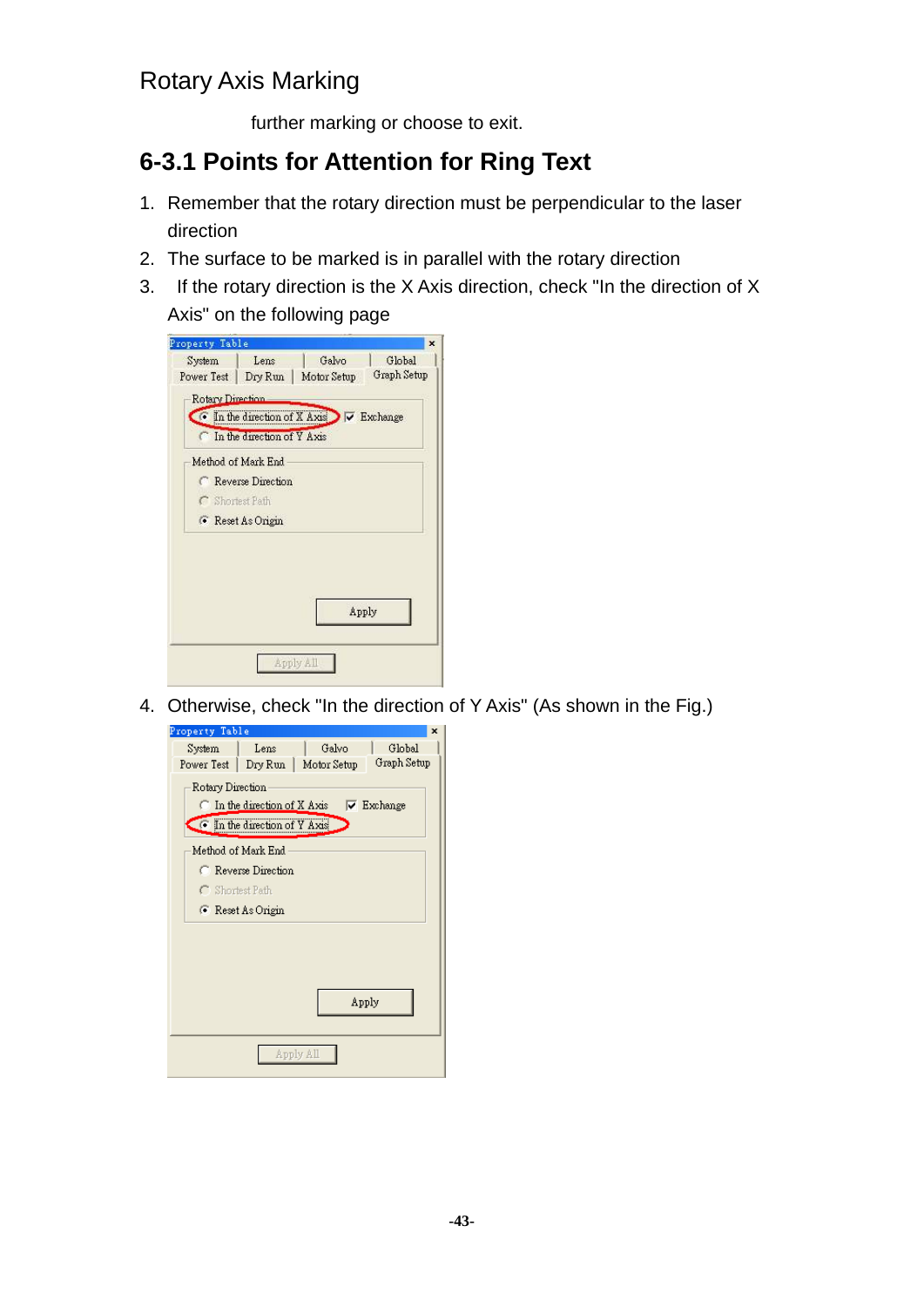# **Chapter 7 Cylinder**

## **7-1 Application of Cylinder**

The cylinder marking is mainly applied to ring articles, for instance, the finger rings, aluminum tubes and steel tubes.

### **7-2 Quick Setting**

- 1. Graphic input
- 2. Or import existed DXF or PLT files
- 3. Click Marking after the rotary setting and laser setting are completed.

# **7-3 Explanation of Cylinder Setting**

#### **10. Rotary Setting**

Rotary Setting Diameter: 50.000 mm Max Width: 5.000 mm

- **Diameter** Set the diameter of work piece, with which the spacing required in the Margin Spacing Mode of Char Pitch can be figured out
- **Max Width** The best width for marking, depend on radius of rotary.

#### **11. Laser Setting**

| -Laser Setting |                |                     |     |
|----------------|----------------|---------------------|-----|
|                | Speed: 800.000 | mm/sec Freq: 20.000 | kHz |
|                | Power: 20.000  | %                   |     |

- **Speed** It is used to set the speed of the lens and a bigger value indicates a faster moving of the laser spot and a shorter marking time. The normal vale is 500-3000, and please input a proper value if the motor supports a higher speed.
- **Power** It is used to set the percentage of laser power. If a 20W laser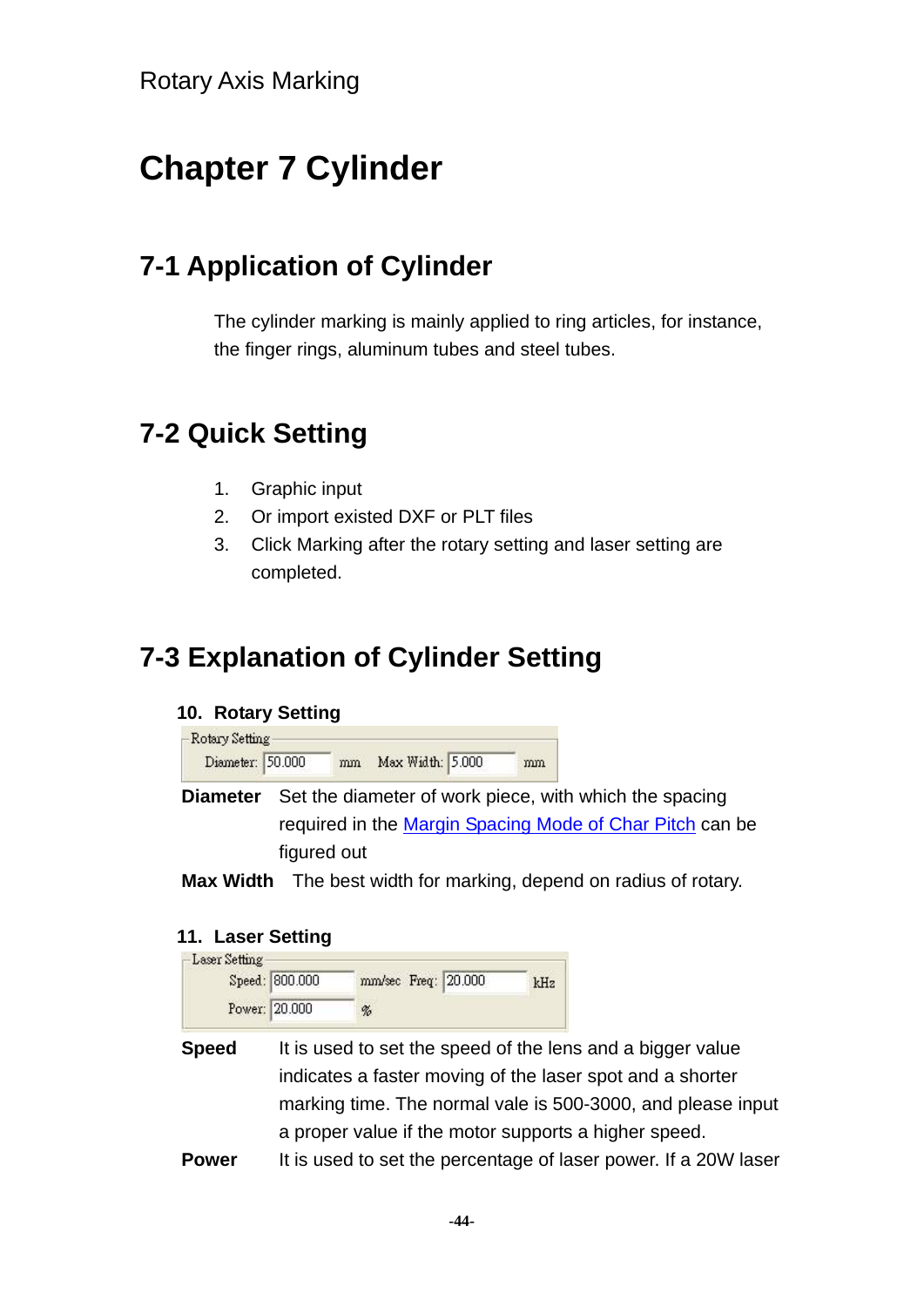is adopted, then the output laser power should be 4W according to the setting in the figure. The laser power percentage must be adjusted when the marked materials are different, and the normal range is 20-100%. If the driver used restricts the laser power percentage, please use an applicable percentage when error message is given. **Freq** It is used to set the laser frequency with kHz as the unit, and a higher frequency indicates denser laser spots. It is 5-20 normally and should be adjusted according to the marked materials and practical situation. If the driver used restricts the laser frequency range, an applicable laser frequency should be adopted when error message is given for beyond the scope.

#### **12. Work Area**

| Work Area Info. |                   |  |                    |  |
|-----------------|-------------------|--|--------------------|--|
|                 | Width: 157.080 mm |  | Height: 100.000 mm |  |

Display the work area of the rotary

#### **13. Graphic Setting**

#### **A. File:**

Click the "Browse" button and select the file for marking (As shown in the Fig.)

|       | -Graphics Setting |  |
|-------|-------------------|--|
| File: | C:\Drawing1.dxf   |  |
|       | Browse            |  |

#### **B. Size:**

After reading the file, the dimension of the graphic will be displayed as below.

| Size. |                |    |                 |    |
|-------|----------------|----|-----------------|----|
|       | Width: 119.909 | mm | Height: 174.775 | mm |

#### **C. Fit Mode:**

Selectable modes (As shown in the Fig)

| C Keep |  |                            |
|--------|--|----------------------------|
|        |  |                            |
|        |  |                            |
|        |  | C X only C Y only C Custom |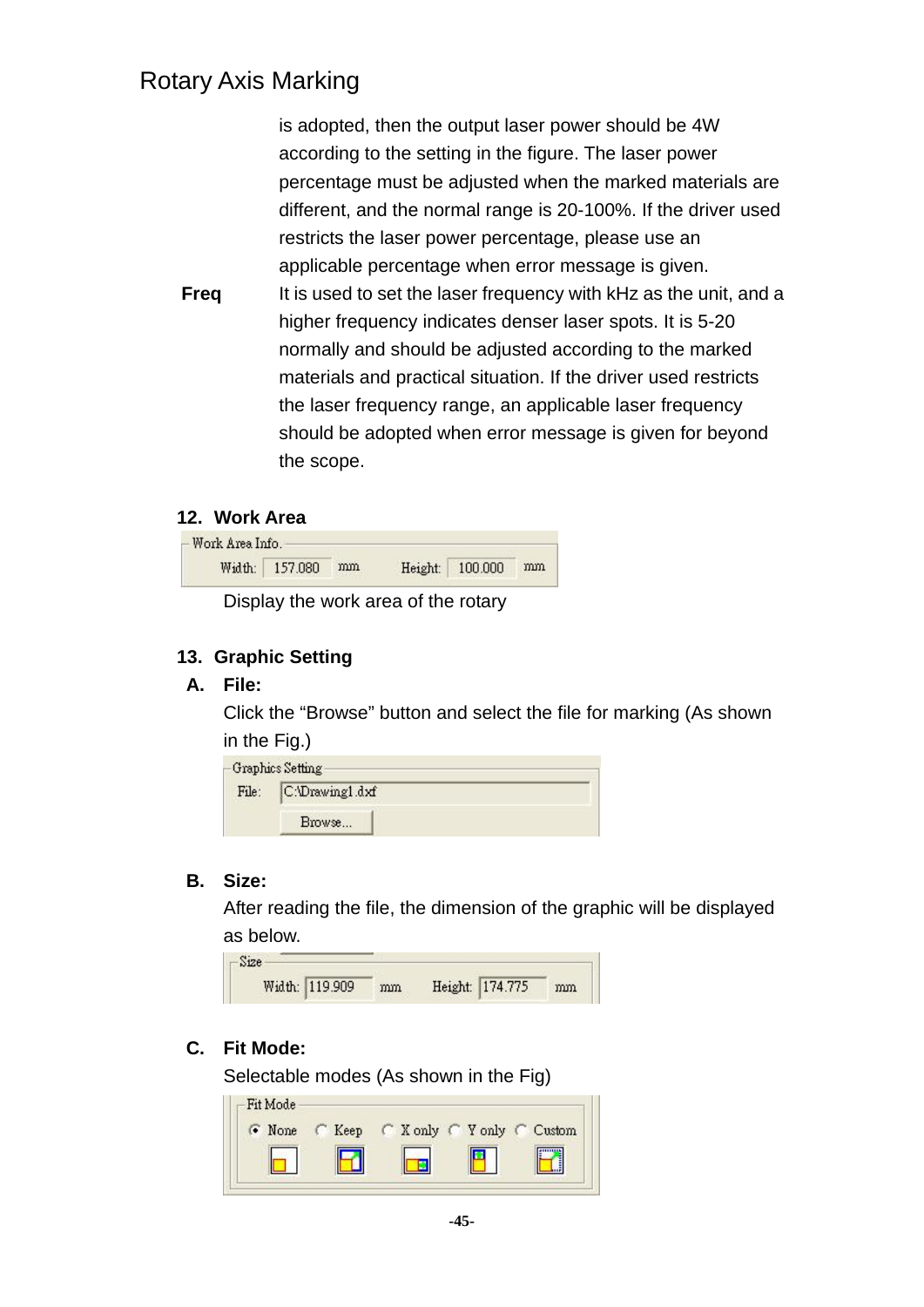- **None: No change**
- **Keep:** Enlarged in a ratio of equality
- z **X only:** Enlarged X only.
- **•** Y only: Enlarged Y only.
- **Custom:** Freely changed as you want

#### **14. Preview Window:**

The graphic file you selected will be displayed in the Preview Window. Any changes you made will show in the Preview Window synchronously.



#### **15. Save Parameter**

Save Param...

**Save Param** Save the set values to specified file (as shown in the following figure.)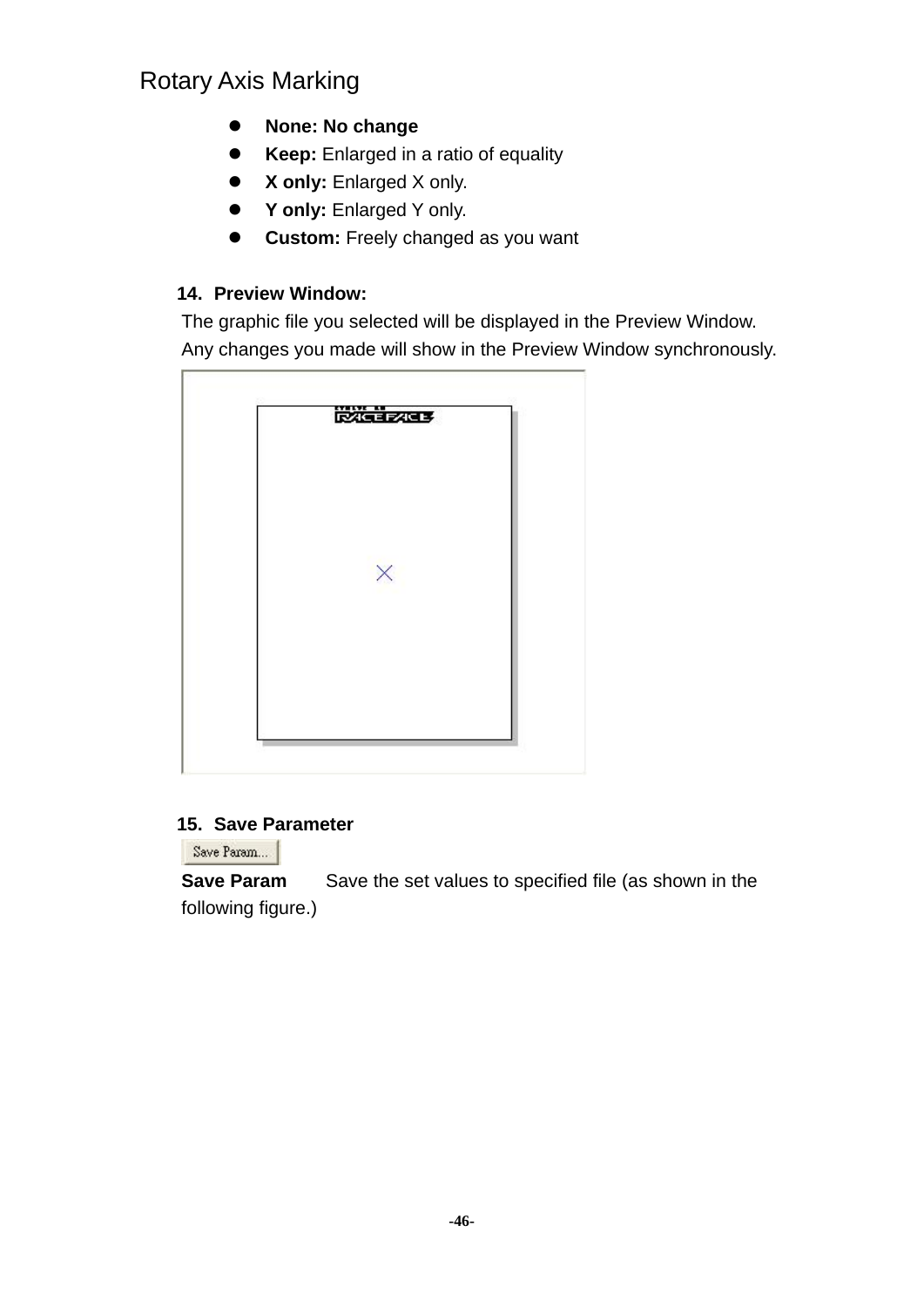| Save As       |                       |               | ?      |
|---------------|-----------------------|---------------|--------|
|               | Save in: My Documents | <u>ten de</u> |        |
| a 123.blk     |                       |               |        |
|               |                       |               |        |
|               |                       |               |        |
|               |                       |               |        |
|               |                       |               |        |
| File name:    | 456                   |               | Save   |
| Save as type: | Param files(*.blk)    |               | Cancel |

#### **16. Load Parameter**

Load Param...

**Load Param** Load the parameter file to update all set values in the current dialogue box.

| <u>teid al</u><br>Look in: S My Documents      |  |
|------------------------------------------------|--|
|                                                |  |
| [123.b]                                        |  |
|                                                |  |
|                                                |  |
|                                                |  |
|                                                |  |
| 123<br>File name:<br>Qpen                      |  |
| Cancel<br>Files of type:<br>Param files(*.blk) |  |

#### **17. Marking**

Marking...

**Marking** Click it to display the following figure and:

- 1. Click "Exec" button to mark scale pattern
- 2. Click "Exit" button to return to the dialog box for setting scale functions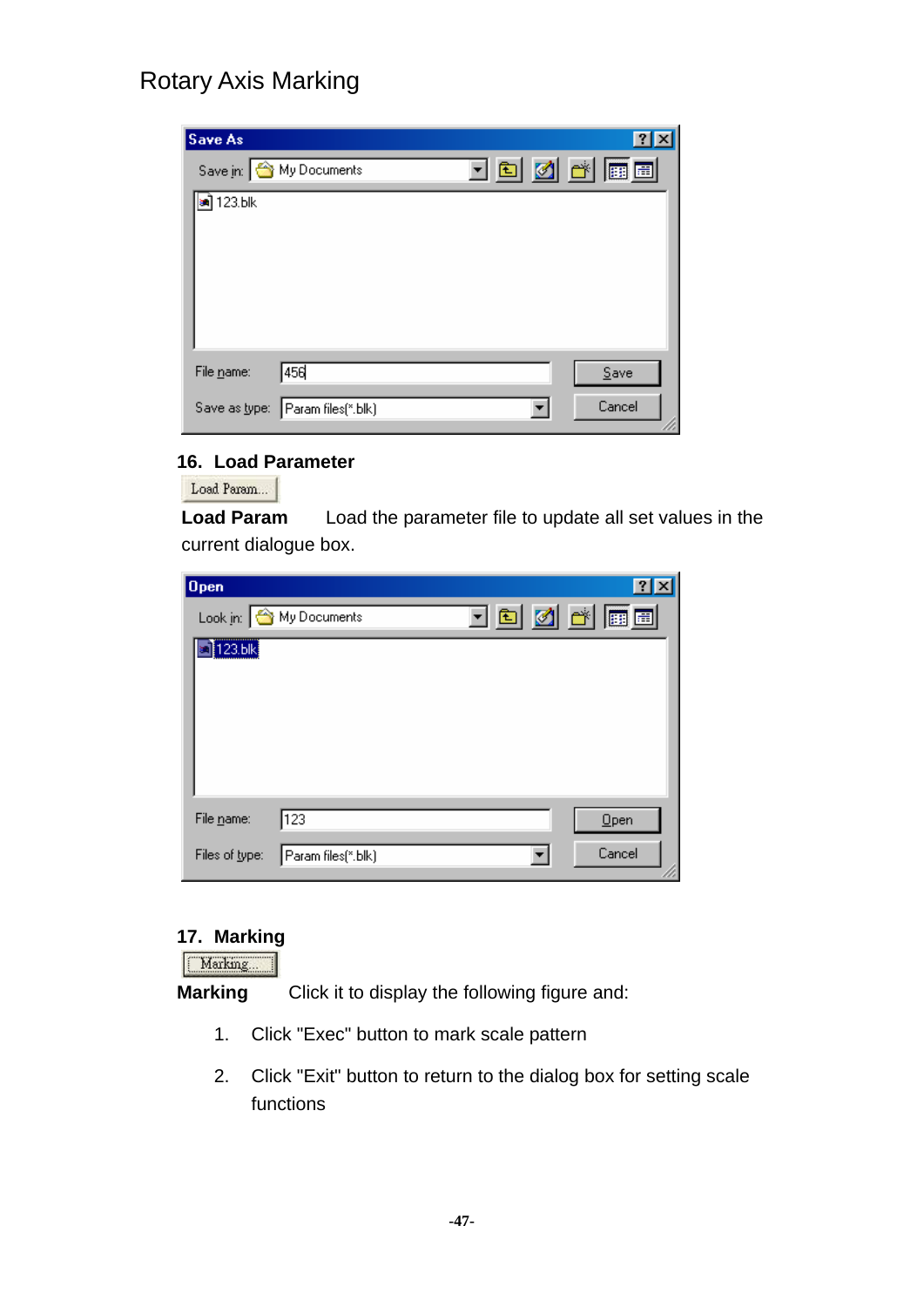| Comment  |      |                | $\boldsymbol{0}$ | Current:<br>Total:                   | 0.000<br>sec.<br>0.000<br>sec: |                             |  |
|----------|------|----------------|------------------|--------------------------------------|--------------------------------|-----------------------------|--|
|          |      |                |                  |                                      | Exit                           |                             |  |
|          |      |                |                  |                                      |                                | Broswer                     |  |
| Item No. | Type | Start          | End              |                                      |                                |                             |  |
|          |      |                |                  |                                      |                                |                             |  |
|          |      | System Setting |                  | Executing<br>Amount:<br>Marking Mode | G All C Selected               | $E_{\text{XBC}}$<br>Current |  |

#### **18. Exit**



**Exit** Click this button to end the marking and return to the dialog box for rotary setting. Here, one may conduct rotary setting for marking or exit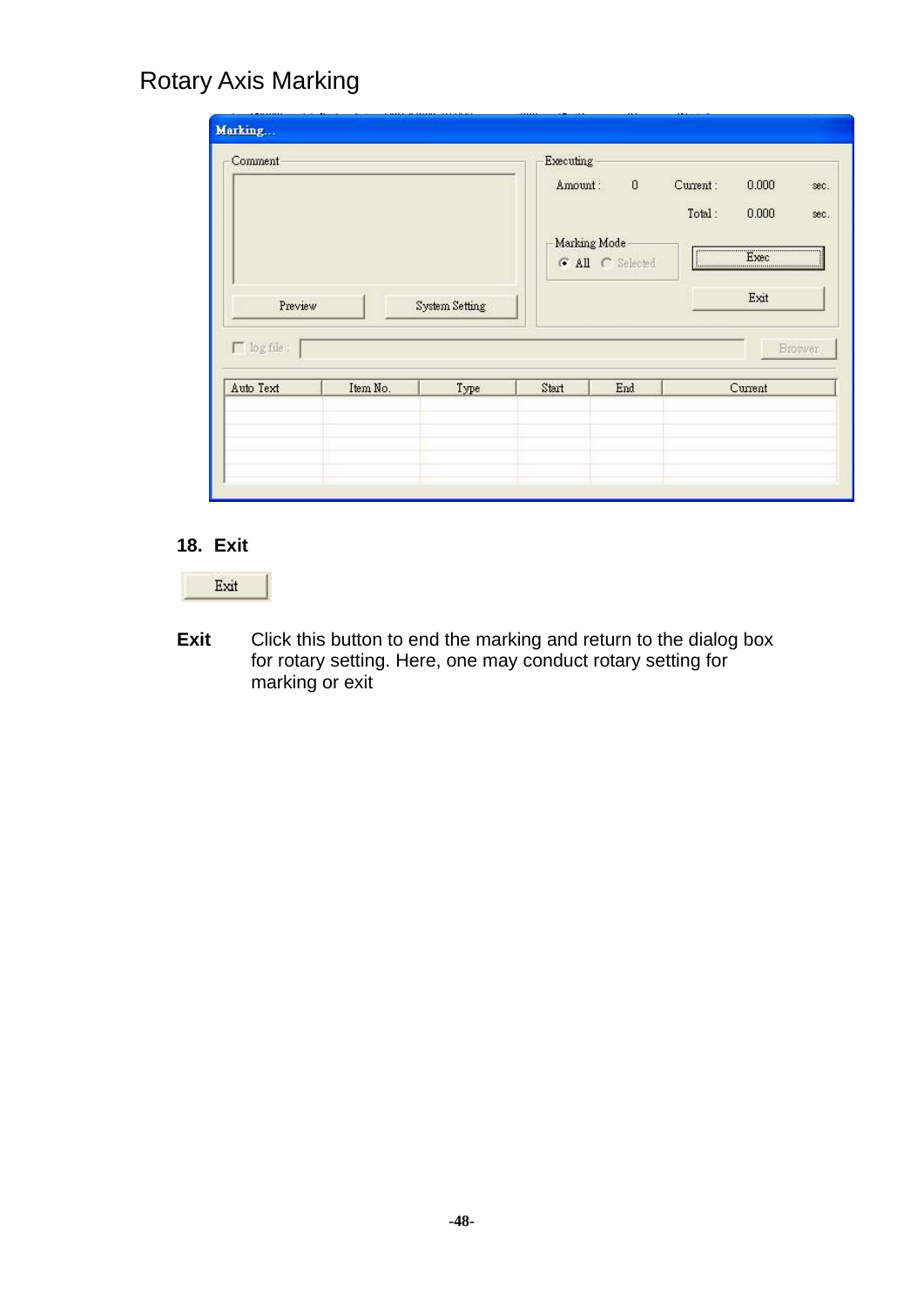# **Chapter 8 Motor Setup**

# **8-1 Application of Motor Setup**

Motor Setup provides step-by-step settings for rotary.

# **8-2 Explanation of Motor Setup**

1. Start the MarkingMate program, click "Execute" from the main menu, and select "Rotary Marking" function, and then click the "Setting" button to enter the Motor Setup (As shown in the Fig.)



2. Enter the Motor Setup Wizard (as below):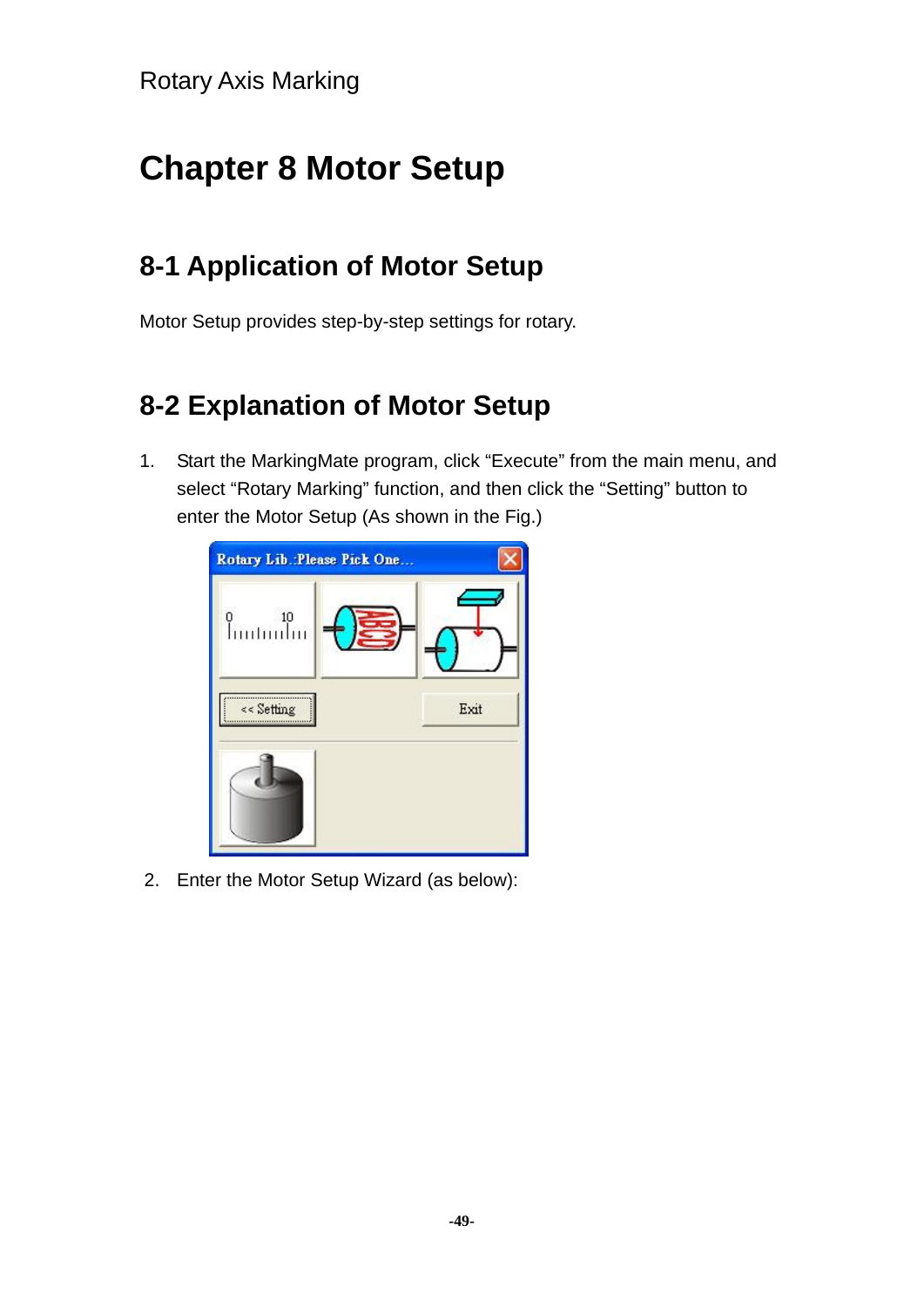| Unit:                                            | Angle                           |                                      |
|--------------------------------------------------|---------------------------------|--------------------------------------|
| Acc. Time:                                       | 0.100                           | sec                                  |
| Speed:                                           | 20.000                          | deg. / sec                           |
| Axis Unit:                                       | 250.000                         | pulse / deg.                         |
| Initial Speed: 10.000                            |                                 | deg. / sec                           |
|                                                  | Home After Program Start        |                                      |
| Is Active High For In Position Signal<br>Jump To | Is Active High For Limit Signal | Is Active High For Home Index Signal |
| 0.000                                            | deg.                            | Go                                   |

#### **Unit: select Length or Degree**

**Acc. Time:** the time for Rotary Axis to reach the speed you want. If the value is 5 sec and the speed is 100 degree/sec that means the rotary axis will reach 100 degree/sec in 5 seconds

**Speed:** the speed of Rotary Axis. If the value is 10 degree/sec that means the Rotary Axis turns 10 degree per second.

**Axis Unit:** the pulse amount needed for one degree (or mm)

Example: if the spec of the motor is 20000pluse/rev; the value should be

set as 56 pulse/deg. (20000/360=56)

**Initial Speed:** the initial speed of the motor

**Reverse:** the motor turns in the reverse direction

**Home after Program Start:** Automatically go Home after program start

**Is Active High For In Position Signal:** Set the signal of In Position as

"High" It is necessary for a servo motor to input the In Position Signal.

**Is Active High For Home Index Signal:** Set the signal of Home Index as "High"

**Is Active High For Limit Signal:** Set the signal of Limit as "High" **Jump To:** Move to the assigned position

**Home:** Do the "Home" action immediately

3. Click "Next" button to select rotary direction (As shown in the Fig.)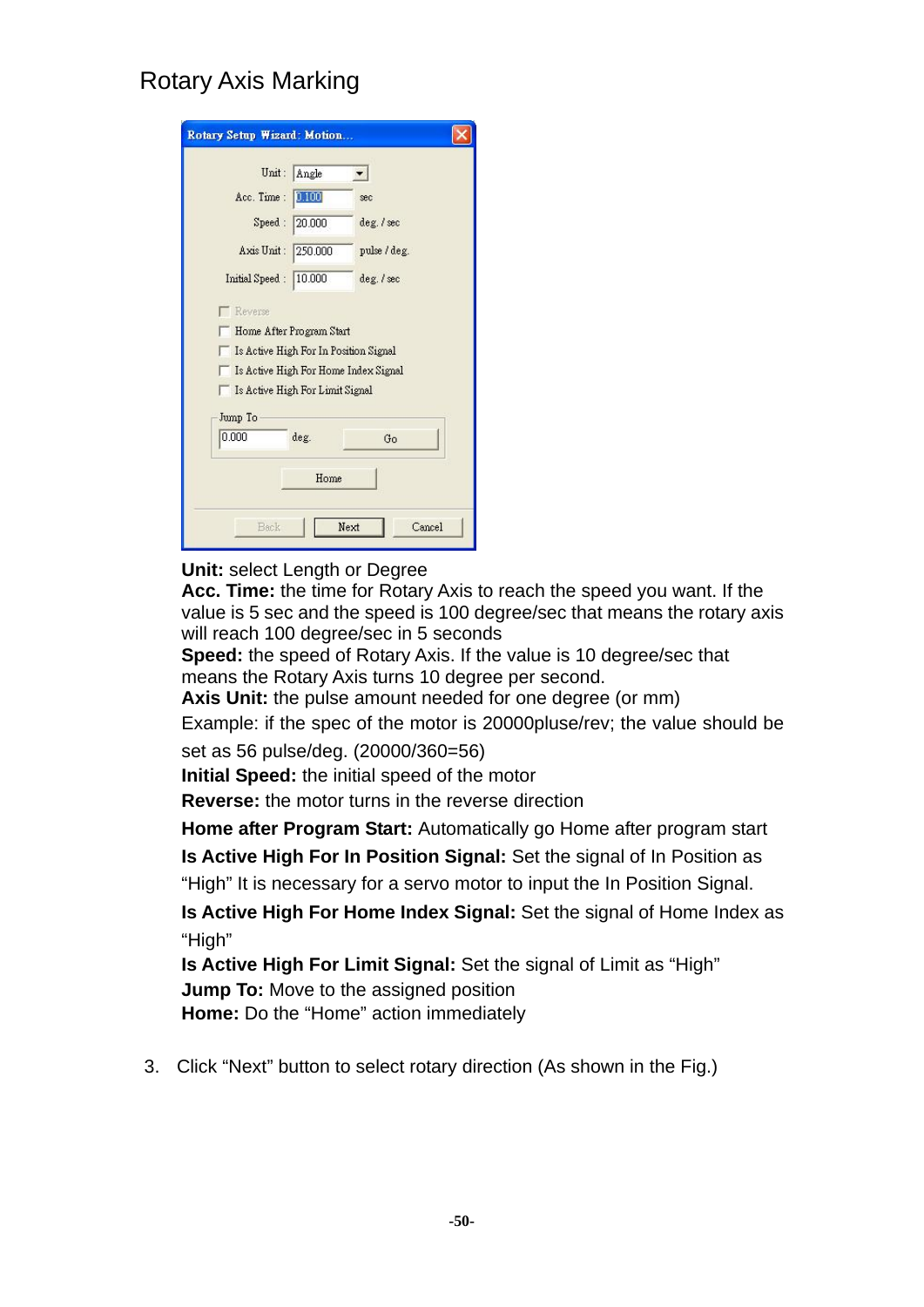| Rotary Setup Wizard: Direction                |
|-----------------------------------------------|
| Please set the direction of Rotary below:<br> |
| <b>Back</b><br>Next<br>Cancel                 |

4. Click "Next" for Return Mode setting: **Method of Mark End:**

There are two ways for Mark End

- **Reverse Direction:** back to the origin in reverse direction
- **Reset As Origin:** the end-point being reset as origin

| Rotary Setup Wizard: Return Mode |  |
|----------------------------------|--|
| Method of Mark End               |  |
| Reverse Direction                |  |
| C Shortest Path                  |  |
| C Reset As Origin                |  |
|                                  |  |
|                                  |  |
|                                  |  |
|                                  |  |
|                                  |  |
|                                  |  |
|                                  |  |
|                                  |  |
|                                  |  |
|                                  |  |
|                                  |  |
| Finish<br>Cancel<br><b>Back</b>  |  |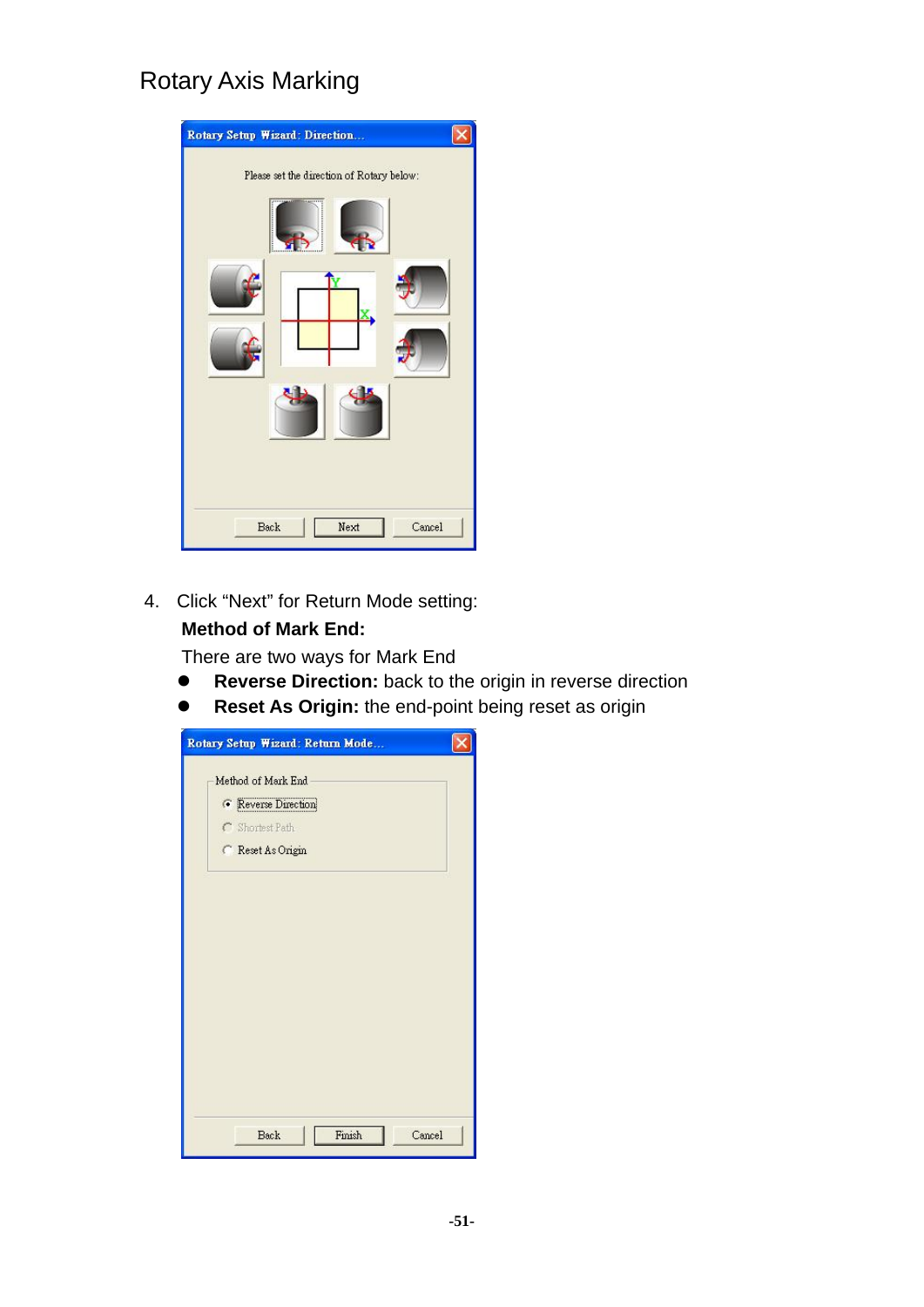- 5. Press Finish button for complete Motor Setup.
- 6. Press  $\frac{Next}{Next}$  button to go back the previous setting.
- 7. Press **Cancel** button to cancel the setting.